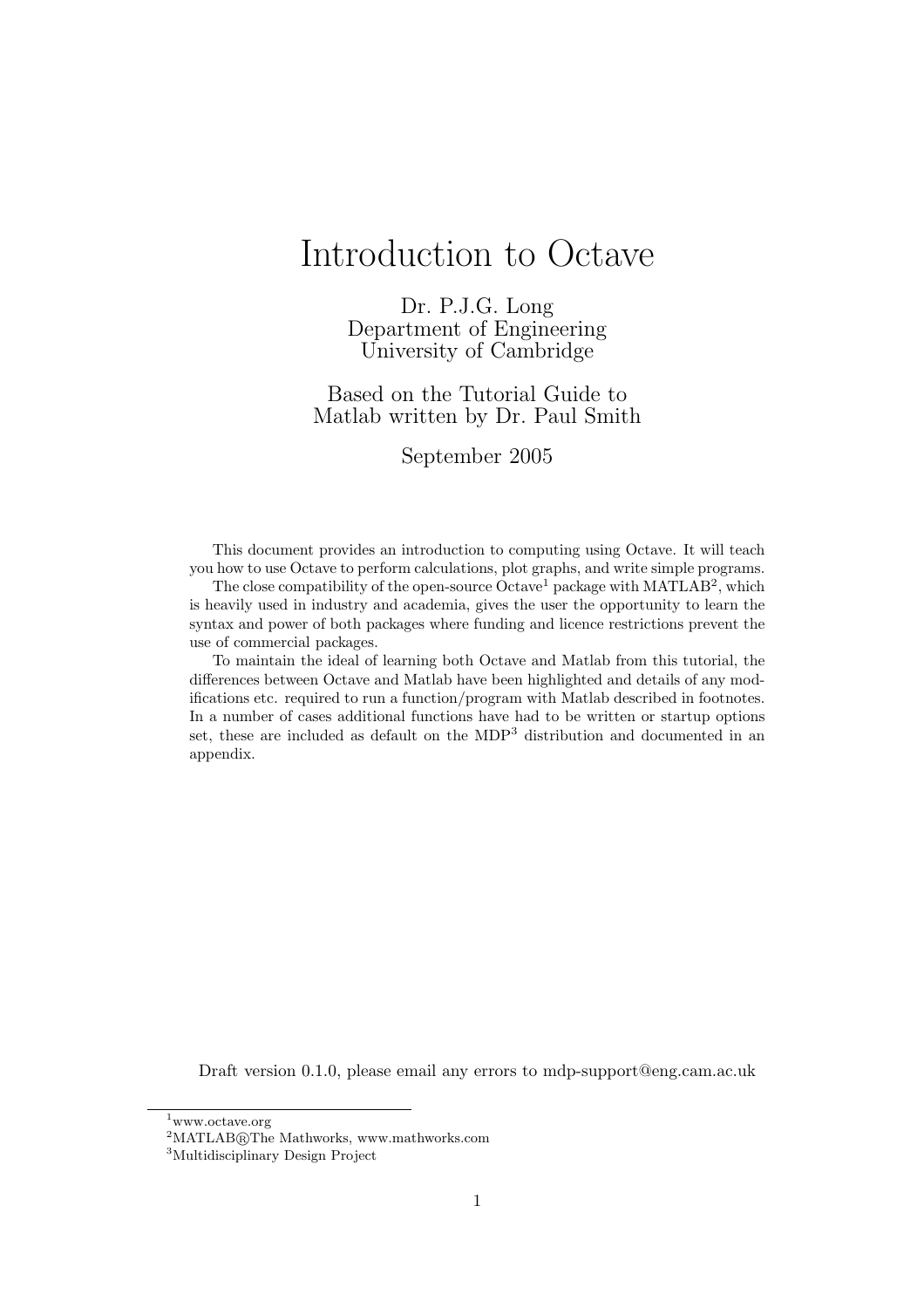## Contents

| 1        | Introduction                                                                                              | $\overline{\mathbf{4}}$ |
|----------|-----------------------------------------------------------------------------------------------------------|-------------------------|
|          | 1.1                                                                                                       | $\overline{4}$          |
|          | What OCTAVE is not $\dots \dots \dots \dots \dots \dots \dots \dots \dots \dots \dots \dots \dots$<br>1.2 | $\overline{4}$          |
|          | 1.3                                                                                                       | $\overline{4}$          |
|          | Why not use a 'normal' highlevel language, e.g. $C++ \dots \dots \dots$<br>1.4                            | $\overline{4}$          |
| $\bf{2}$ | Simple calculations                                                                                       | $\bf{5}$                |
|          | 2.1                                                                                                       | $\overline{5}$          |
|          | 2.2                                                                                                       | $\overline{5}$          |
|          | 2.3                                                                                                       | $6\phantom{.}6$         |
|          |                                                                                                           |                         |
| 3        | The Octave environment                                                                                    | $\boldsymbol{6}$        |
|          | 3.1                                                                                                       | 8                       |
|          | 3.2                                                                                                       | 9                       |
|          | 3.3                                                                                                       | 10                      |
|          | 3.4                                                                                                       | 10                      |
|          | 3.5<br>Repeating previous commands $\ldots \ldots \ldots \ldots \ldots \ldots \ldots \ldots$              | 11                      |
|          | 3.6                                                                                                       | 11                      |
|          | 3.7                                                                                                       | 13                      |
|          | 3.8                                                                                                       | 13                      |
| 4        | Arrays and vectors                                                                                        | 13                      |
|          | 4.1                                                                                                       | 13                      |
|          | The colon notation $\dots \dots \dots \dots \dots \dots \dots \dots \dots \dots \dots \dots \dots$<br>4.2 | 14                      |
|          | 4.3<br>Displaying large vectors and matrices $\dots \dots \dots \dots \dots \dots \dots \dots$            | 14                      |
|          | 4.4                                                                                                       | 15                      |
|          | 4.5                                                                                                       | 15                      |
|          | 4.6                                                                                                       | 16                      |
|          |                                                                                                           |                         |
| 5        | Plotting graphs                                                                                           | 17                      |
|          | Improving the presentation $\ldots \ldots \ldots \ldots \ldots \ldots \ldots \ldots \ldots$<br>5.1        | 18                      |
|          | 5.2                                                                                                       | 19                      |
|          | 5.3                                                                                                       | 20                      |
|          | 5.4                                                                                                       | 21                      |
|          | Saving and printing figures $\ldots \ldots \ldots \ldots \ldots \ldots \ldots \ldots \ldots$<br>5.5       | 22                      |
| 6        | Octave programming I: Script files                                                                        | 23                      |
|          | 6.1                                                                                                       | 23                      |
|          | 6.2                                                                                                       | 24                      |
|          | 6.3                                                                                                       | 24                      |
| 7        | <b>Control statements</b>                                                                                 | 25                      |
|          | 7.1                                                                                                       | 25                      |
|          | 7.2<br>switch selection                                                                                   | 26                      |
|          | 7.3<br>for loops                                                                                          | 27                      |
|          | 7.4                                                                                                       | 28                      |
|          |                                                                                                           |                         |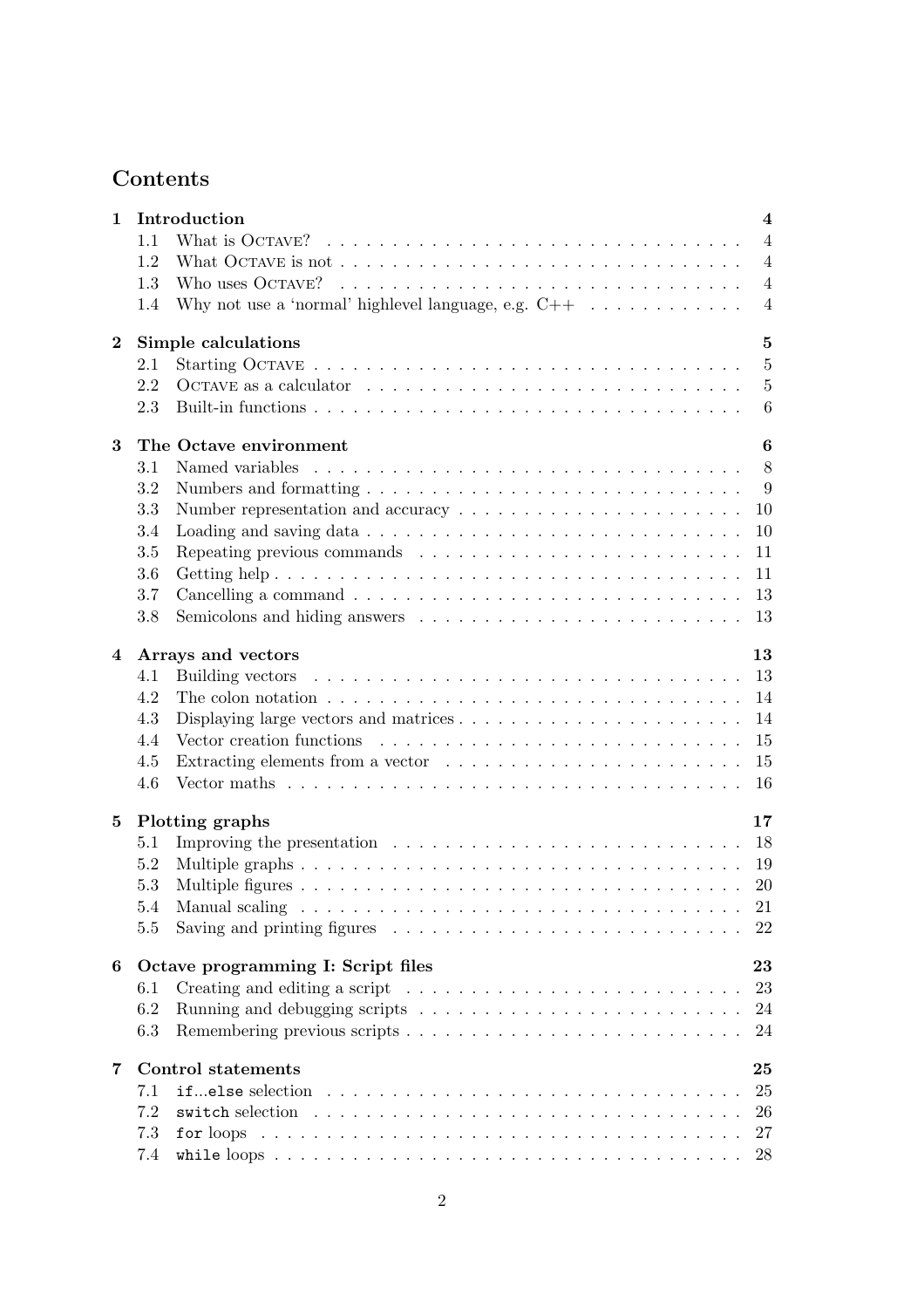|   | 7.5 |                                                                                                           |
|---|-----|-----------------------------------------------------------------------------------------------------------|
| 8 |     | Octave programming II: Functions<br>29                                                                    |
|   | 8.1 | Example 1: Sine in degrees $\dots \dots \dots \dots \dots \dots \dots \dots \dots \dots$<br>30            |
|   | 8.2 | 30                                                                                                        |
|   | 8.3 | Example 2: Unit step $\ldots \ldots \ldots \ldots \ldots \ldots \ldots \ldots \ldots \ldots \ldots$<br>31 |
| 9 |     | 33<br>Matrices and vectors                                                                                |
|   | 9.1 | 34                                                                                                        |
|   | 9.2 | The transpose operator $\dots \dots \dots \dots \dots \dots \dots \dots \dots \dots \dots$<br>35          |
|   | 9.3 | 35                                                                                                        |
|   | 9.4 | 37                                                                                                        |
|   | 9.5 | 37                                                                                                        |
|   |     |                                                                                                           |
|   | 9.6 | 37                                                                                                        |
|   |     | 10 Basic matrix functions<br>38                                                                           |
|   |     | 40<br>11 Solving $Ax = b$                                                                                 |
|   |     | -40                                                                                                       |
|   |     | 41                                                                                                        |
|   |     | 41                                                                                                        |
|   |     | 41                                                                                                        |
|   |     | 43                                                                                                        |
|   |     | 44                                                                                                        |
|   |     | 44                                                                                                        |
|   |     |                                                                                                           |
|   |     | 45<br>12 More graphs                                                                                      |
|   |     | 45                                                                                                        |
|   |     | 46                                                                                                        |
|   |     | 46                                                                                                        |
|   |     | 47                                                                                                        |
|   |     | 48                                                                                                        |
|   |     |                                                                                                           |
|   |     | 13 Eigenvectors and the Singular Value Decomposition<br>49                                                |
|   |     | 49                                                                                                        |
|   |     | 50                                                                                                        |
|   |     | 51                                                                                                        |
|   |     | 51                                                                                                        |
|   |     | 52                                                                                                        |
|   |     | 14 Complex numbers<br>53                                                                                  |
|   |     | 54                                                                                                        |
|   |     | 54                                                                                                        |
|   |     | 15 Appendix - Setup conditions<br>55                                                                      |
|   |     |                                                                                                           |
|   |     | 16 Further reading<br>55                                                                                  |
|   |     | 17 Acknowledgements<br>56                                                                                 |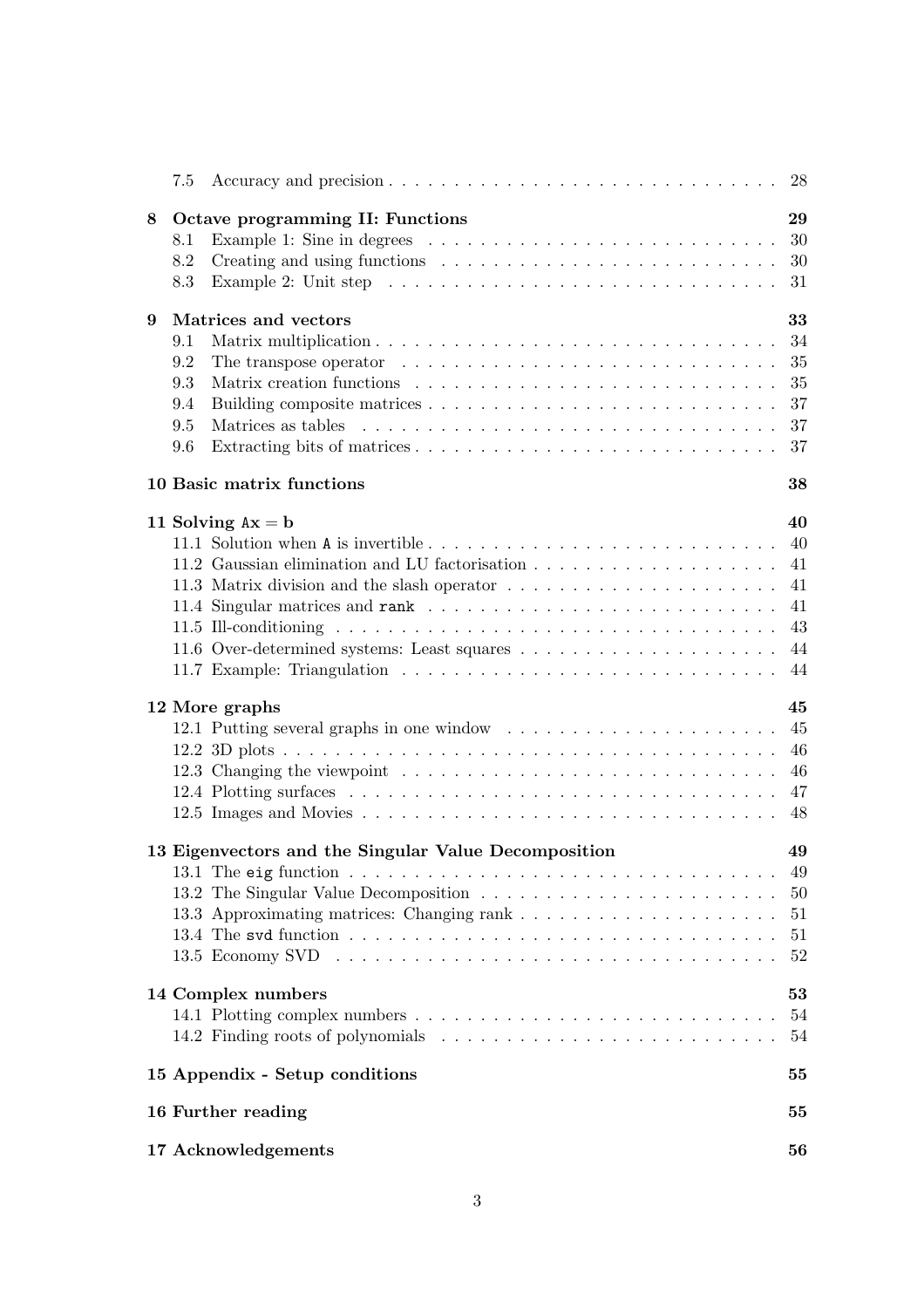## 1 Introduction

## 1.1 What is Octave?

Octave is an open-source interactive software system for numerical computations and graphics. It is particularly designed for matrix computations: solving simultaneous equations, computing eigenvectors and eigenvalues and so on. In many real-world engineering problems the data can be expressed as matrices and vectors, and boil down to these forms of solution. In addition, Octave can display data in a variety of different ways, and it also has its own programming language which allows the system to be extended. It can be thought of as a very powerful, programmable, graphical calculator. Octave makes it easy to solve a wide range of numerical problems, allowing you to spend more time experimenting and thinking about the wider problem.

Octave was originally developed as a companion software to a undergraduate course book on chemical reactor design<sup>4</sup>. It is currently being developed under the leadership of Dr. J.W. Eaton and released under the GNU General Public Licence. Octave's usefulness is enhanced in that it is mostly syntax compatible with MATLAB which is commonly used in industry and academia.

## 1.2 What Octave is not

Octave is designed to solve mathematical problems numerically, that is by calculating values in the computer's memory. This means that it can't always give an exact solution to a problem, and it should not be confused with programs such as Mathematica or Maple, which give symbolic solutions by doing the algebraic manipulation. This does not make it better or worse—it is used for different tasks. Most real mathematical problems (particularly engineering ones!) do not have neat symbolic solutions.

## 1.3 Who uses Octave?

Octave and MATLAB are widely used by engineers and scientists, in both industry and academia for performing numerical computations, and for developing and testing mathematical algorithms. For example, NASA use it to develop spacecraft docking systems; Jaguar Racing use it to display and analyse data transmitted from their Formula 1 cars; Sheffield University use it to develop software to recognise cancerous cells. It makes it very easy to write mathematical programs quickly, and display data in a wide range of different ways.

## 1.4 Why not use a 'normal' highlevel language, e.g. C++

C++ and other industry-standard programming languages are normally designed for writing general-purpose software. However, solutions to mathematical problems take time to program using C++, and the language does not natively support many mathematical concepts, or displaying graphics. Octave is specially designed to solve these kind of problems, perform calculations, and display the results. Even people who will ultimately be writing

<sup>4</sup>www.octave.org/history.html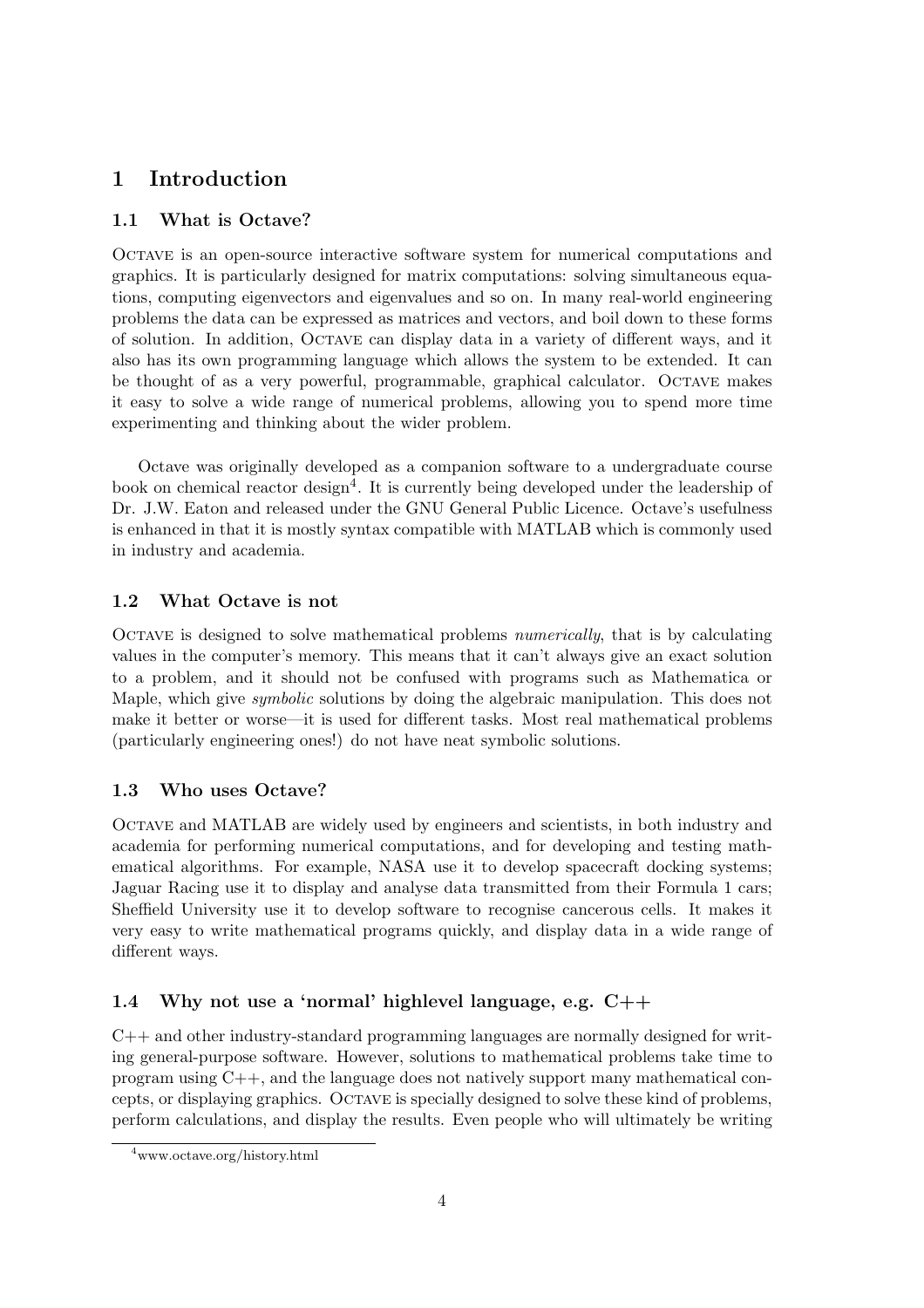software in languages like C++ sometimes begin by prototyping any mathematical parts using Octave, as that allows them to test the algorithms quickly.

Octave is available on the MDP Resource CD and can be downloaded from www.octave.org if required.

## 2 Simple calculations

### 2.1 Starting Octave

If not already running start Octave, (see start  $\rightarrow$  Programs  $\rightarrow$  Octave on the MDP CD.) or type in a xterm window

octave

After a pause, a logo will briefly pop up in another window, and the terminal will display the header similar to this:

GNU Octave, version 2.1.57 (i386-pc-linux-gnu).

Copyright (C) 2004 John W. Eaton.

This is free software; see the source code for copying conditions. There is ABSOLUTELY NO WARRANTY; not even for MERCHANTIBILITY or FITNESS FOR A PARTICULAR PURPOSE. For details, type 'warranty'.

Additional information about Octave is available at http://www.octave.org.

Please contribute if you find this software useful. For more information, visit http://www.octave.org/help-wanted.html

```
Report bugs to <br/> <br/> <br/><br/>exacles of e.wisc.edu> (but first, please read
http://www.octave.org/bugs.html to learn how to write a helpful report).
```
octave:1>

and you are now in the OCTAVE environment. The octave: 1> is the OCTAVE prompt, asking you to type in a command.

If you want to leave Octave at any point, type quit at the prompt.

#### 2.2 Octave as a calculator

The simplest way to use Octave is just to type mathematical commands at the prompt, like a normal calculator. All of the usual arithmetic expressions are recognised. For example, type

 $octave: ## > 2+2$ 

at the prompt and press return, and you should see

ans  $= 4$ 

The basic arithmetic operators are  $+ - * /$ , and  $\hat{\ }$  is used to mean 'to the power of' (e.g.  $2^s=8$ . Brackets ( ) can also be used. The order *precedence* is the same usual i.e. brackets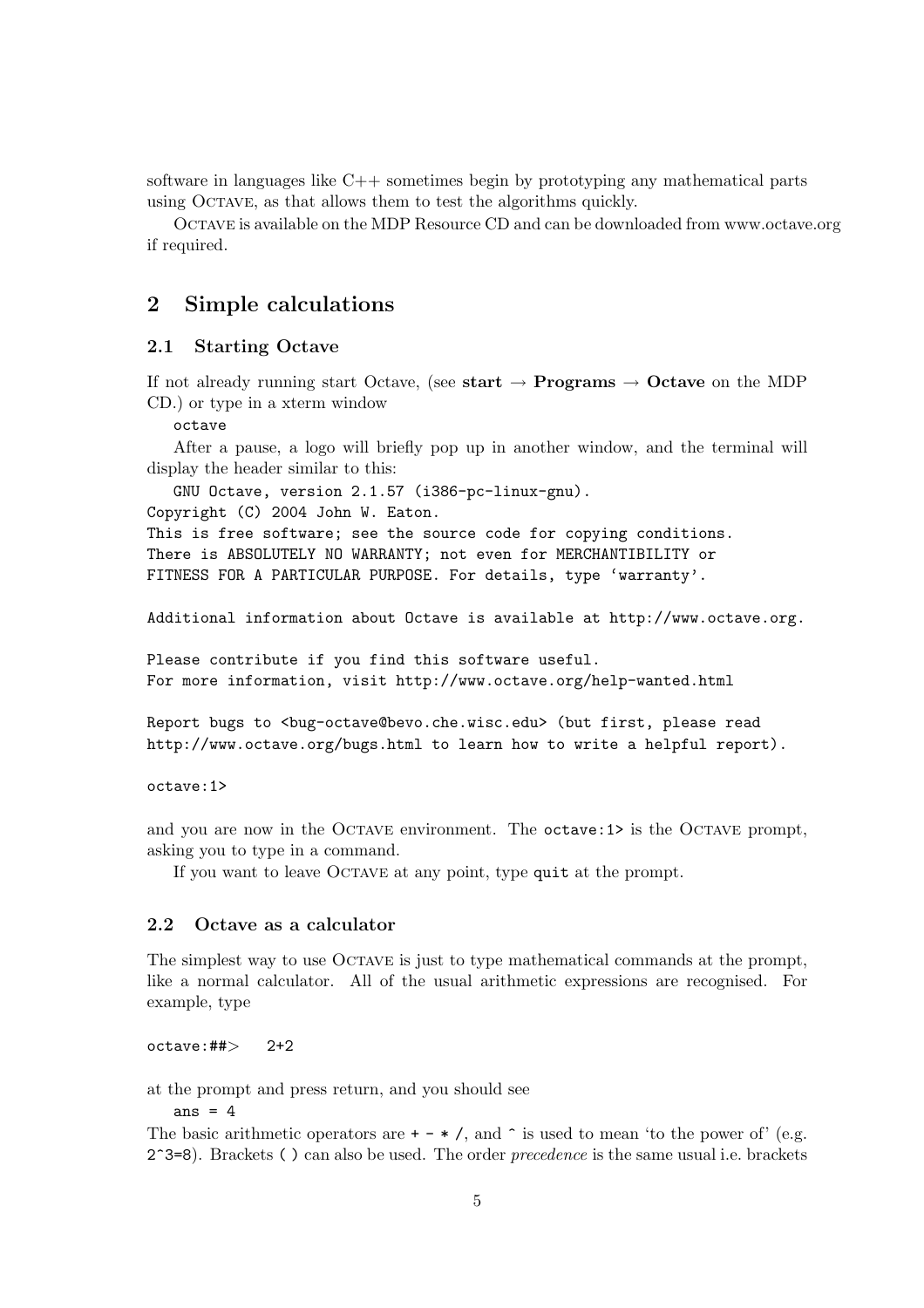are evaluated first, then powers, then multiplication and division, and finally addition and subtraction. Try a few examples.

### 2.3 Built-in functions

As well as the basic operators, OCTAVE provides all of the usual mathematical functions, and a selection of these can be seen in Table 1. These functions are invoked as in  $C++$ with the name of the function and then the function *argument* (or arguments) in ordinary brackets  $($ ), for example<sup>5</sup>

```
octave:## exp(1)
```

```
ans = 2.7183
```
Here is a longer expression: to calculate  $1.2\sin(40^\circ + \ln(2.4^\circ))$ , type

```
octave:##> 1.2 * sin(40*pi/180 + log(2.4^2))
```

```
ans = 0.76618
```
There are several things to note here:

- An explicit multiplication sign is always needed in equations, for example between the 1.2 and sin.
- The trigonometric functions (for example sin) work in *radians*. The factor  $\pi/180$ can be used to convert degrees to radians. pi is an example of a named variable, discussed in the next section.
- The function for a natural logarithm is called 'log', not 'ln'.

Using these functions, and the usual mathematical constructions, OCTAVE can do all of the things that your normal calculator can do.

## 3 The Octave environment

As we can see from the examples so far, OCTAVE has an *command-line* interface commands are typed in one at a time at the prompt, each followed by return. Octave is an interpreted language, which means that each command is converted to machine code after it has been typed. In compiled languages, e.g.  $C_{++}$ , language the whole program is typed into a text editor, these are all converted into machine code in one go using a compiler, and then the whole program is run. These compiled programs run more quickly than an interpreted program, but take more time to put together. It is quicker to try things out with OCTAVE, even if the calculation takes a little longer.<sup>6</sup>

<sup>5</sup>A function's arguments are the values which are passed to the function which it uses to calculate its response. In this example the argument is the value '1', so the exponent function calculates the exponential of 1 and returns the value (i.e.  $e^1 = 2.7183$ ).

 ${}^{6}$ OCTAVE can call external C++ functions however the functionality is less than MATLAB.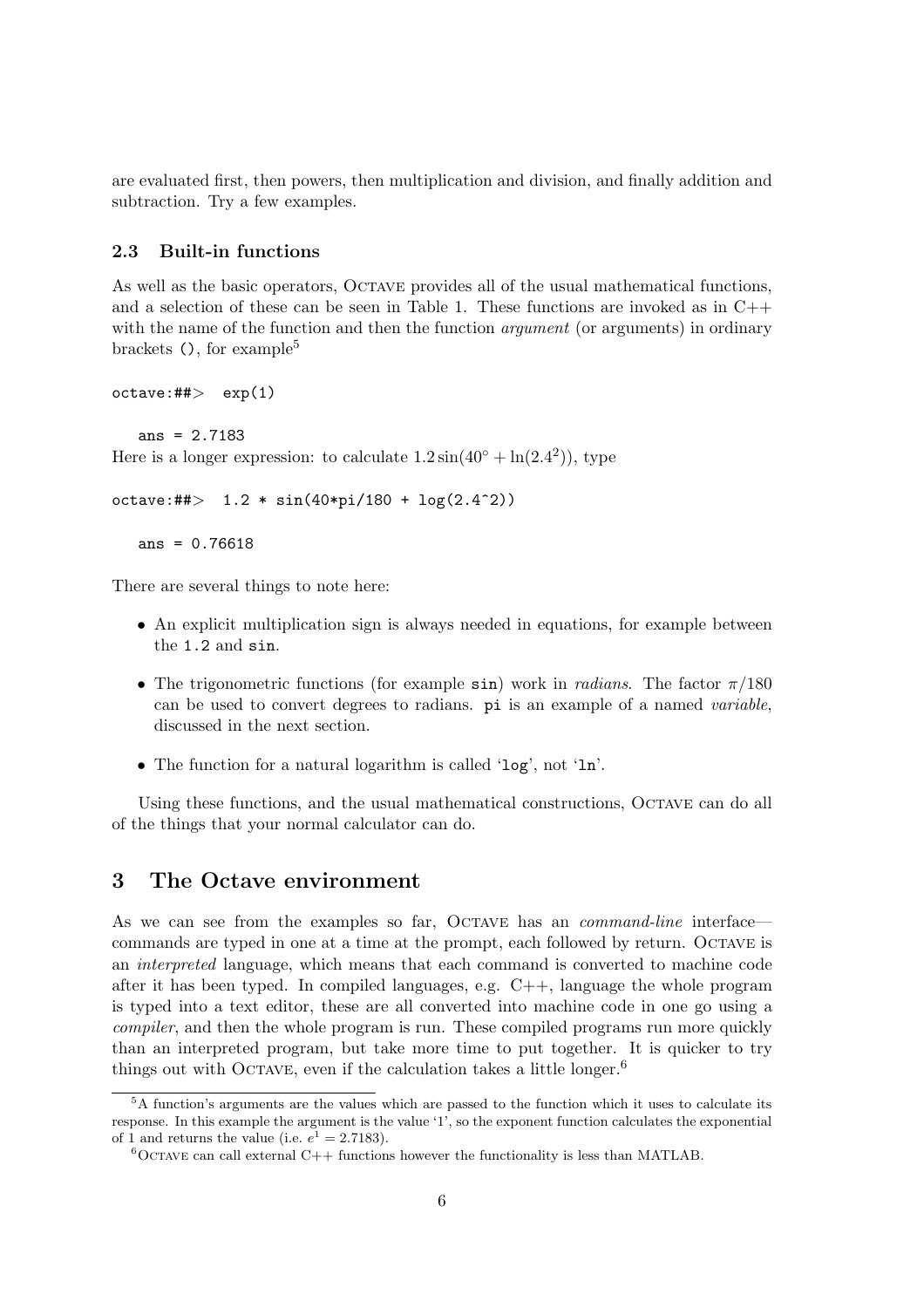| cos     | Cosine of an angle (in radians)                          |
|---------|----------------------------------------------------------|
| sin     | Sine of an angle (in radians)                            |
| tan     | Tangent of an angle (in radians)                         |
| exp     | Exponential function $(e^x)$                             |
| log     | Natural logarithm (NB this is $log_e$ , not $log_{10}$ ) |
| log10   | Logarithm to base 10                                     |
| sinh    | Hyperbolic sine                                          |
| $\cosh$ | Hyperbolic cosine                                        |
| tanh    | Hyperbolic tangent                                       |
| acos    | Inverse cosine                                           |
| acosh   | Inverse hyperbolic cosine                                |
| asin    | Inverse sine                                             |
| asinh   | Inverse hyperbolic sine                                  |
| atan    | Inverse tangent                                          |
| atan2   | Two-argument form of inverse tangent                     |
| atanh   | Inverse hyperbolic tangent                               |
| abs     | Absolute value                                           |
| sign    | Sign of the number $(-1 \text{ or } +1)$                 |
| round   | Round to the nearest integer                             |
| floor   | Round down (towards minus infinity)                      |
| ceil    | Round up (towards plus infinity)                         |
| fix     | Round towards zero                                       |
| rem     | Remainder after integer division                         |

Table 1: Basic maths functions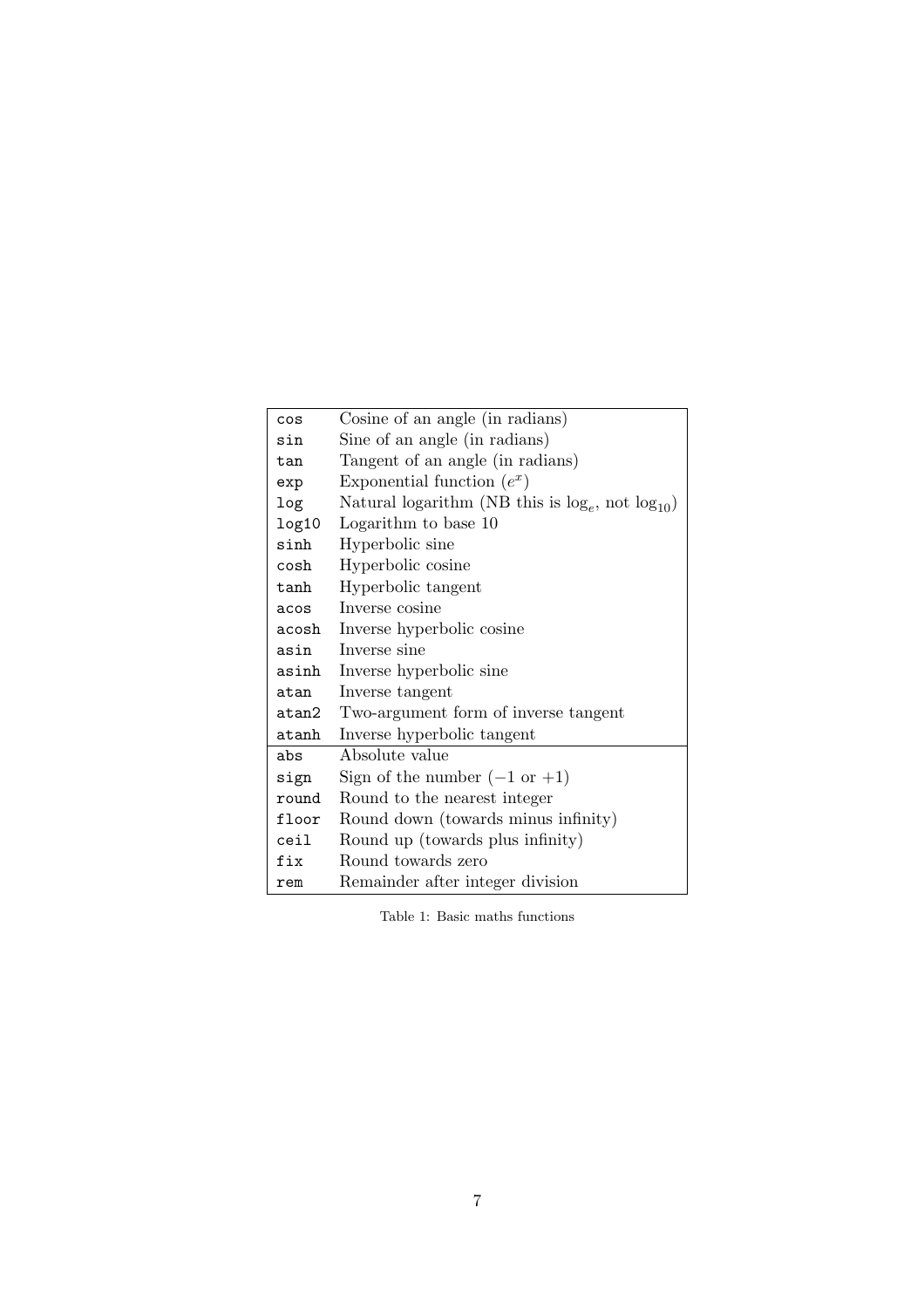### 3.1 Named variables

In any significant calculation you are going to want to store your answers, or reuse values, just like using the memory on a calculator. Octave allows you to define and use named variables. For example, consider the degrees example in the previous section. We can define a variable deg to hold the conversion factor, writing

```
octave:#*> deg = pi/180deg =0.017453
```
Note that the *type* of the variable does not need to be defined, unlike most high level languages e.g. in C++. All variables in OCTAVE are floating point numbers.<sup>7</sup> Using this variable, we can rewrite the earlier expression as

```
octave:##> 1.2 * sin(40*deg + log(2.4^2))
```
ans  $=0.76618$ 

which is not only easier to type, but it is easier to read and you are less likely to make a silly mistake when typing the numbers in. Try to define and use variables for all your common numbers or results when you write programs.

You will have already have seen another example of a variable in OCTAVE. Every time you type in an expression which is not assigned to a variable, such as in the most recent example, Octave assigns the answer to a variable called ans. This can then be used in exactly the same way:

```
octave:##> new = 3*ansnew =2.2985
```
Note also that this is not the answer that would be expected from simply performing  $3 \times 0.76618$ . Although OCTAVE *displaus* numbers to only a few decimal places (usually five)<sup>8</sup>, it stores them internally, and in variables, to a much higher precision, so the answer given is the more accurate one.<sup>9</sup> In all numerical calculations, an appreciation of the rounding errors is very important, and it is essential that you do not introduce any more errors than there already are! This is another important reason for storing numbers in variables rather than typing them in each time.

When defining and using variables, the capitalisation of the name is important: a is a different variable from A. There are also some variable names which are already defined and used by OCTAVE. The variable ans has also been mentioned, as has pi, and in addition i and j are also defined as  $\sqrt{-1}$  (see Section 14). Octave won't stop you redefining these

<sup>7</sup>Or strings, but those are obvious from the context. However, even strings are stored as a vector of character ID numbers.

<sup>8</sup>MATLAB normally displays to 4 or 5 decimal places

<sup>9</sup>Octave stores all numbers in IEEE floating point format to double (64-bit) precision. The value of ans here is actually 0.766177651029692 (to 15 decimal places).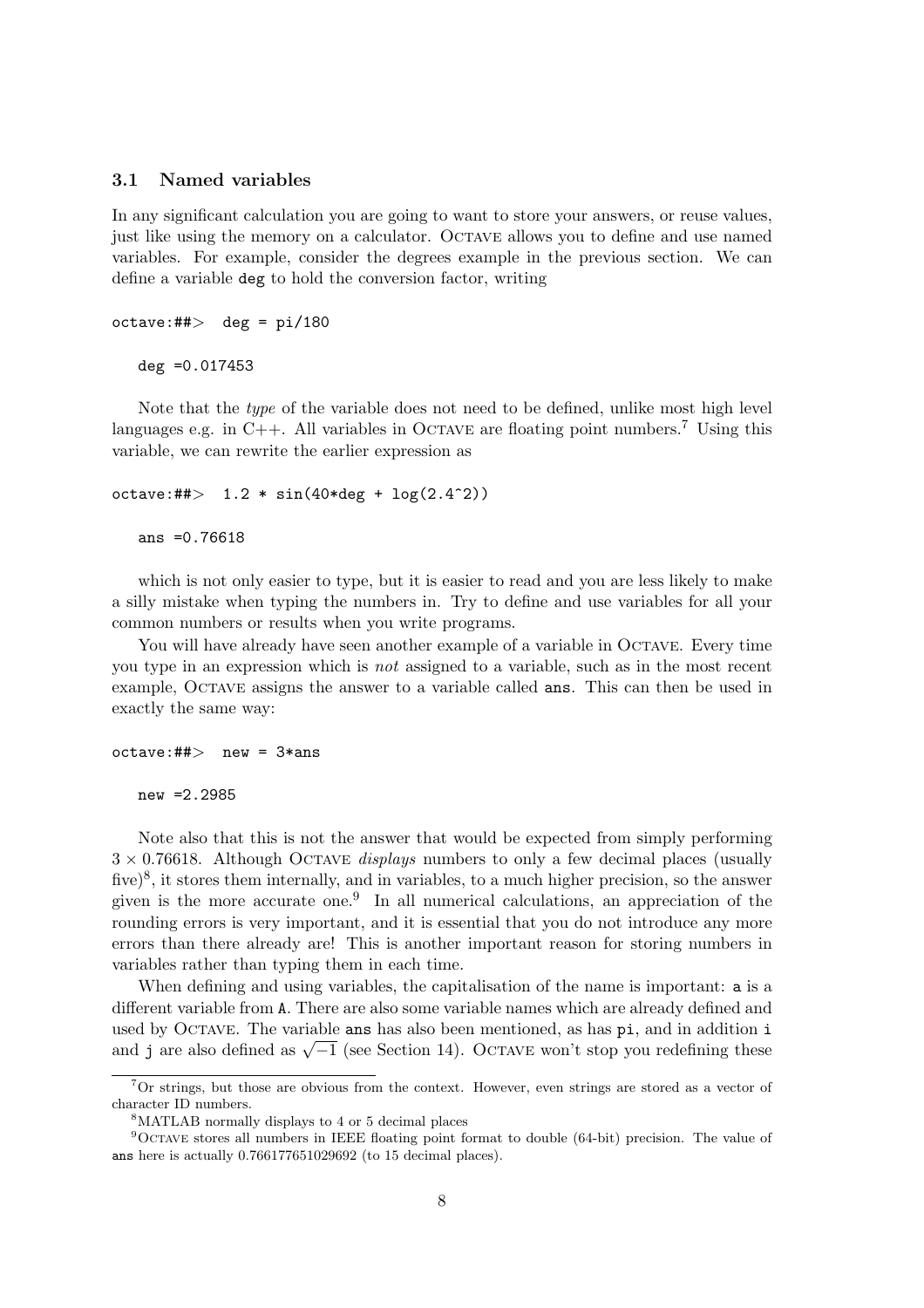as whatever you like, but you might confuse yourself, and Octave, if you do! Likewise, giving variables names like sin or cos is allowed, but also not to be recommended.

If you want to see the value of a variable at any point, just type its name and press return. If you want to see a list of all the named functions, variables<sup>10</sup> you have created or used, type

octave:##> who \*\*\* dynamically linked functions: dispatch \*\*\* currently compiled functions: rem \*\*\* local user variables:

deg new

You will occasionally want to remove variables from the workspace, perhaps to save memory, or because you are getting confusing results using that variable and you want to start again. The clear command will delete all variables, or specifying

clear name

will just remove the variable called name.

## 3.2 Numbers and formatting

We have seen that OCTAVE usually displays numbers to five significant figures. The format command allows you to select the way numbers are displayed. In particular, typing

#### octave:##> format long

will set OCTAVE to display numbers to fifteen  $+$  significant figures, which is about the accuracy of Octave's calculations. If you type help format you can get a full list of the options for this command. With format long set, we can view the more accurate value of deg:

octave:##> deg

deg =.0174532925199433

>> format short

<sup>&</sup>lt;sup>10</sup>Normally MATLAB only displays the user (Your) variables  $+$  ans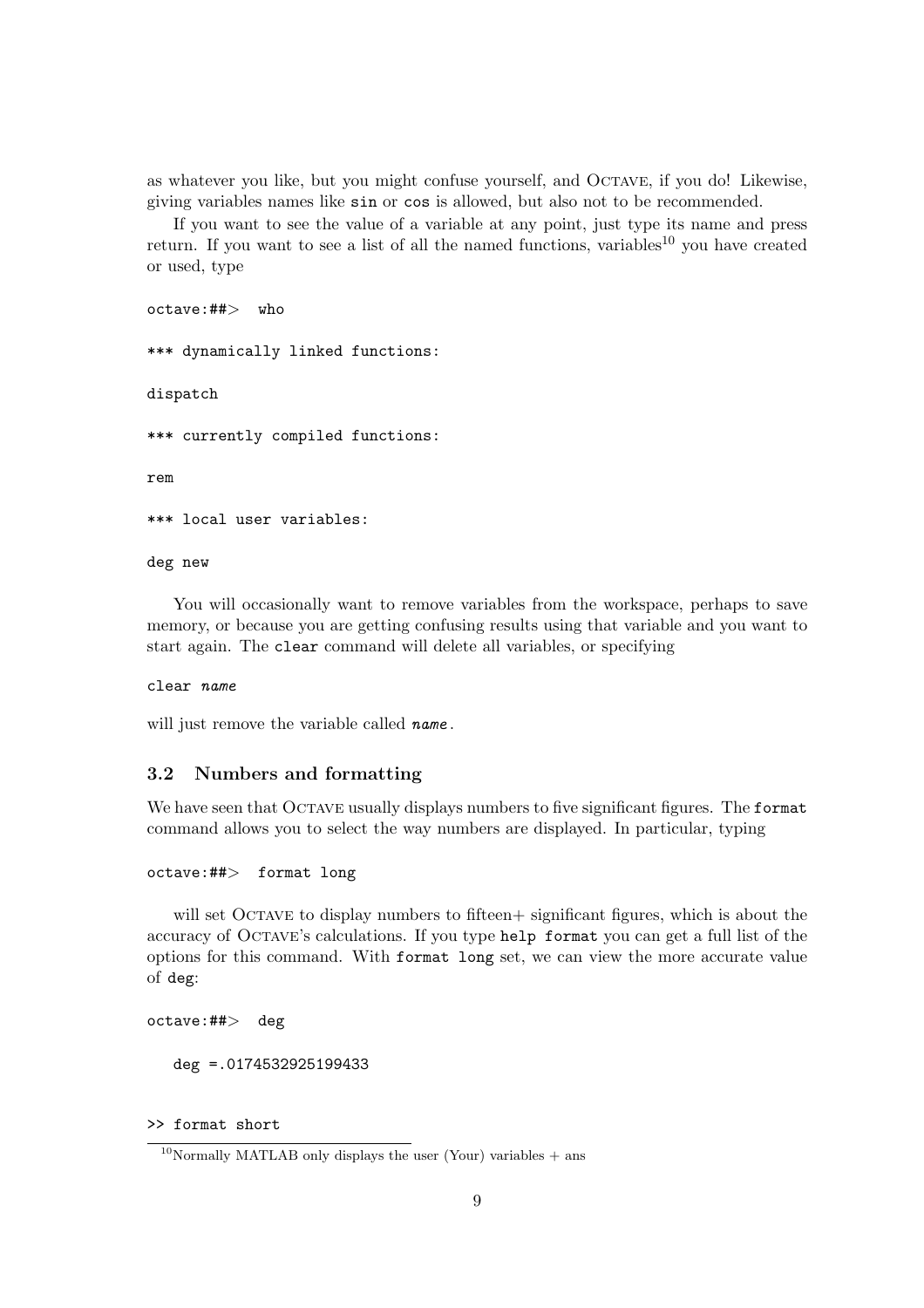The second line here returns OCTAVE to its normal display accuracy.

Octave displays very large or very small numbers using exponential notation, for example:  $13142.6 = 1.31426 \times 10^4$ , which is displayed by OCTAVE as 1.3143e+04. You can also type numbers into Octave using this format.

There are also some other kinds of numbers recognised, and calculated, by OCTAVE:

- Complex numbers (e.g. 3+4i) Are fully understood by Octave, as discussed further in Section 14
- Infinity (Inf) The result of dividing a number by zero. This is a valid answer to a calculation, and may be assigned to a variable just like any other number
- Not a Number (NaN) The result of zero divided by zero, and also of some other operations which generate undefined results. Again, this may be treated just like any other number (although the results of any calculations using it are still always NaN).

#### 3.3 Number representation and accuracy

Numbers in Octave, as in all computers, are stored in binary rather than decimal. In decimal (base 10), 12.25 means

$$
12.25 = 1 \times 10^1 + 2 \times 10^0 + 2 \times 10^{-1} + 5 \times 10^{-2}
$$

but in binary (base 2) it would be written as

$$
1101.01 = 1 \times 2^3 + 1 \times 2^2 + 0 \times 2^1 + 1 \times 2^0 + 0 \times 2^{-1} + 1 \times 2^{-2} = 12.25
$$

Using binary is ideal for computers since it is just a series of ones and zeros, which can be represented by whether particular circuits are on or off. A problem with representing numbers in a computer is that each number can only have a finite number circuits, or *bits*, assigned to it, and so can only have a finite number of digits. Consider this example:

```
octave:##> 1 - 0.2 - 0.2 - 0.2 - 0.2 - 0.2
```

```
ans = 5.5511e-017
```
The result is very small, but not exactly zero, which is the correct answer. The reason is that 0.2 cannot be exactly represented in binary using a finite number of digits (it is  $0.0011001100...$ ). This is for exactly the same reasons that  $1/3$  cannot be exactly written as a base 10 number. Octave (and all other computer programs) represent these numbers with the closest one they can, but repeated uses of these approximations, as seen here, can cause problems. For this reason, you should think very carefully before checking that a number is exactly equal to another. It is usually best to check that it is the same to within a tolerance. We will return to this problem throughout this tutorial.

#### 3.4 Loading and saving data

When you exit OCTAVE, you lose all of the variables that you have created. If you need to quit Octave when you are in the middle of doing something, you can save your current session so that you can reload it later. If you type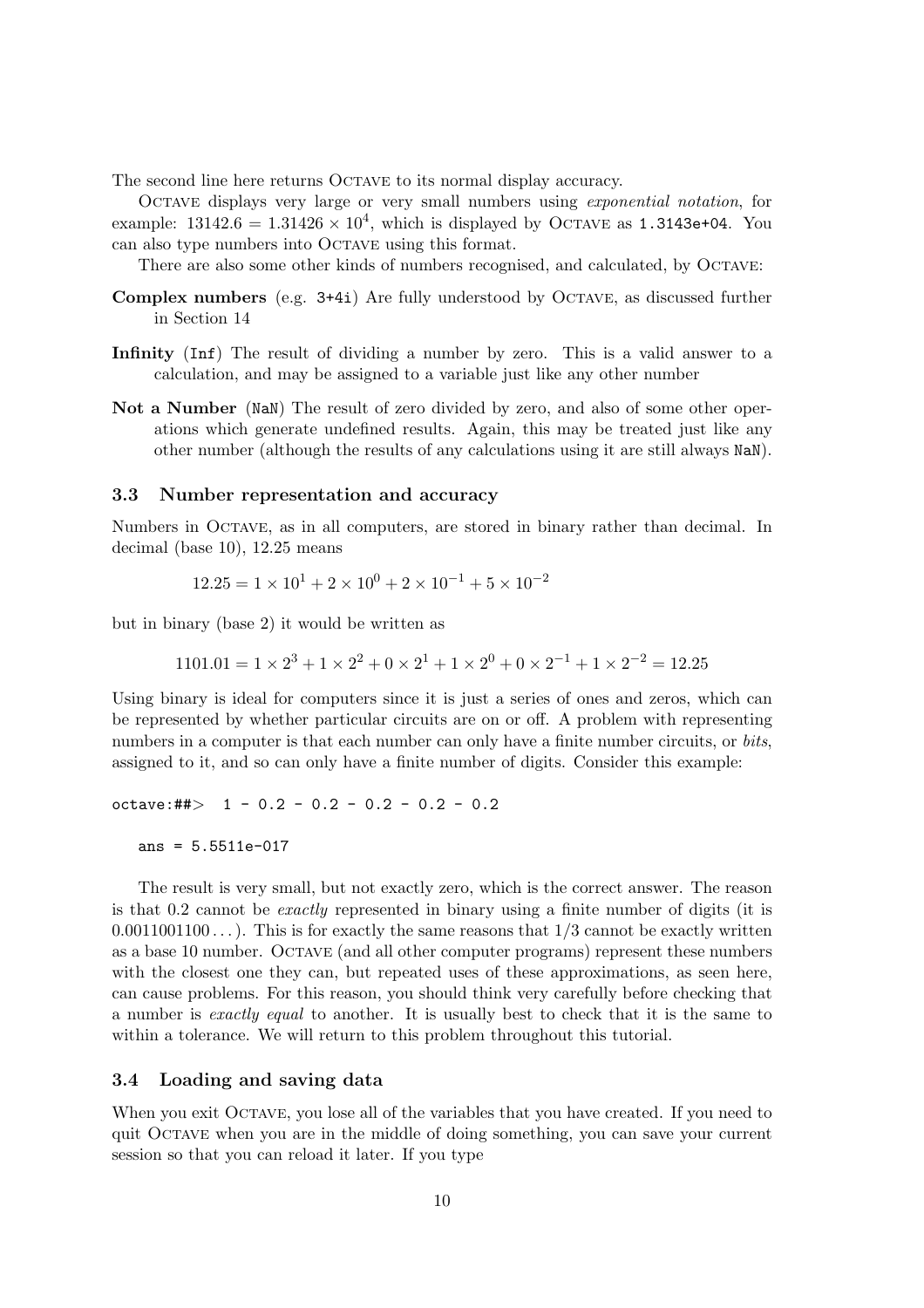### octave:##> save anyname

it will save the entire workspace to a file called anyname.mat in your current directory (note that OCTAVE automatically appends .mat to the end of the name you've given it). You can then quit OCTAVE, and when you restart it, you can type

#### octave:##> load anyname

which will restore your previous workspace, and you can carry on from where you left off. You can also load and save specific variables. The format is

```
save filename var1 var2 ...
```
For example, if you wanted to save the deg variable, to save calculating it from scratch (which admittedly is not very difficult in this case!), you could type

#### octave:##> save degconv deg

This will save the variable into a file called degconv.mat You can reload it by typing

```
octave:##> load degconv
```
Octave will also load data from text files, which is particularly useful if you want to plot or perform calculations on measurements from some other source. The text file should contain rows of space-separated numbers.

#### 3.5 Repeating previous commands

Octave keeps a record of all the commands you have typed during a session, and you can use the cursor keys  $\uparrow$  and  $\downarrow$  to review the previous commands (with the most recent first). If you want to repeat one of these commands, just find it using the cursor keys, and press return.

Once a command has been recalled, you can edit it before running it again. You can use  $\leftarrow$  and  $\rightarrow$  to move the cursor through the line, and type characters or hit Del to change the contents. This is particularly useful if you have just typed a long line and then OCTAVE finds an error in it. Using the arrow keys you can recall the line, correct the error, and try it again. $11$ 

## 3.6 Getting help

If you are not sure what a particular Octave command does, or want to find a particular function, Octave contains an integrated help system. The basic form of using help is to type

#### help commandname

<sup>&</sup>lt;sup>11</sup>On some systems the emacs key bindings are acknowledged, e.g.  $\langle \text{ctrl}\rangle = \uparrow, \langle \text{ctrl}\rangle = \downarrow, \langle \text{ctrl}\rangle = \rightarrow,$ < ctrl>b=←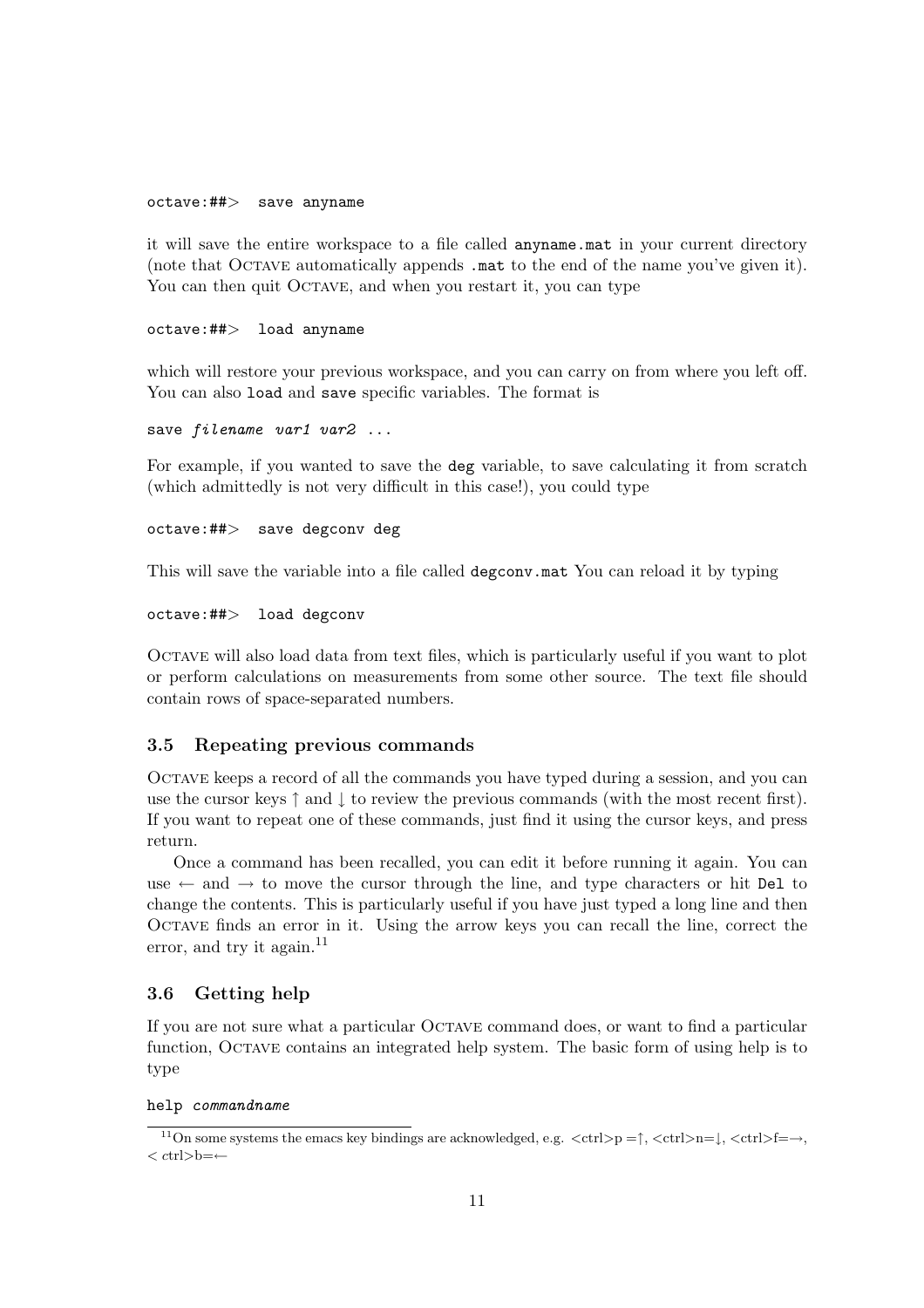For example:

octave:1> help sqrt sqrt is a built-in function

- Mapping Function: sqrt (X) Compute the square root of X. If X is negative, a complex result is returned. To compute the matrix square root, see \*Note Linear Algebra::.

Overloaded function

gsqrt(galois,...)

Additional help for built-in functions, operators, and variables is available in the on-line version of the manual. Use the command 'help -i <topic>' to search the manual index.

Help and information about Octave is also available on the WWW at http://www.octave.org and via the help-octave@bevo.che.wisc.edu mailing list.

<sup>12</sup>If you don't know the name of the command you want, there are a number method to find if it exists. Typing help -i at the prompt will give a list of all the main areas of help.

More detailed information on a topic can be obtained by moving the cursor of the item of interest and pressing <return>. The list can be navigated using the key bindings Up, Next, Previous. etc. Or directly from the prompt, e.g. to find out about arithmetic functions type;

octave:##> help -i arithmetic

Use the letter 'q' to quit from the help system and return to the Octave command prompt.

Note that often the help information gives an indication of which area to search for further information, in the help sqrt example it is suggested to search the 'Linear Algebra' area, e.g.

#### octave:##> help -i linear algebra

Take some time browsing around the help system and anyone line help/manuals to get an idea of the commands that OCTAVE provides.<sup>13</sup>

<sup>12</sup>MATLAB help messages tend to be shorter, but always indicate the command in UPPER CASE. Don't copy these exactly—Octave and MATLAB commands are almost always in lower case, e.g. the square root function is  $sqrt()$ , not  $SQRT()$ 

 $13$ MATLAB has some additional search facilities including the function lookfor which allows the user to search the help database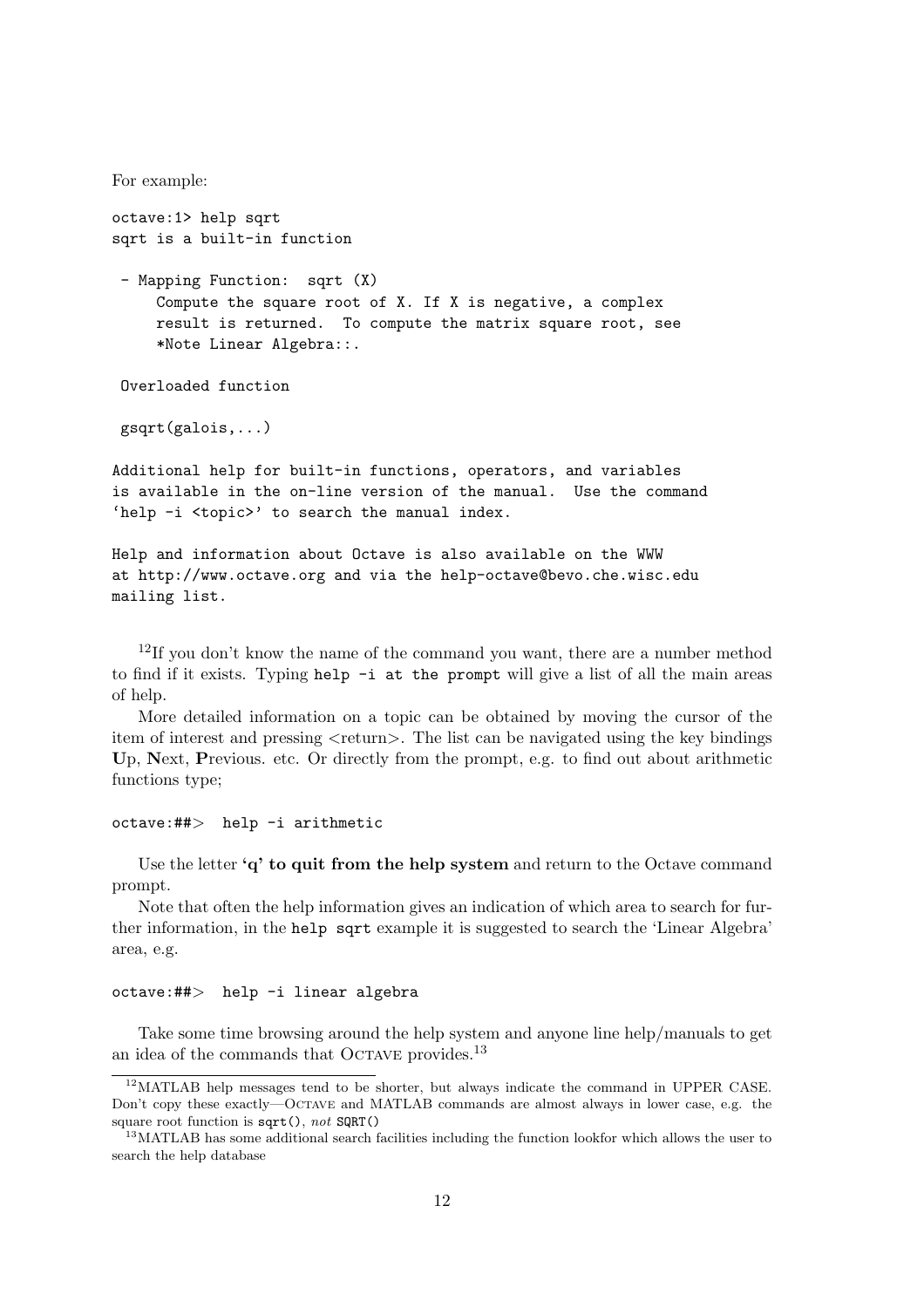## 3.7 Cancelling a command

If you find yourself having typed a command which is taking a long time to execute (or perhaps it is one of your own programs which has a bug which causes it to repeat endlessly), it is very useful to know how to stop it. You can cancel the current command by typing

#### Ctrl-C

which should (perhaps after a small pause) return you to the command prompt.

### 3.8 Semicolons and hiding answers

Semicolons ';' are often used in programming languages to separate functions, denote lineends, e.g. C++ where ';' are added to almost every line. Semicolons are not required in OCTAVE, but do serve a useful purpose. If you type the command as we have been doing so far, without a final semicolon, Octave always displays the result of the expression. However, if you finish the line with a semicolon, it stops OCTAVE displaying the result. This is particularly useful if you don't need to know the result there and then, or the result would otherwise be an enormous list of numbers:

## 4 Arrays and vectors

Many mathematical problems work with sequences of numbers. In many languages they are called *arrays*; in OCTAVE they are just examples of *vectors*. Vectors are commonly used to represent the three dimensions of a position or a velocity, but a vector is really just a list of numbers, and this is how Octave treats them. In fact, vectors are a simple case of a matrix (which is just a two-dimensional grid of numbers). A vector is a matrix with only one row, or only one column. We will see later that it is often important to with only one row, or only one column. We will see later that it is often important to distinguish between row vectors  $(\cdot \cdot)$  and *column* vectors  $(\cdot)$ , but for the moment that won't concern us.

## 4.1 Building vectors

There are lots of ways of defining vectors and matrices. Usually the easiest thing to do is to type the vector inside square brackets [], for example

```
octave:##> a=[1 4 5]a =1 4 5
octave:##> b=[2, 1, 0]b =2 1 0
octave: ## > c = [4;7;10]c =
```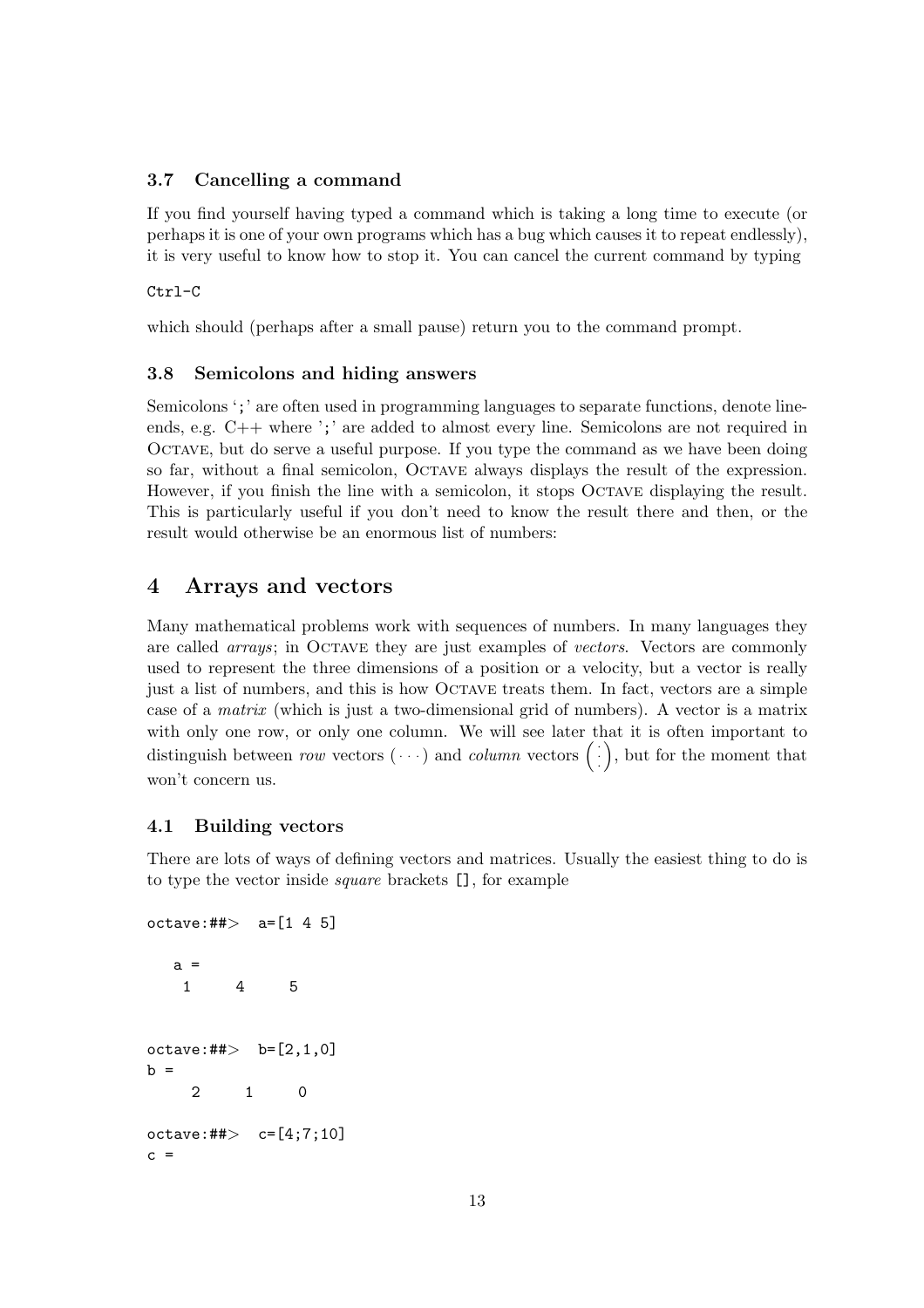4 7 10

A list of numbers separated by spaces or commas, inside square brackets, defines a row vector. Numbers separated by semicolons, or carriage returns, define a column vector.

You can also construct a vector from an existing vector by including it in the definition, for example

```
octave: ##> a=[1 4 5]a =1 4 5
octave:##> d=[a 6]
d =1 4 5 6
```
## 4.2 The colon notation

A useful shortcut for constructing a vector of counting numbers is using the colon symbol ':', as in this example

 $octave:#*>$   $e=2:6$ e = 2 3 4 5 6

The colon tells OCTAVE to create a vector of numbers starting from the first number, and counting up to (and including) the second number. A third number may also be added between the two, making  $a:b:c$ . The middle number then specifies the increment between elements of the vector.

```
octave:##> e=2:0.3:4
e =2.0000 2.3000 2.6000 2.9000 3.2000 3.5000 3.8000
```
Note that if the increment step is such that it can't exactly reach the end number, as in this case, it generates all of the numbers which do not exceed it. The increment can also be negative, in which case it will count down to the end number.

#### 4.3 Displaying large vectors and matrices

If you ask Octave to display a matrix or vector that will not fit onto a single screen that it will present the values one page at a time. Try

 $octave: \# \uplus$   $y = 1:1000$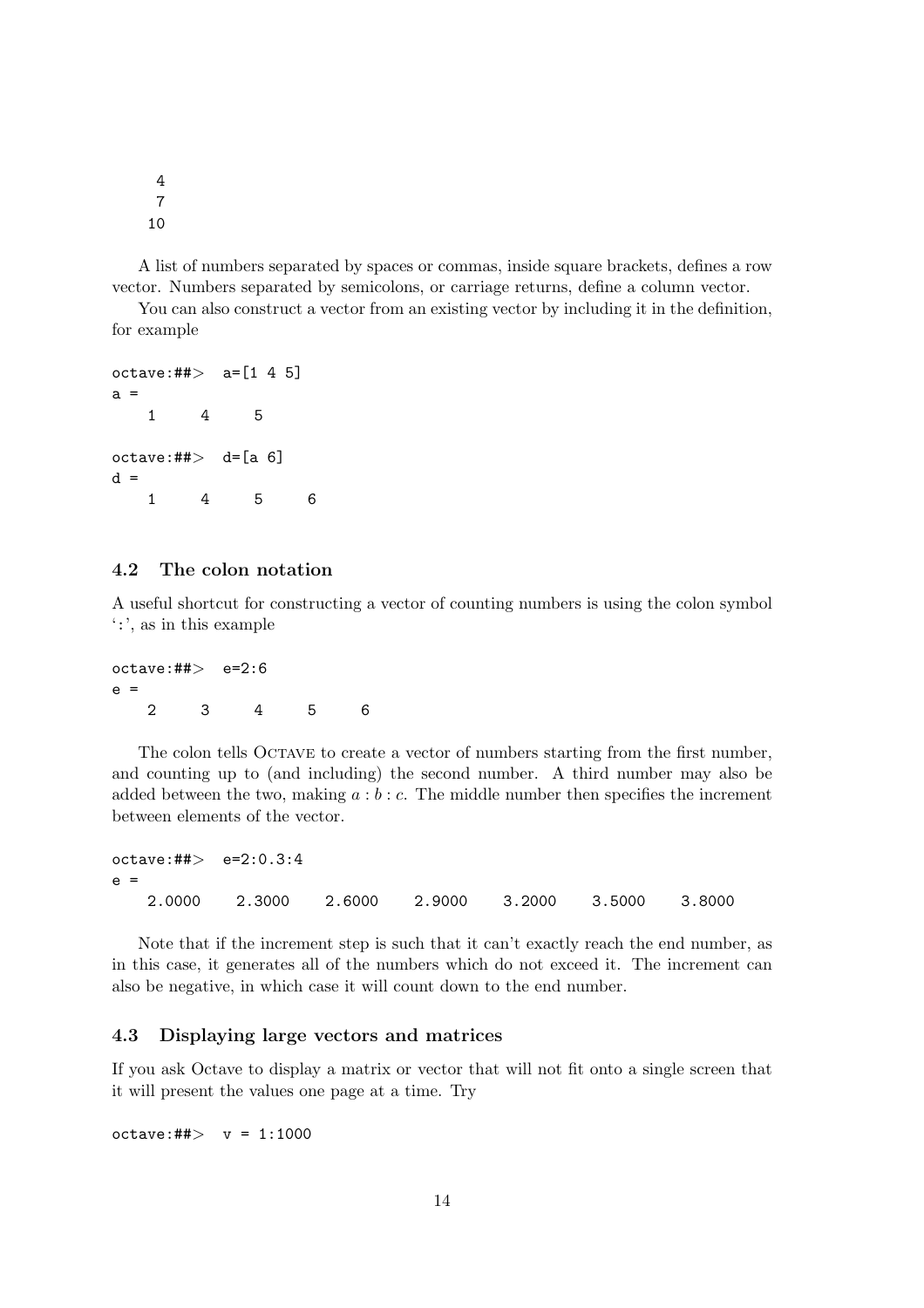| zeros $(M, N)$            | Create a matrix where every element is zero. For                     |
|---------------------------|----------------------------------------------------------------------|
|                           | a row vector of size n, set $M = 1, N = n$                           |
| ones $(M, N)$             | Create a matrix where every element is one. For                      |
|                           | a row vector of size n, set $M = 1, N = n$                           |
| $l$ inspace $(x1, x2, N)$ | Create a vector of N elements, evenly spaced                         |
|                           | between $x1$ and $x2$                                                |
|                           | $logspace(x1, x2, N)$ Create a vector of N elements, logarithmically |
|                           | spaced between $10^{x1}$ and $10^{x2}$                               |

Table 2: Vector creation functions

Press the space bar to see the next page of values and use the 'q' key to quit the display and return to the Octave command prompt. You can also use the 'b' key to scroll backwards up throught the values being displayed.

It is sometimes convenient to turn off this pagination facility, for example when displaying intermediate values during a long calculation. This can be achieved using the

octave:##> more off

command. As you would expect, pagination can be turned back on again using

octave:##> more on

#### 4.4 Vector creation functions

Octave also provides a set of functions for creating vectors. These are outlined in Table 2. The first two in this table, zeros and ones also work for matrices, and the two function arguments, M and N, specify the number of rows and columns in the matrix respectively. A row vector is a matrix which has one row and as many columns as the size of the vector. Matrices are covered in more detail in Section 9.

#### 4.5 Extracting elements from a vector

Individual elements are referred to by using normal brackets (), and they are numbered starting at one, not zero as in C++. If we define a vector

```
octave:##> a = [1:2:6 -1 0]a =
   1 3 5 -1 0
```
then we can get the third element by typing

 $octave:##> a(3)$ ans  $=$ 5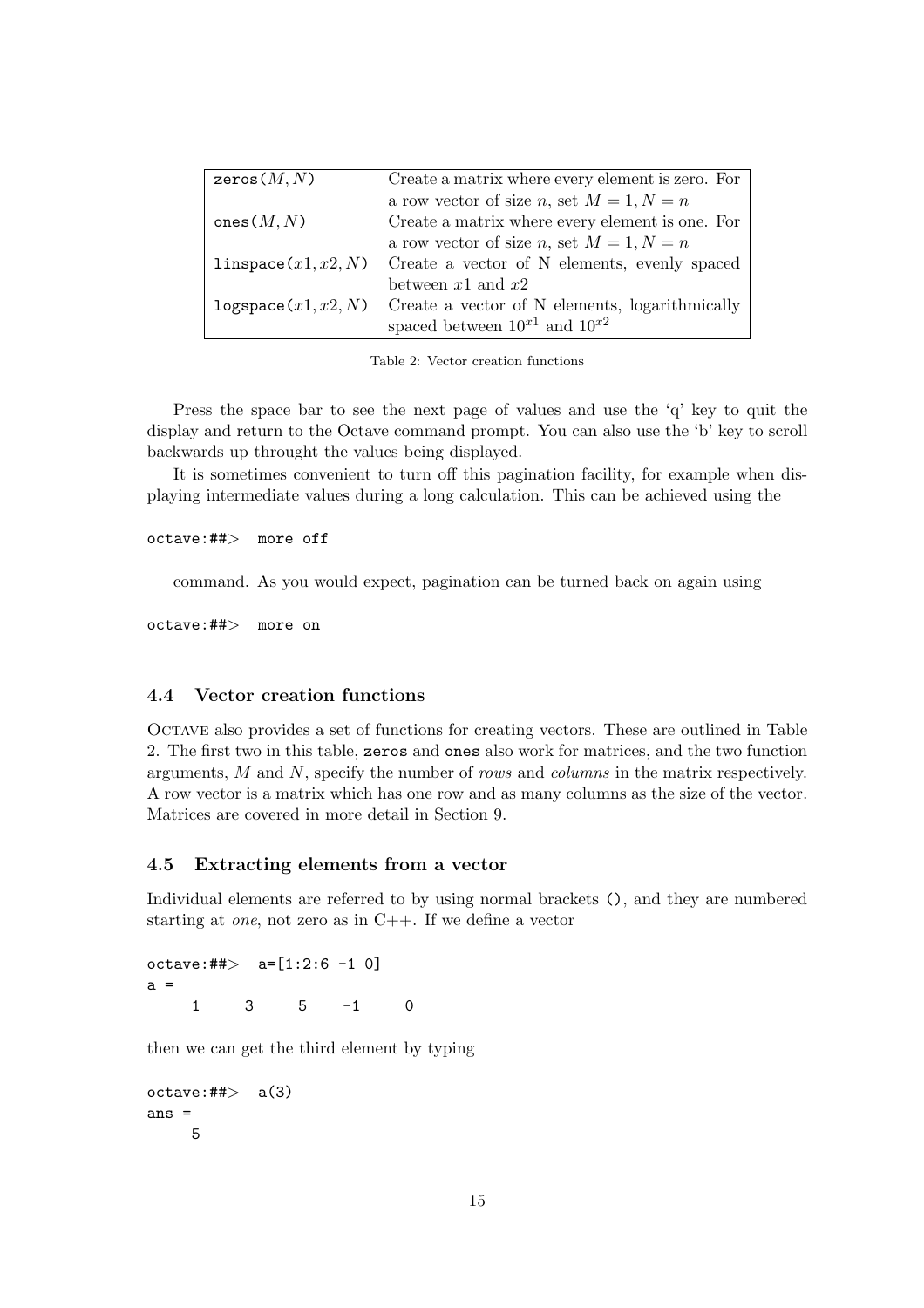The colon notation can also be used to specify a range of numbers to get several elements at one time

```
octave:##> a(3:5)ans =
   5 -1 0octave: ## > a(1:2:5)ans =1 5 0
```
#### 4.6 Vector maths

Storing a list of numbers in one vector allows OCTAVE to use some of its more powerful features to perform calculations. In  $C++$  if you wanted to do the same operation on a list of numbers, say you wanted to multiply each by 2, you would have to use a for loop to step through each element. This can also be done in Octave (see Section 7), but it is much better to make use of OCTAVE's vector operators.

Multiplying all the numbers in a vector by the same number, is as simple as multiplying the whole vector by number. This example uses the vector a defined earlier:

octave: $\#$  $>$  a  $*$  2 ans  $=$ 2 6 10 -2 0

The same is also true for division. You can also add the same number to each element by using the + or - operators, although this is not a standard mathematical convention.

Multiplying two vectors together in Octave follows the rules of matrix multiplication (see Section 9), which doesn't do an element-by-element multiplication.<sup>14</sup> If you want to do this, Octave defines the operators .\* and ./, for example

$$
\begin{pmatrix} a_1 \\ a_2 \\ a_3 \end{pmatrix} \cdot \ast \begin{pmatrix} b_1 \\ b_2 \\ b_3 \end{pmatrix} = \begin{pmatrix} a_1b_1 \\ a_2b_2 \\ a_3b_3 \end{pmatrix}
$$

Note the '.' in front of each symbol, which means it's a element-by-element operation. For example, we can multiply each of the elements of the vector a, defined earlier, by a different number:

```
octave: \# \Rightarrow b = [1 \ 2 \ 3 \ 4 \ 5];
```

```
octave:##> a.*b
ans =
```
<sup>&</sup>lt;sup>14</sup>Recall that the only vector products mathematically defined are the dot and cross product, both of which represent particular operations on two vectors, neither of which just multiply the elements together and return another vector.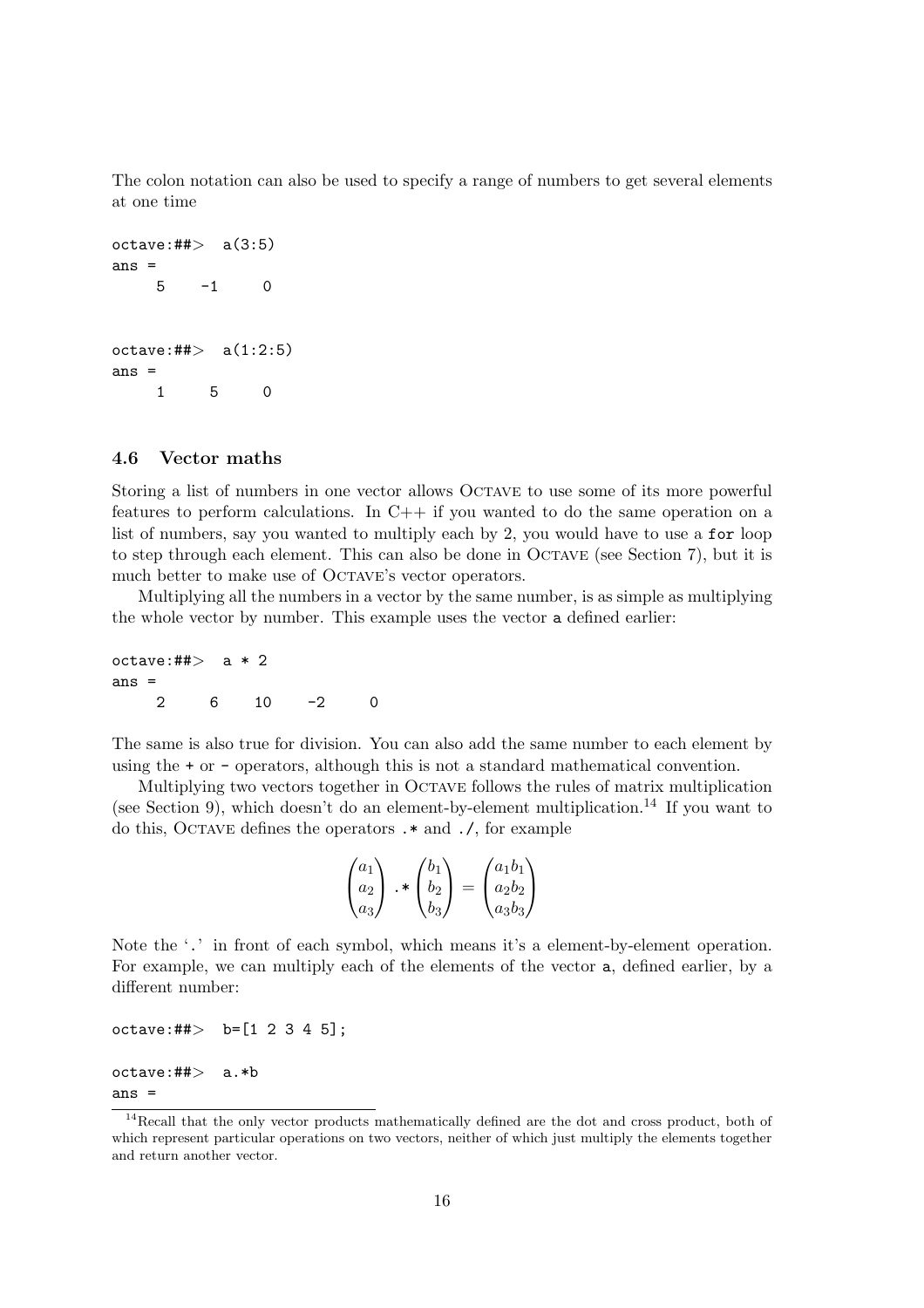1 6 15 -4 0

The element-by-element 'to the power of' operator .  $\hat{\ }$  is particularly useful. It can be used to raise a vector of numbers to a power, or to raise a number to different powers, depending on how it is used:

octave:## $>$  b  $.^{\circ}$  2 ans = 1 4 9 16 25 octave:## $> 2 \cdot$  b ans = 2 4 8 16 32

The first example squares each element of b; the second raises 2 to each of the powers given in b.

All of the element-by-element vector commands  $(+ - ./ . * . \cdot)$  can be used between two vectors, as long as they are the same size and shape. Otherwise corresponding elements cannot be found and an error is given.

Most of Octave's functions also know about vectors. For example, to create a list of the value of sine at 60-degree intervals, you just need to pass a vector of angles to the sin function:

```
octave:##> angles=[0:pi/3:2*pi]
angles =
       0 1.0472 2.0944 3.1416 4.1888 5.2360 6.2832
octave:##> y=sin(angles)
y =0 0.8660 0.8660 0.0000 -0.8660 -0.8660 -0.0000
```
## 5 Plotting graphs

Octave has powerful facilities for plotting graphs via a second open-source program GNUPLOT15, however some of the range of plotting options are restricted compared with MATLAB The basic command is  $plot(x,y)$ , where x and y are the co-ordinates. If given just one pair of numbers it plots a point, but usually you pass vectors, and it plots all the points given by the two vectors, joining them up with straight lines.<sup>16</sup> The sine curve defined in the previous section can be plotted by typing

 $octave:#*> plot(angles,y)$ 

<sup>15</sup>www.gnuplot.org

<sup>&</sup>lt;sup>16</sup>The two vectors must, naturally, both be the same length.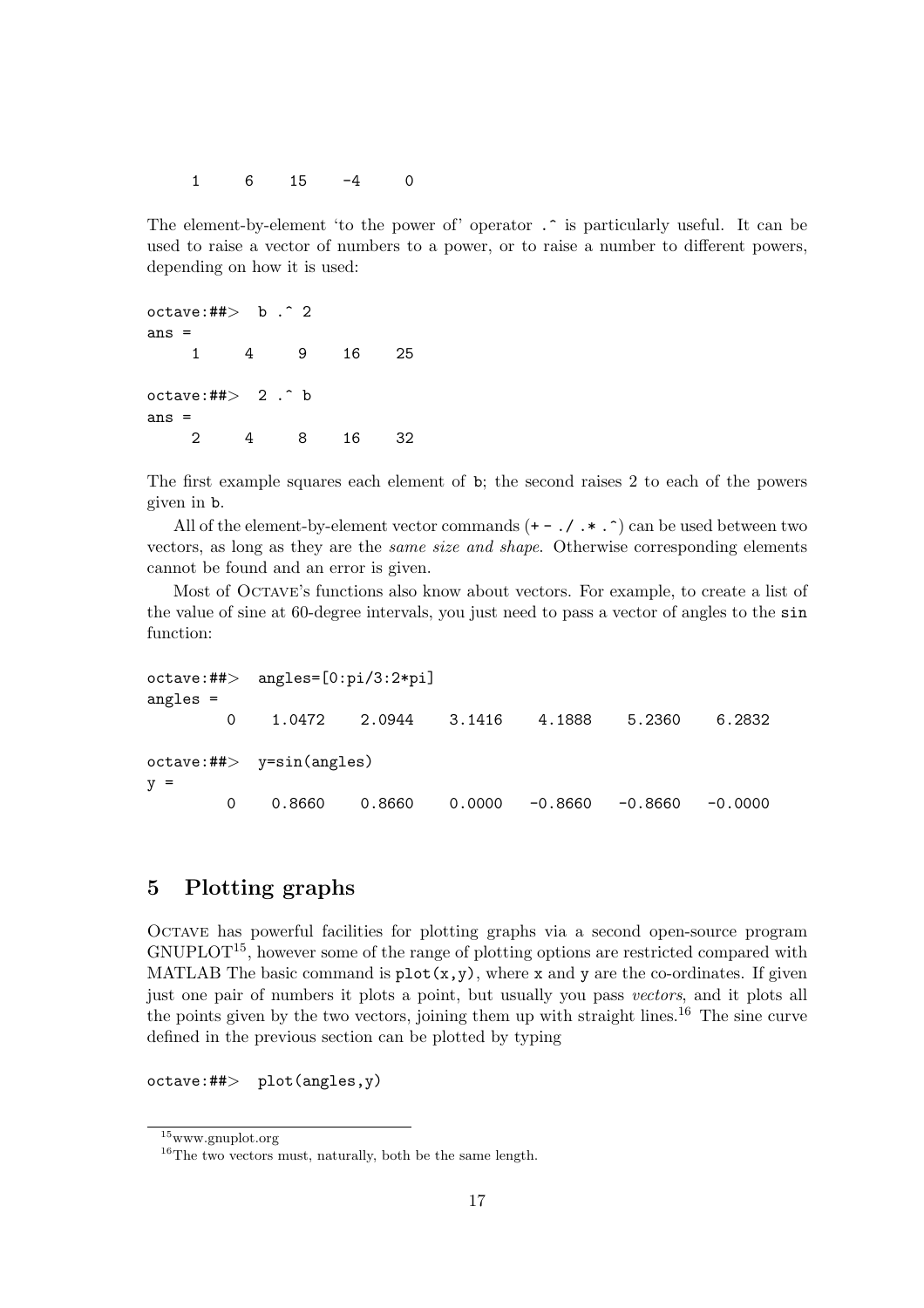

Figure 1: Graph of  $y = sin(x)$ , sampled every 60°.

A new window should open up, displaying the graph, shown in Figure 1. Note that it automatically selects a sensible scale, and plots the axes.

At the moment it does not look particularly like a sine wave, because we have only taken values one every 60 degrees. To plot a more accurate graph, we need to calculate y at a higher resolution:

```
octave:##> angles=linspace(0,2*pi,100);
octave:#*> y=sin(angles);octave:#*> plot(angles, y);
```
The linspace command creates a vector with 100 values evenly spaced between 0 and  $2\pi$  (the value 100 is picked by trial and error). Try using these commands to re-plot the graph at this higher resolution. Remember that you can use the arrow keys  $\uparrow$  and  $\downarrow$  to go back and reuse your previous commands.

#### 5.1 Improving the presentation

You can select the colour and the line style for the graph by using a third argument in the plot command. For example, to plot the graph instead with red circles, type

 $octave: \# \Rightarrow \quad plot(angles, y, 'ro')$ 

The last argument is a string which describes the desired styles. Table 3 shows the possible values (also available by typing help plot in OCTAVE).

To put a title onto the graph, and label the axes, use the commands title, xlabel and ylabel:

```
octave:##> title('Graph of y=sin(x)')
octave:##> xlabel('Angle')
octave:##> >> ylabel('Value')
```
Strings in Octave (such as the names for the axes) are delimited using apostrophes  $($ ,  $)$ .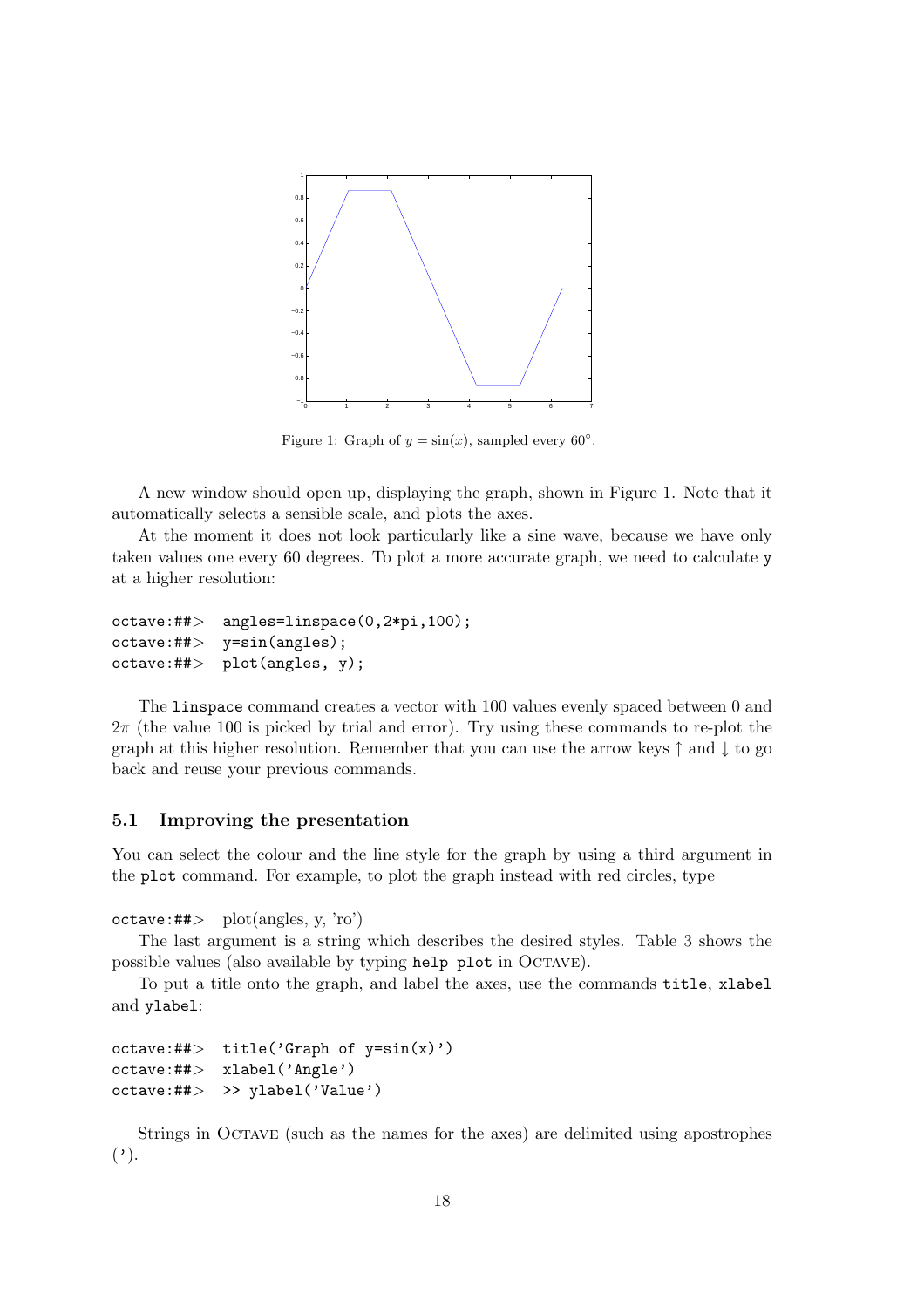| M | whitew  |                         | point                          | solid               |
|---|---------|-------------------------|--------------------------------|---------------------|
| m | magenta | O                       | circle                         | dotted <sup>†</sup> |
| С | cyan    | x                       | x-mark                         | dashdot†            |
| r | red     | +                       | plus                           | dashed <sup>†</sup> |
| g | green   | $\ast$                  | $_{\rm star}$                  |                     |
| b | blue    | S                       | square <sup>†</sup>            |                     |
| у | yellow† | d                       | diamond <sup>†</sup>           |                     |
| k | black†  | $\overline{\mathsf{v}}$ | triangle $(down)$ <sup>†</sup> |                     |
|   |         | $\hat{\phantom{a}}$     | triangle $\text{(up)}\dagger$  |                     |
|   |         | <                       | triangle $(left)$              |                     |
|   |         | >                       | triangle (right) <sup>†</sup>  |                     |
|   |         | р                       | pentagram <sup>+</sup>         |                     |
|   |         | h                       | hexagram†                      |                     |
|   |         |                         |                                |                     |

Table 3: Colours and styles for symbols and lines in the plot command (see help plot).. (†N.B. Only available in MATLAB)



Figure 2: Graph of  $y = sin(x)$ , marking each sample point with a red circle.

In some circumstances the command replot has to called to enable the graph to update.

A grid may also be added to the graph, by typing

#### octave:##> grid on

Figure 2 shows the result. You can resize the figure or make it a different height and width by dragging the corners of the figure window.

## 5.2 Multiple graphs

Several graphs can be drawn on the same figure by adding more arguments to the plot command, giving the x and y vectors for each graph. For example, to plot a cosine curve as well as the previous sine curve, you can type

```
octave:##> plot(angles,y,':',angles,cos(angles),'-')
```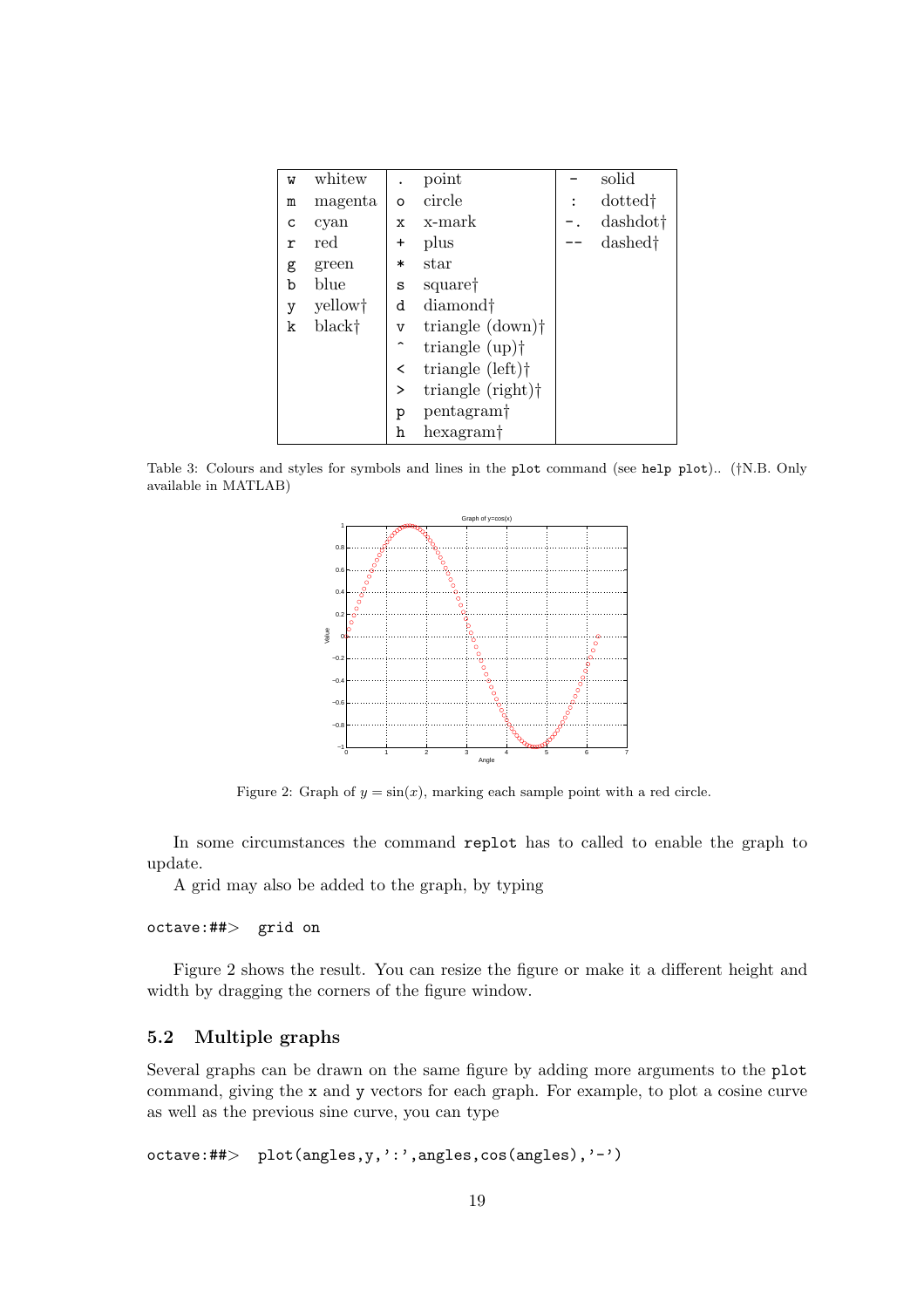

Figure 3: Graphs of  $y = sin(x)$  and  $y = cos(x)$ .

where the extra three arguments define the cosine curve and its line style. You can add a legend to the plot using the legend command:

```
octave:##> legend('Sine', 'Cosine')
```
where you specify the names for the curves in the order they were plotted. If the legend doesn't appear in a sensible place on the graph, you can pick it up with the mouse and move it elsewhere. You should be able to get a pair of graphs looking like Figure 3.

Thus far, every time you have issued a plot command, the existing contents of the figure have been removed. If you want to keep the current graph, and overlay new plots on top of it, you can use the hold command. Using this, the two sine and cosine graphs could have been drawn using two separate plot commands:

```
octave:## plot(angles, y, ' : ')
octave:##> hold on
octave:##> plot(angles,cos(angles),'g-')
octave:##> legend('Sine', 'Cosine')
```
If you want to release the lock on the current graphs, the command is (unsurprisingly) hold off.

## 5.3 Multiple figures

You can also have multiple figure windows. If you type

### octave:##> figure

the next plot command will produce a graph in a new figure window. For example,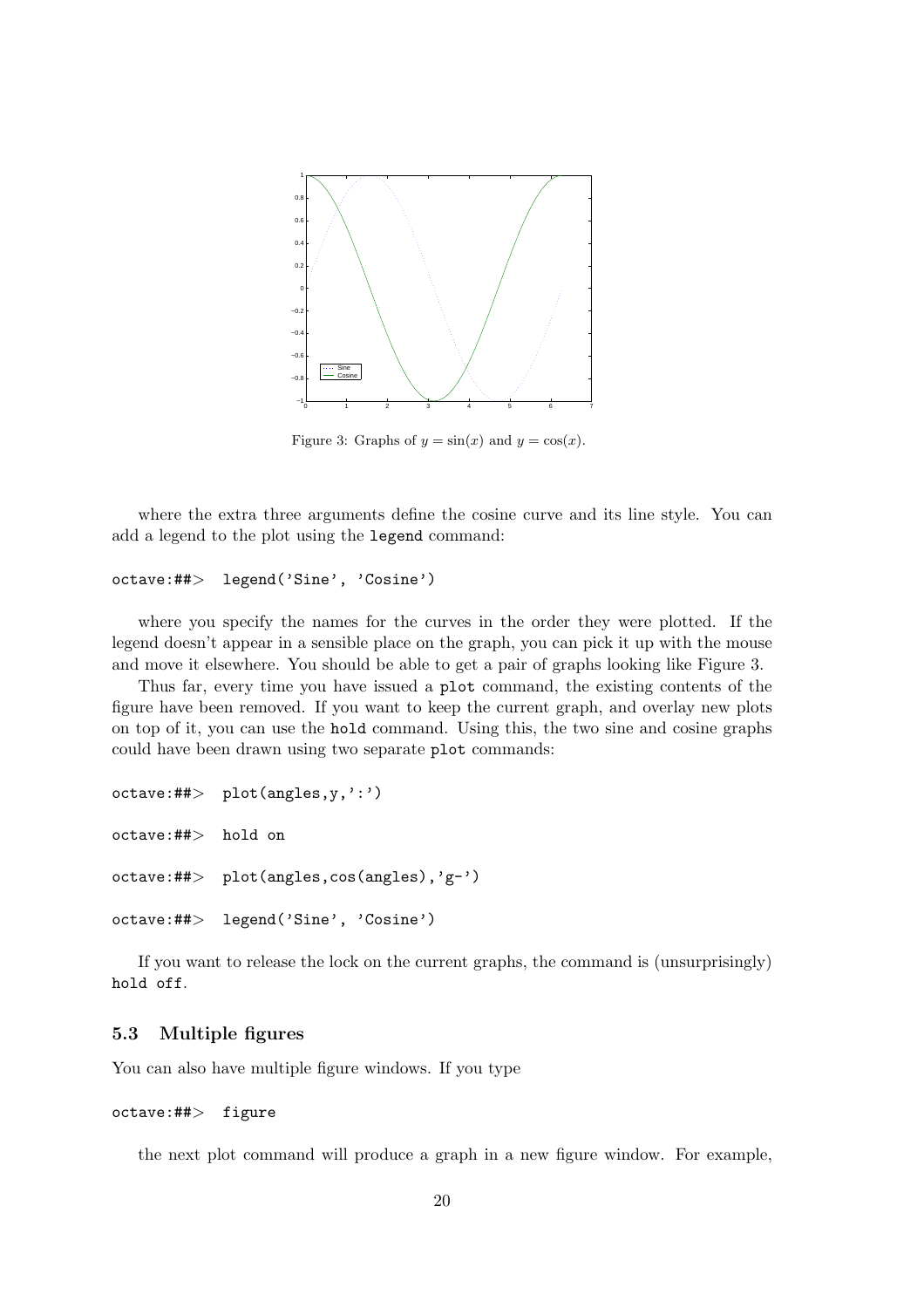

Figure 4: Graph of  $y = \tan(x)$  with the default scaling, and using  $axis([0 7 -5 5])$ 

typing

```
octave:##> plot(angles, tan(angles))
```
will plot the tangent function in this new window (see Figure 4(a)).<sup>17</sup> If you want to go back and plot in the first figure, you can type

octave:##> figure(0)

#### 5.4 Manual scaling

The tangent function that has just been plotted doesn't look quite right because the angles vector only has 100 elements, and so very few points represent the asymptotes. However, even with more values, and including  $\pi/2$ , it would never look quite right, since displaying infinity is difficult (OCTAVE doesn't even try).

We can hide these problems by zooming in on the part of the graph that we're really interested in. The axis command lets us manually select the axes. The axis command merested in. The axis command lets us manually select the axes. The axis comma<br>takes one argument which is a vector defined as  $(x_{\min}, x_{\max}, y_{\min}, y_{\max})$ . So if we type

```
octave:##> figure(2)
```
 $octave:#*> axis([0 7 -5 5])$ 

the graph is rescaled as shown in Figure  $4(b)$ . Note the two sets of brackets in the  $axis$ command—the normal brackets which surround the argument passes to the function, and the square brackets which define the vector, which is the argument.

Octave, combined with GnuPlot, allows direct interaction with the graphics window, e.g. to zoom in drag a box around the area of interest with the right mouse button pressed

 $17$ In Matlab the command figure brings up a new figure window immediately whereas in Octave the new window may not appear until you issue a plot command.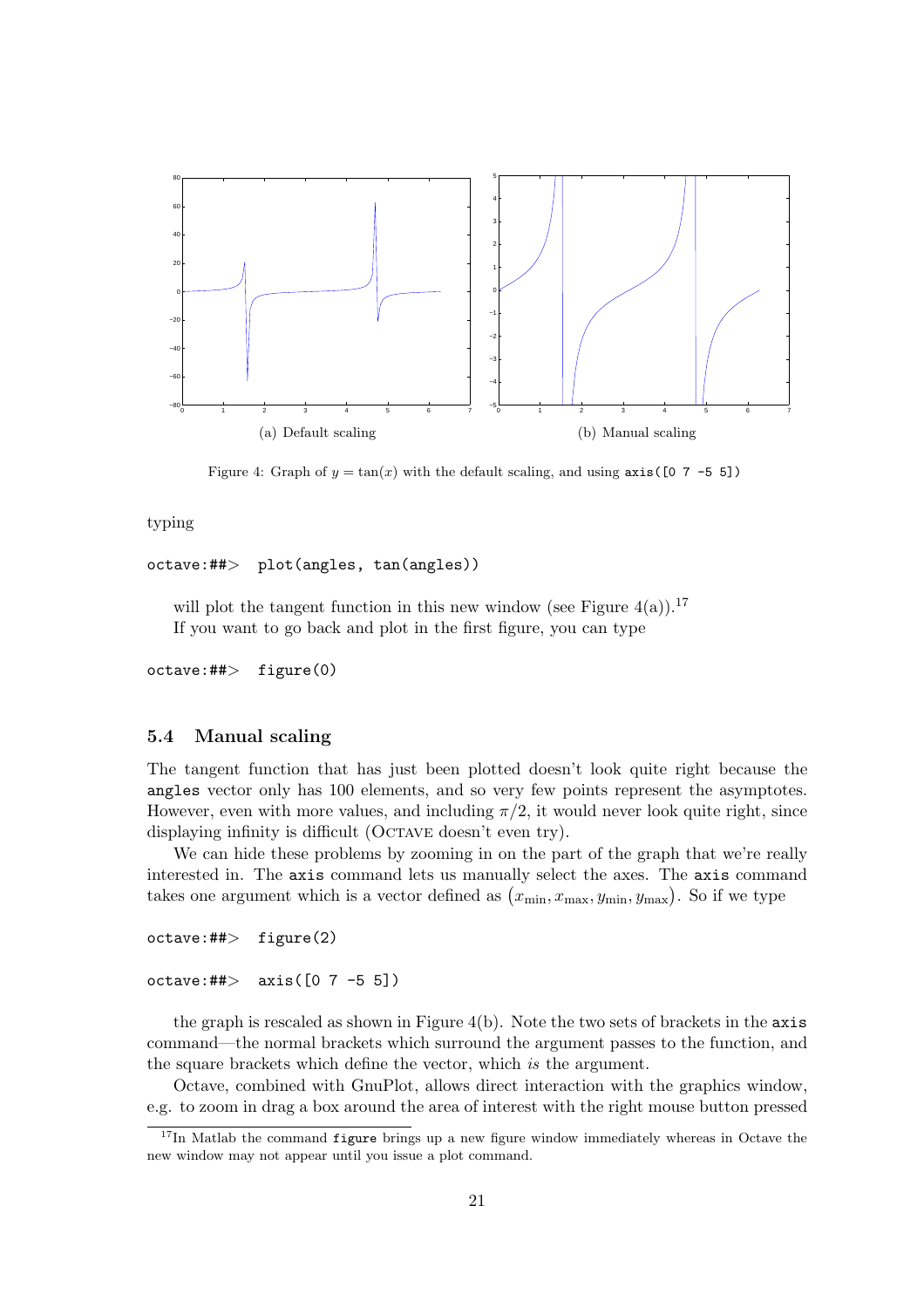| Mouse               | <b>Actions</b>                           |
|---------------------|------------------------------------------|
| MMB<br><b>RMB</b>   | Annotate the graph.<br>Mark Zoom region. |
| <b>Key Bindings</b> | <b>Actions</b>                           |
| a                   | Autoscale and Replot                     |
| $\mathbf b$         | Toggle Border                            |
| е                   | Replot (removes annotations)             |
| g                   | Toggle grid                              |
| $\mathbf h$         | Help                                     |
| 1                   | Toggle Logscales                         |
| L                   | Toggle individual axis                   |
| $\mathbf{m}$        | Toggle Mouse control                     |
| r                   | Toggle Ruler                             |
| 1                   | Decrement mousemode                      |
| $\overline{2}$      | Increment mousemode                      |
| 3                   | Decrement clipboard mode                 |
| 4                   | Increment clipboard mode                 |
| $\bf{5}$            | Toggle polardistance <sup>6</sup>        |
| 6                   | Toggle verbose                           |
| 7                   | Toggle graph size ratio                  |
| n                   | Go to next zoom in the zoom stack        |
| p                   | Go to previous zoom in the zoom stack    |
| u                   | Unzoom                                   |
| Escape              | Cancel zoom region                       |

Table 4: Mouse and Keybinds for interaction with 2D graphs, (LMB - Left Mouse Button, RMB - Right Mouse Button), see also table 8.

and select with the left mouse button. Details of other mouse actions and key bindings (when the graphic window is selected) are shown in table 4.<sup>18</sup>

## 5.5 Saving and printing figures

Octave/Gnuplot do not offer a mouse/hotkey driven printing facility. However, graphs can be printed to the default printer from command line by typing print at the prompt. help print gives information about the many print options available, including

```
octave:##> print('graph1.eps','-deps')
to save an encapsulated postscript version of the graph to a file graph1.eps.
```
octave:##> print('graph1.png','-dpng') to save an PNG format image

<sup>&</sup>lt;sup>18</sup>In MATLAB access to graphics commands is via icons and menus surrounding the graph window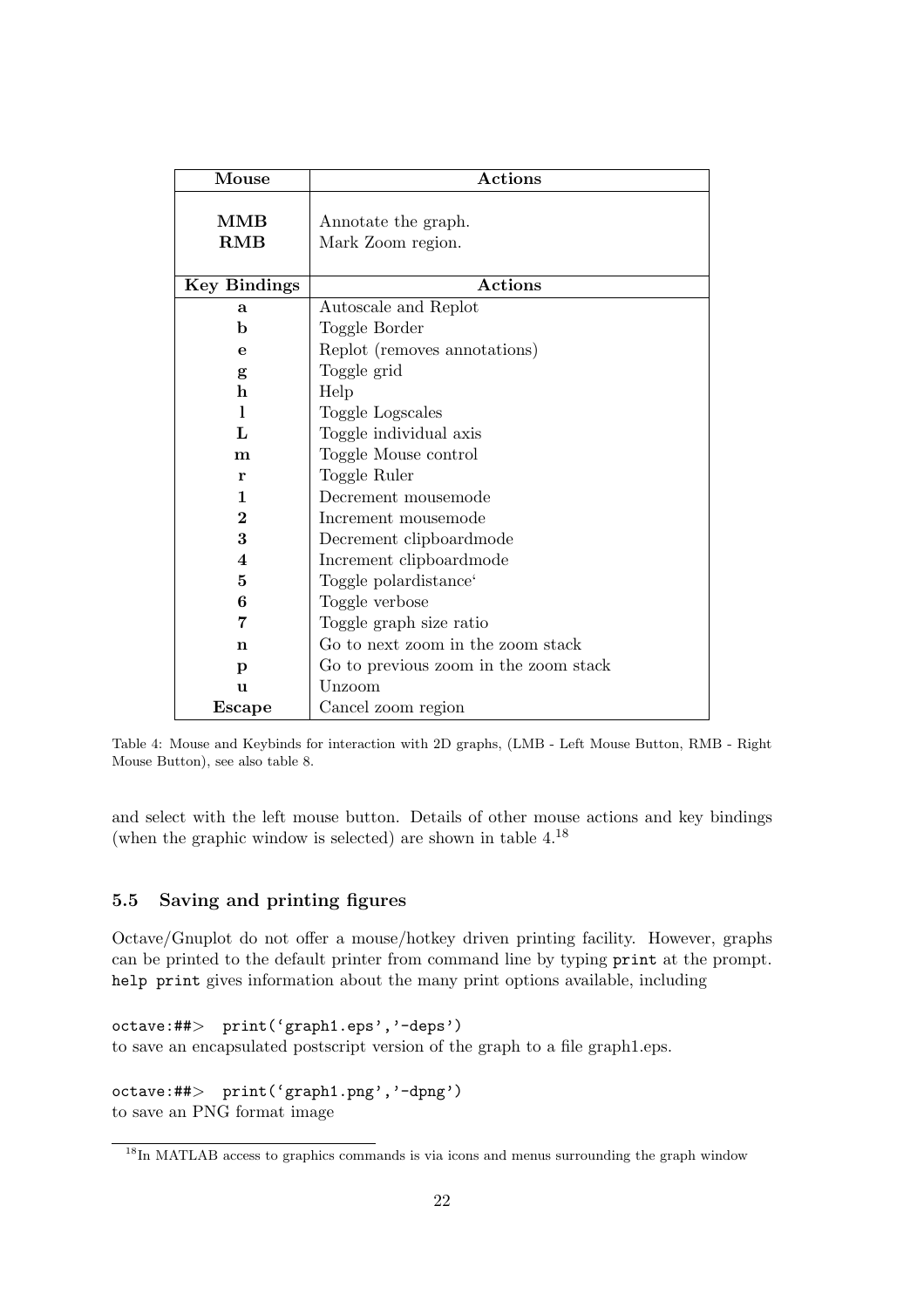## 6 Octave programming I: Script files

If you have a series of commands that you will want to type again and again, you can store them away in a OCTAVE *script*. This is a text file which contains the commands, and is the basic form of a Octave program. When you run a script in Octave, it has the same effect as typing the commands from that file, line by line, into Octave. Scripts are also useful when you're not quite sure of the series of commands you want to use, because its easier to edit them in a text file than using the cursor keys to recall and edit previous lines that you've tried.

Octave scripts are normal text files, but they must have a .m extension to the filename  $(e.g., run,m)$ . For this reason, they are sometimes also called *M-files*. The rest of the filename (the word 'run' in this example) is the command that you type into Octave to run the script.

#### 6.1 Creating and editing a script

You can create a script file in any text editor (e.g. emacs, notepad), and you can start up a text editor from within Octave by typing

octave:##> edit

This will start up the emacs editor in a new window.<sup>19</sup> If you want to edit an existing script, you can include the name of the script. If, for example, you did have a script called run.m, typing edit run, would open the editor and load up that file for editing.

In the editor, you just type the commands that you want OCTAVE to run. For example, start up the editor if you haven't already and then type the following commands into the editor (but first delete any lines that emacs may have left)

```
% Script to calculate and plot a rectified sine wave
t = 1inspace(0, 10, 100);
y = abs(sin(t)); %The abs command makes all negative numbers positive
plot(t,y);
title('Rectified Sine Wave');
labelx('t');
```
The percent symbol  $\mathcal{V}_0$  identifies a *comment*, and any text on a line after a  $\mathcal{V}_0$  is ignored by Octave. Comments should be used in your scripts to describe what it does, both for the benefit of other people looking at it, and for yourself a few weeks down the line.

Select File  $\rightarrow$  Save Buffer As... from the editor's menu, and save your file as rectsin.m. You have now finished with the editor window, but you might as well leave it open, since you will no doubt need the editor again.

 $19$ edit can be configured to start up the text editor of your choice.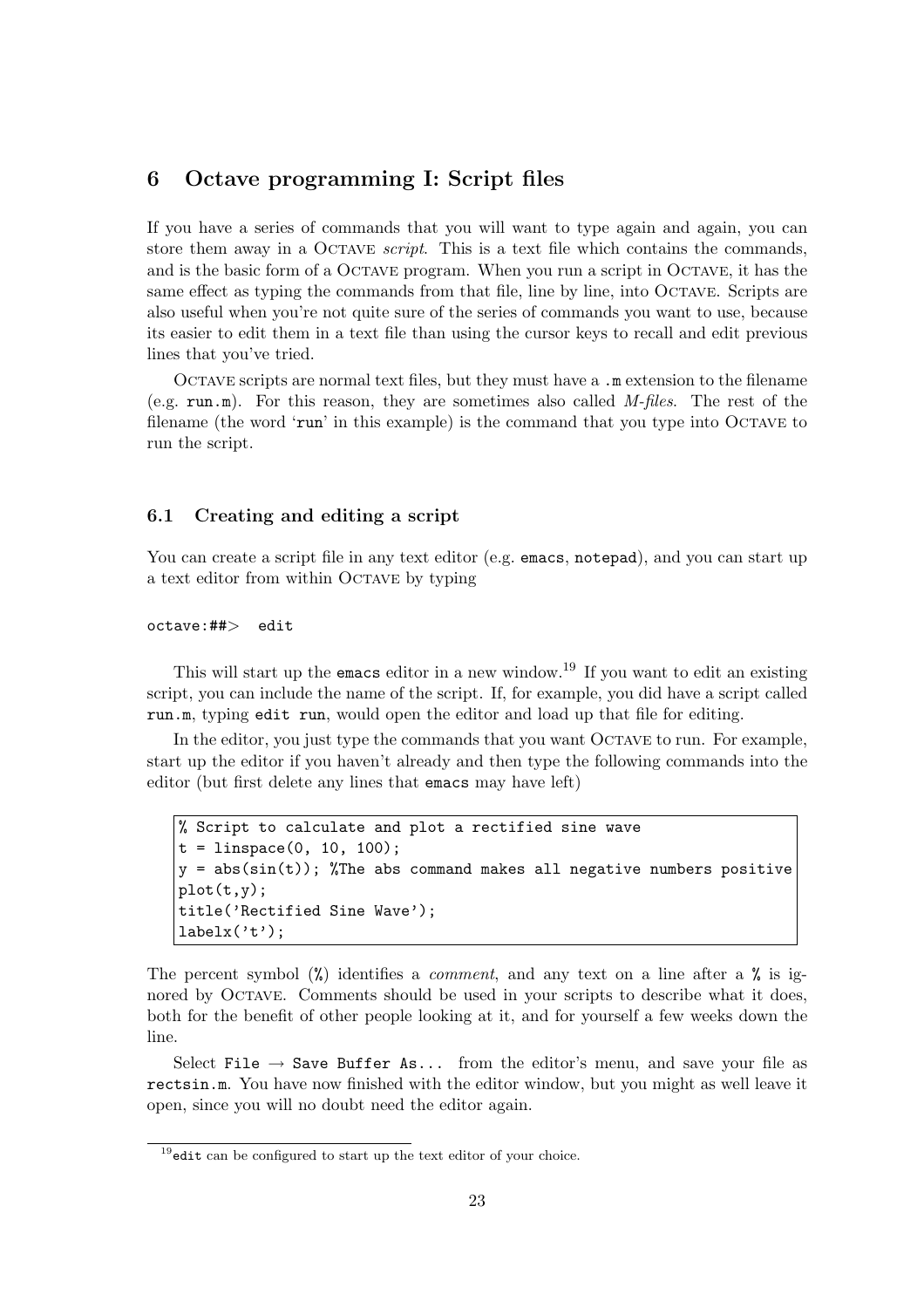

Figure 5: A rectified sine wave, produced by the rectsin script

### 6.2 Running and debugging scripts

To run the script, type the name of the script in the main Octave command window. For the script you have just created, type

#### octave:##> rectsin

A figure window should appear showing a rectified sine wave. However, if you typed the script into the editor exactly as given above, you should also now see in the Octave command window:

```
error: 'labelx' undefined near line 6 column 2
error: near line 6 of file '/mnt/hda7/Octave/retsin.m'
```
which shows that there is an error in the script.<sup>20</sup> OCTAVE error messages make more sense if they are read from *bottom to top*. This one says that on line 6 of rectsin.m, it doesn't know what to do about the command 'labelx'. The reason is, of course that the command should be 'xlabel'. Go back to the editor, correct this line, and then save the file again. Don't forget to save the file each time you edit it.

Try running the corrected script by typing rectsin again, and this time it should correctly label the  $x$ -axis, as shown in Figure 5.

#### 6.3 Remembering previous scripts

Scripts are very useful in Octave, and if you are not careful you soon find yourself with many scripts to do different jobs and you then start to forget which is which. If you want to know what scripts you have, you can use the what command to give a list of all of your scripts and data files:

octave:##> what m-files in current directory /mnt/hda7/Octave/tutorial

 $20$ If you spotted the error when you were typing the script in, and corrected it, well done!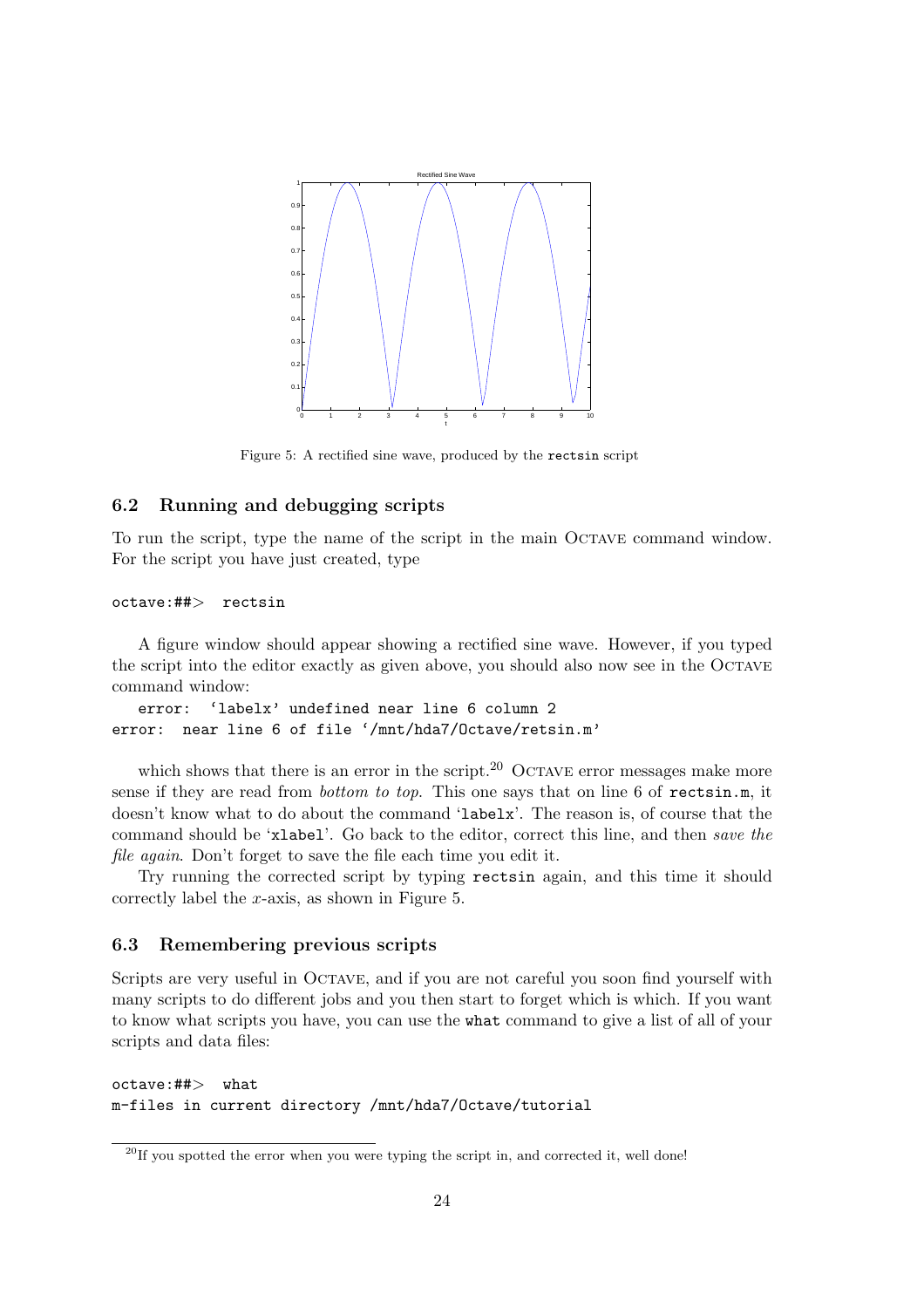rectsin.m

mat-files in current directory /mnt/hda7/Octave/tutorial

The Octave help system will also automatically recognise your scripts. If you ask for help on the rectsin script you should get

```
>> help rectsin
```
Script to calculate and plot a rectified sine wave

Octave assumes that the first lines of comments in the M-file are a description of the script, and this is what it prints when you ask for help. You should add help lines to the top of every script you write to help you search through the scripts you write.

## 7 Control statements

Thus far the programs and expressions that we have seen have contained simple, sequential operations. The use of vectors (and later matrices) enable some more sophisticated computations to be performed using simple expressions, but to proceed further we need some more of the standard programming constructs. OCTAVE supports the usual loops and selection facilities.

#### 7.1 if...else selection

In programs you quite often want to perform different commands depending on some test. The if command is the usual way of allowing this. The general form of the if statement in OCTAVE is

```
if expression
  statements
elseif expression
  statements
else
  statements
end
```
This is slightly different to the syntax in seen  $C++$ : brackets () are not needed around the expression (although can be used for clarity), and the block of statements does not need to be delimited with braces {}. Instead, the end command is used to mark the end of the if statement.

While control statements, such as if, are usually seen in OCTAVE scripts, they can also be typed in at the command line as in this example:

```
octave: ## > a=0; b=2;
```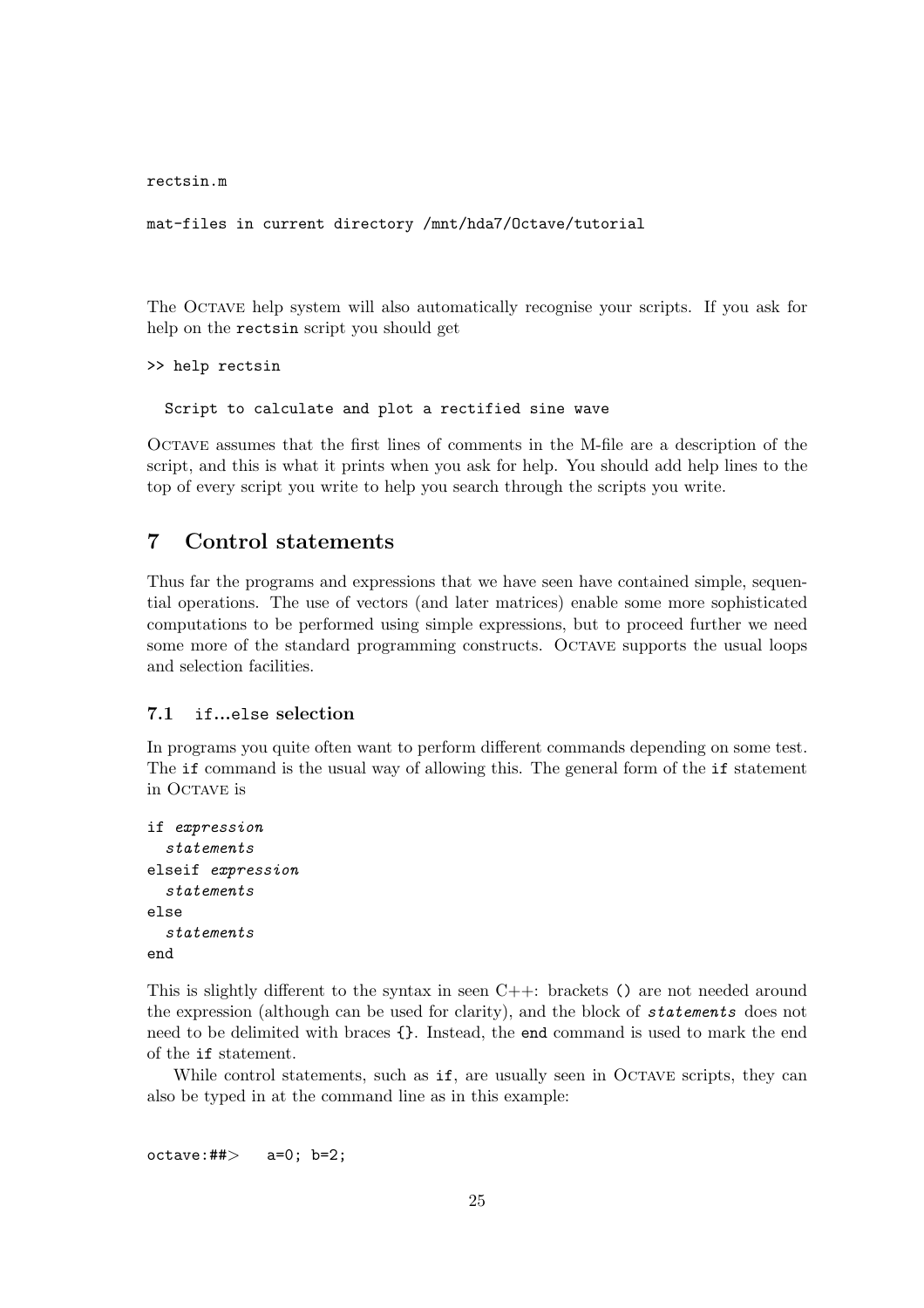| symbol       | meaning               | example               |
|--------------|-----------------------|-----------------------|
|              | equal                 | if $x == y$           |
| $\tilde{}$ = | not equal             | if $x \tilde{=} y$    |
| $\geq$       | greater than          | if $x > y$            |
| $>=$         | greater than or equal | if $x \ge y$          |
| $\,<\,$      | less than             | if $x < y$            |
| $\leq$       | less than or equal    | if $x \le y$          |
| &            | AND                   | if $x == 1$ & $y > 2$ |
|              | OR                    | if $x == 1   y > 2$   |
|              | <b>NOT</b>            | $x = \gamma$          |

Table 5: Boolean expressions

```
octave:\# > if a > b
    c=3else
     c=4end
c =4
```
If you are typing them in at the command prompt, Octave waits until you have typed the final end before evaluating the expression.

Many control statements rely on the evaluation of a logical expression—some statement that can be either true or false depending on the current values. In Octave, logical expressions return numbers: 0 if the expression is false and 1 if it is true:

```
octave:##> 1==2
ans =
    0
octave:##> pi > exp(1) & sqrt(-1) == i
ans =
    1
```
a complete set of relational and logical operators are available, as shown in Table 5. Note that they are not quite the same as in C++.

## 7.2 switch selection

If you find yourself needing multiple if/elseif statements to choose between a variety of different options, you may be better off with a switch statement. This has the following format:

switch x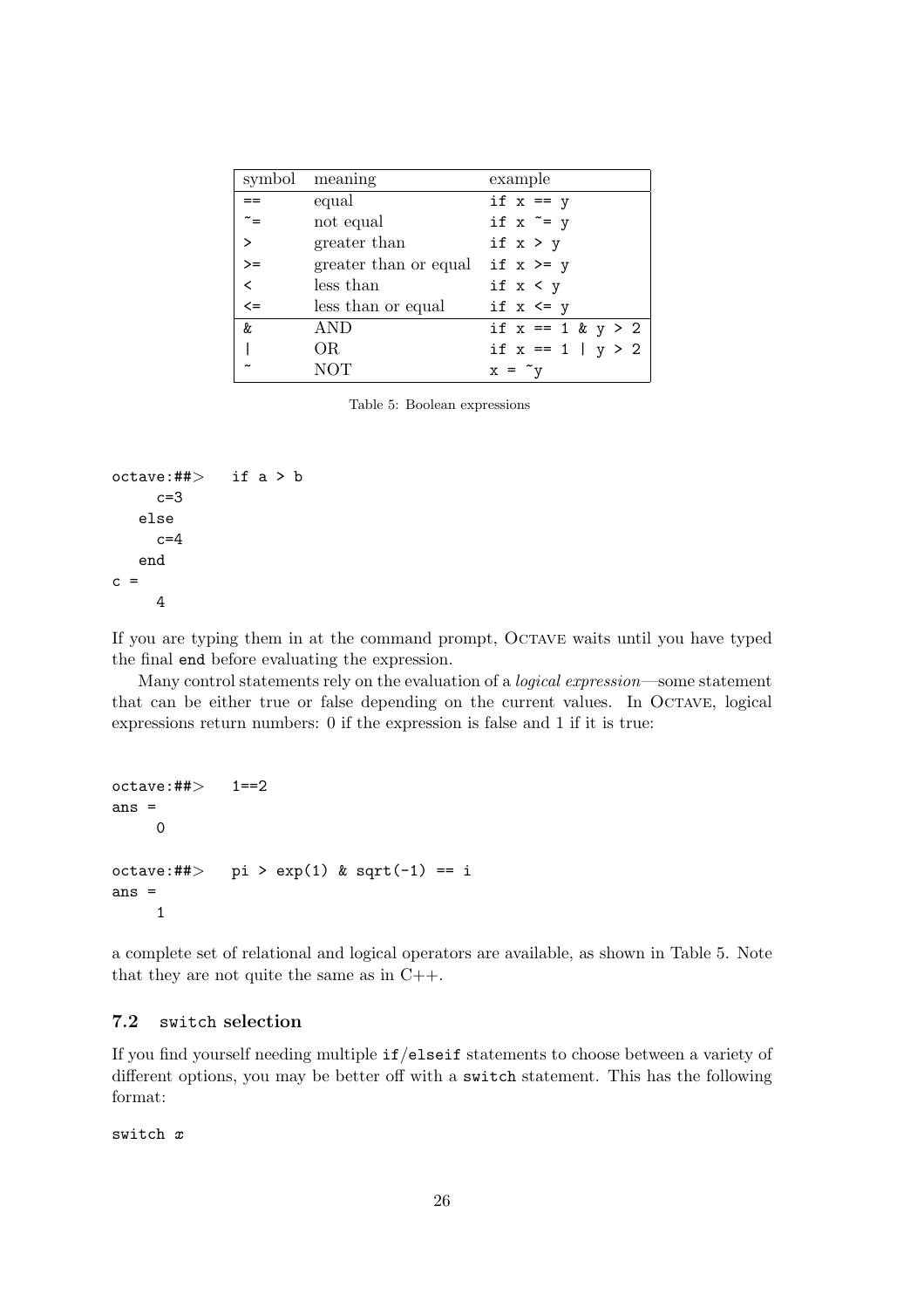```
case x1 ,
    statements
  case x2 ,
    statements
  otherwise,
    statements
end
```
In a switch statement, the value of  $x$  is compared with each of the listed cases, and if it finds one which is equal then the corresponding statements are executed. Note that, unlike  $C++$ , a break command is not necessary—OCTAVE only executes commands until the next case command. If no match is found, the otherwise statements are executed, if present. Here is an example:

```
octave:## a=1;
octave:##> switch a
    case 0
       disp('a is zero');
     case 1
       disp('a is one');
     otherwise
       disp('a is not a binary digit');
   end
a is one
```
The disp function displays a value or string. In this example it is used to print strings, but it can also be used with variables, e.g. disp(a) will print the value of a.

## 7.3 for loops

The programming construct you are likely to use the most is the for loop, which repeats a section of code a number of times, stepping through a set of values. In Octave you should try to use vector arithmetic rather than a for loop, if possible, since a for loop is about 40 times slower.<sup>21</sup> However, there are times when a **for** loop is unavoidable. The syntax is

```
for variable = vectorstatements
end
```
where vector contains the numbers to step though. Usually, this is expressed in the colon notation (see Section 4.2), as in this example, which creates a vector holding the first 5 terms of n factorial:

 $21$ This does not mean that for loops are slow, just that OCTAVE is highly optimised for matrix/vector calculations. Furthermore, many modern computers include special instructions to speed up matrix computations, since they are fundamental to the 3D graphics used in computer games. For example, the 'MMX' instructions added to the Intel Pentium processor in 1995, and subsequent processors, are 'Matrix Maths eXtensions'.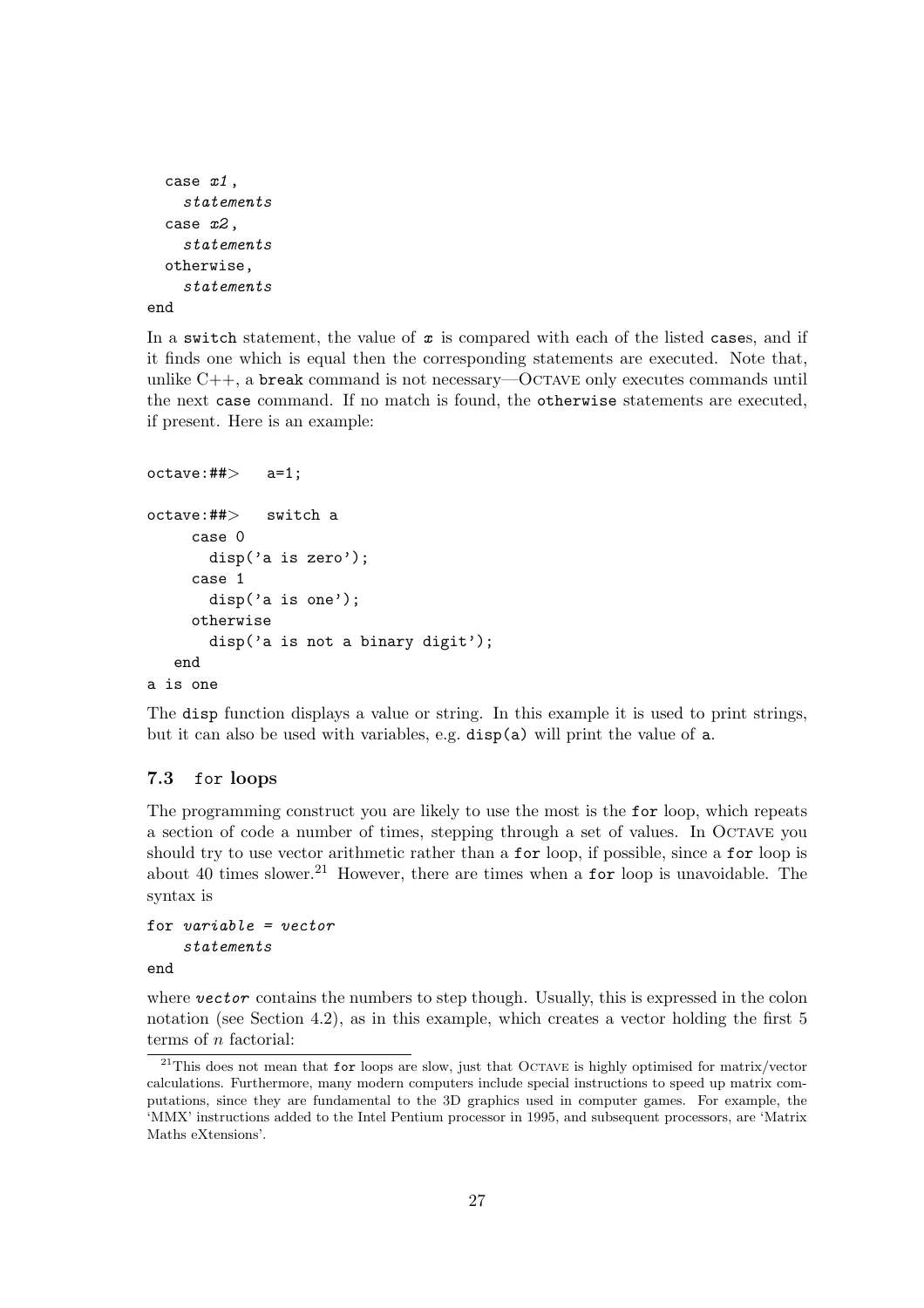```
octave:##> for n=1:5
    nf(n) = factorial(n);end
octave:##> disp(nf)
    1 2 6 24 120
```
Note the use of the semicolon on the end of the line in the for loop. This prevents OCTAVE from printing out the current value of  $nf(n)$  every time round the loop, which would be rather annoying (try it without the semicolon if you like).

## 7.4 while loops

If you don't know exactly how many repetitions you need, and just want to loop until some condition is satisfied, OCTAVE provides a while loop:

```
while expression
   statements
end
For example,
octave:##> x=1;octave:#*> while 1+x > 1x = x/2;end
octave:##> x
x =1.1102e-016
```
## 7.5 Accuracy and precision

The above while loop continues halving x until adding x to 1 makes no difference i.e. x is zero as far as Octave is concerned, and it can be seen that this number is only around  $10^{-16}$ . This does *not* mean that OCTAVE can't work with numbers smaller than this (the smallest number OCTAVE can represent is about  $2.2251 \times 10^{-308}$ .<sup>22</sup> The problem is that the two numbers in the operation are of different orders of magnitude, and Octave can't simultaneously maintain its accuracy in both.

 $22$ The OCTAVE variables realmax and realmin tell you what the minimum and maximum numbers are on any computer (the maximum on the teaching system computers is about  $1.7977 \times 10^{308}$ ). In addition, the variable eps holds the 'distance from 1.0 to the next largest floating point number'—a measure of the possible error in any number, usually represented by  $\epsilon$  in theoretical calculations. On the teaching system computers, eps is  $2.2204 \times 10^{-16}$ . In our example, when x has this value, 1+x does make a difference, but then this value is halved and no difference can be found.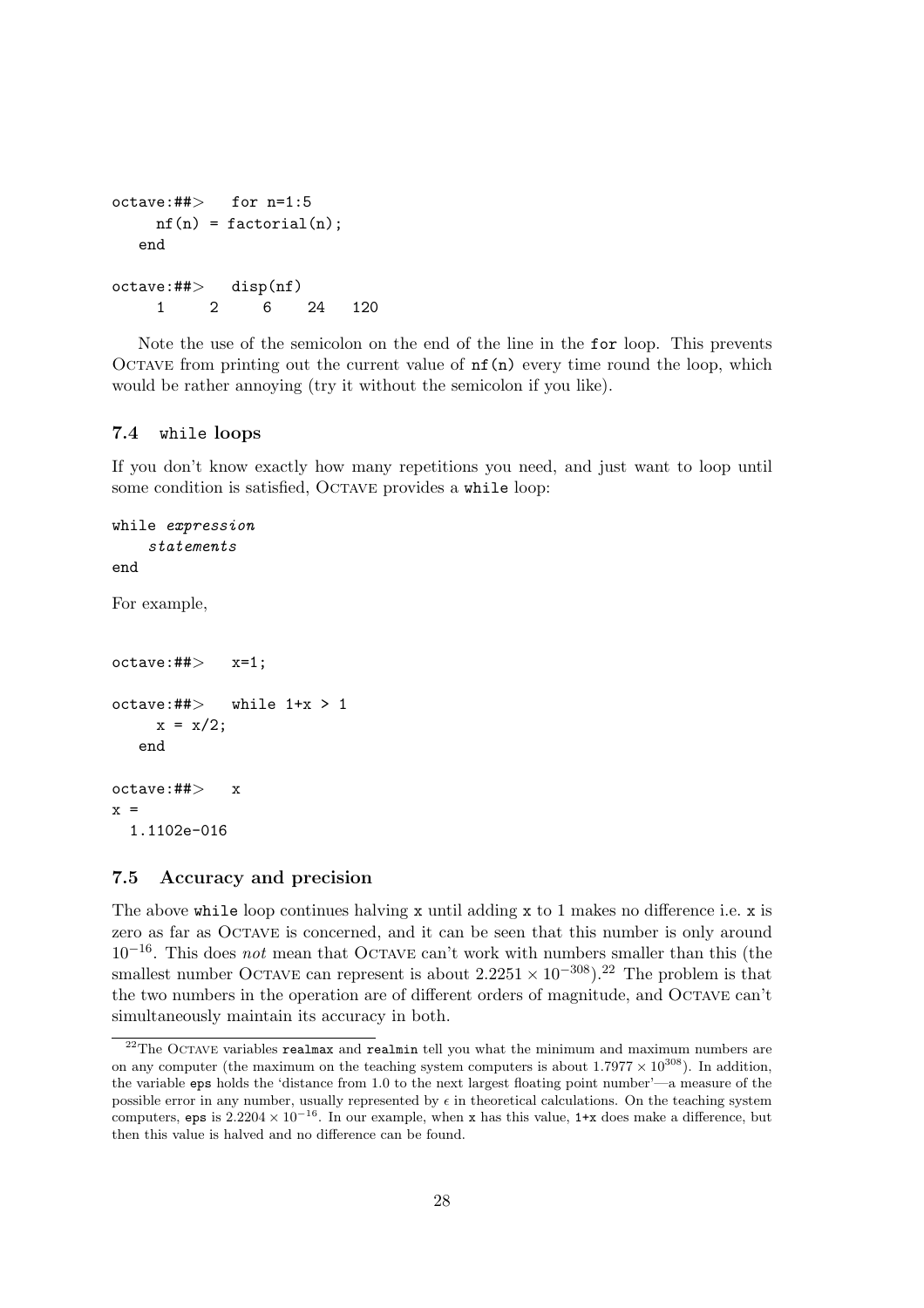Consider this example:

$$
a = 13901 = 1.3901 \times 10^4
$$
  

$$
b = 0.0012 = 1.2 \times 10^{-3}
$$

If we imagine that the numerical accuracy of the computer is 5 significant figures in the mantissa (the part before the  $\times 10^k$ ), then both a and b can be exactly represented. However, if we try to add the two numbers, we get the following:

$$
a + b = 13901.0012 = 1.39010012 \times 10^4
$$
  
= 1.3901 × 10<sup>4</sup> to 5 significant figures

So, while the two numbers are fine by themselves, because they are of such different magnitudes their sum cannot be exactly represented.

This is exactly what is happening in the case of our while loop above. OCTAVE (and most computers) are accurate to about fifteen significant figures, so once we try to add  $1 \times 10^{-16}$  to 1, the answer requires a larger number of significant figures than are available, and the answer is truncated, leaving just 1.

There is no general solution to these kind of problems, but you need to be aware that they exist. It is most unusual to need to be concerned about the sixteenth decimal place of an answer, but if you are then you will need to think very carefully about how you go about solving the problem. The answer is to think about how you go about formulating your solution, and make sure that, in the solution you select, the numbers you are dealing with are all of of about the same magnitude.

## 8 Octave programming II: Functions

Scripts in Octave let you write simple programs, but more powerful than scripts are user-defined *functions*. These let you define your own OCTAVE commands which you can then use either from the command line, or in other functions or scripts.

In Octave functions, variables are always passed by value, never by reference. Octave functions can, however, return more than one value.<sup>23</sup> Basically, functions in OCTAVE are passed numbers, perform some calculations, and give you back some other numbers.

A function is defined in an text file, just like a script, except that the first line of the file has the following form:

## function  $[output1, output2, ...)$  = name (input1, input2,...)

Each function is stored in a different M-file, which must have the same name as the function. For example, a function called  $sind()$  must be defined in a file called  $sind.m$ . Each function can accept a range of arguments, and return a number of different values.

Whenever you find yourself using the same set of expressions again and again, this is a sign that they should be wrapped up in a function. When wrapped up as a function, they are easier to use, make the code more readable, and can be used by other people in other situations.

 $^{23}$ When variables are passed by value, they are *read only*—the values can be read and used, but cannot be altered. When variables are passed by reference (in  $C_{++}$ ), their values can be altered to pass information back from the function. This is required in  $C_{++}$  because usually only one value can be returned from a function; in Octave many values can be returned, so passing by reference is not required.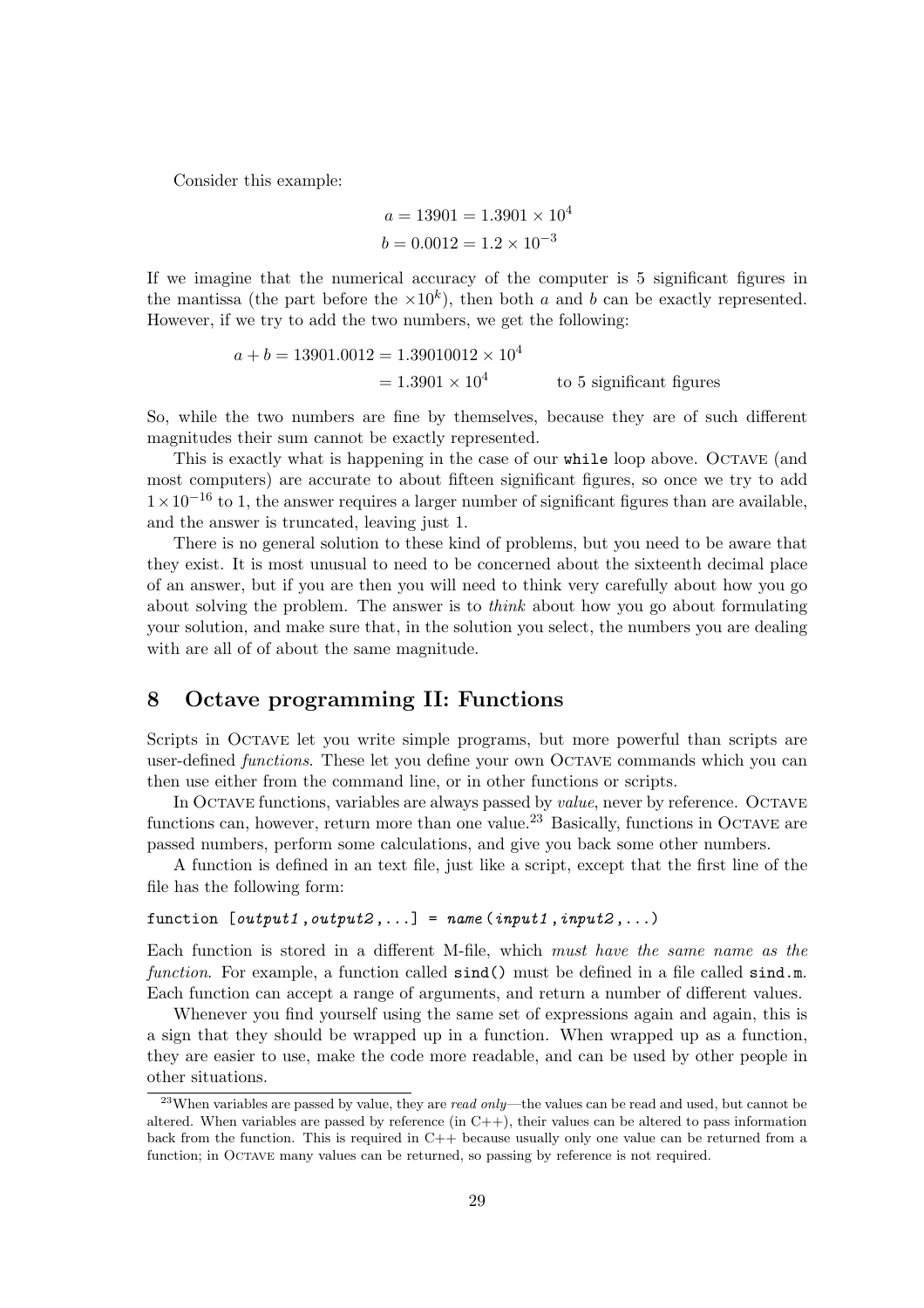#### 8.1 Example 1: Sine in degrees

Octave uses radians for all of its angle calculations, but most of us are happier working in degrees. When doing Octave calculations you could just always convert your angle d to radians using sin(d/180\*pi), or even using the variable deg as defined in Section 3.1, writing  $sin(d * deg)$ . But it would be simpler and more readable if you could just type sind(d) ('sine in degrees'), and we can create a function to do this. Such a function would be defined by creating a file  $\sin d$ .m containing just the following lines:

```
function s = \text{sind}(x)\frac{1}{2}SIND(X) Calculates sine(x) in degrees
s = sin(x * pi / 180);
```
This may seem trivial, but many functions *are* trivial and it doesn't make them any less useful. We'll look at this function line-by-line:

- Line 1 Tells OCTAVE that this file defines a function rather than a script. It says that the function is called sind, and that it takes one argument, called x. The result of the function is to be known, internally, as s. Whatever s is set to in this function is what the user will get when they use the sind function.
- Line 2 Is a comment line. As with scripts, the first set of comments in the file should describe the function. This line is the one printed when the user types help sind. It is usual to use a similar format to that which is used by Octave's built-in functions.
- Line 3 Does the actual work in this function. It takes the input x and saves the result of the calculation in s, which was defined in the first line as the name of the result of the function.
- End of the function Functions in OCTAVE do not need to end with return (although you can use the return command to make Octave jump out of a function in the middle). Because each function is in a separate M-file, once it reaches the end of the file, Octave knows that it is the end of the function. The value that s has at the end of this function is the value that is returned.

## 8.2 Creating and using functions

Create the above function by opening the editor (type edit if it's not still open) and typing the lines of the function as given above. Save the file as sind.m, since the text file must have the same name as the function, with the addition of .m.

You can now use the function in the same way as any of the built-in OCTAVE functions. Try typing

octave:##> help sind

```
SIND(X) Calculates sine(x) in degrees
```
which shows that the function has been recognised by OCTAVE and it has found the help line included in the function definition. Now we can try some numbers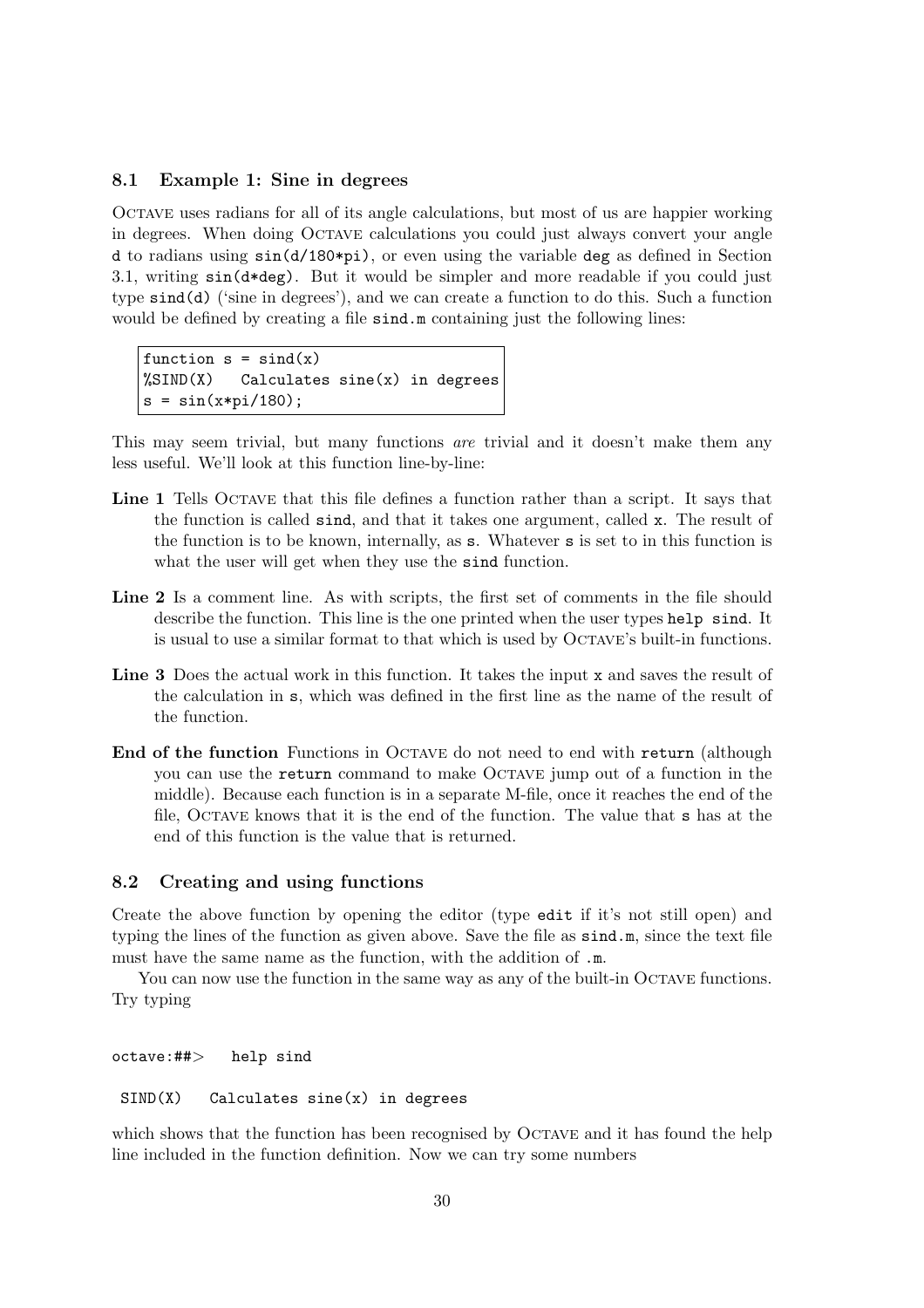```
octave:##> sind(0)
ans =
    \Omegaoctave:##> sind(45)
ans =0.7071
octave:##> t = sind([30 60 90])
t =0.5000 0.8660 1.0000
```
This last example shows that it also automatically works with vectors. If you call the sind function with a vector, it means that the x parameter inside the function will be a vector, and in this case the sin function knows how to work with vectors, so can give the correct response.

### 8.3 Example 2: Unit step

Here is a more sophisticated function which generates a unit step, defined as  $\overline{a}$ 

$$
y = \begin{cases} 0 & \text{if } t < t_0 \\ 1 & \text{otherwise} \end{cases}
$$

This function will take two parameters: the times for which values are to be generated, and t0, the time of the step. The complete function is given below:

```
function y = ustep(t, t0)%USTEP(t, t0) unit step at t0
% A unit step is defined as
% 0 for t < t0
% 1 for t > = t0[m,n] = size(t);% Check that this is a vector, not a matrix i.e. (1 \times n) or (m \times 1)if m \tilde{=} 1 & n \tilde{=} 1
   error('T must be a vector');
end
y = zeros(m, n); %Initialise output array
for k = 1: length(t)if t(k) >= t0y(k) = 1; %Otherwise, leave it at zero, which is correct
  end
end
```
Again, we shall look at this function definition line-by-line:

Line 1 The first line says that this is a function called ustep, and that the user must supply two arguments, known internally as t and t0. The result of the function is one variable, called y.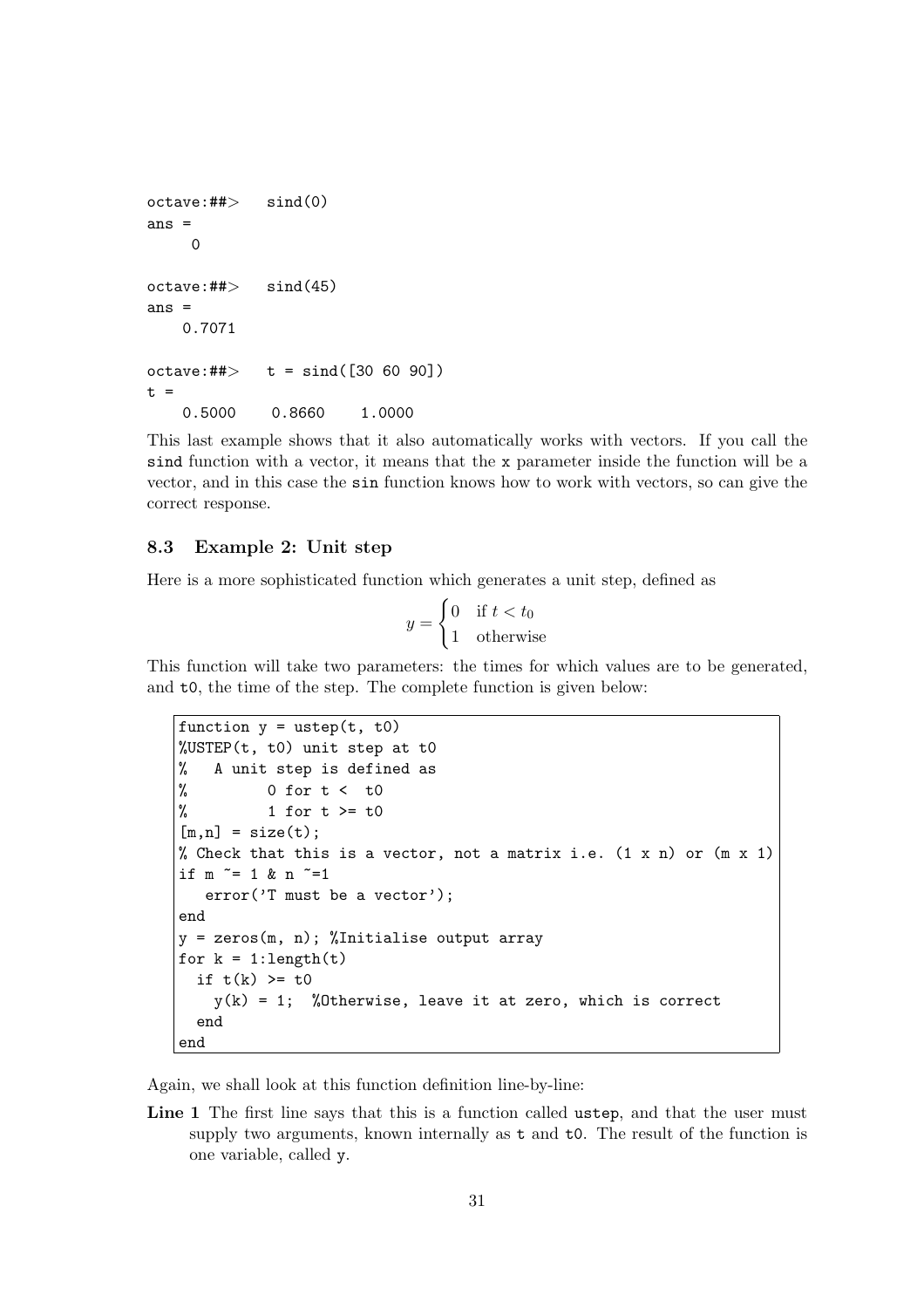

Figure 6: A unit, one second pulse created from two unit steps, using the function ustep.

- Lines 2-5 Are the description of the function. This time the help message contains several lines.
- Line 6 The first argument to the ystep function,  $t$ , will usually be a vector, rather than a scalar, which contains the time values for which the function should be evaluated. This line uses the **size** function, which returns two values: the number of rows and then the number of columns of the vector (or matrix). This gives an example of how functions in OCTAVE can return two things—in a vector, of course. These values are used to create an output vector of the same size, and to check that the input is a vector.
- Lines 7-10 Check that the input t is valid i.e. that it is not a matrix. This checks that it has either one row or one column (using the result of the size function). The error function prints out a message and aborts the function if there is a problem.
- Line 11 As the associated comment says, this line creates the array to hold the output values. It is initialised to be the same size and shape as the input t, and for each element to be zero.
- Line 12 For each time value in t, we want to create a value for y. We therefore use a for loop to step through each value. The length function tells us how many elements there are in the vector t.
- **Lines 13–15** According to our definition, if  $t < t_0$ , then the step function has the value zero. Our output vector y already contains zeros, so we can ignore this case. In the other case, when  $t \geq t_0$ , the output should be 1. We test for this case and set y, our output variable, accordingly.

As in most high level languages, all variables created inside a function  $(m, n, n)$  and k in this case) are local to the function. They only exist for the duration of the function, and do not overwrite any variables of the same name elsewhere in Octave. The only variables which are passed back are the return values defined in the first function line: y in this case.

Type this function into the editor, and save it as ustep.m. We can now use this function to create signal. For example, to create a unit pulse of duration one second, starting at  $t = 0$ , we can first define a time scale: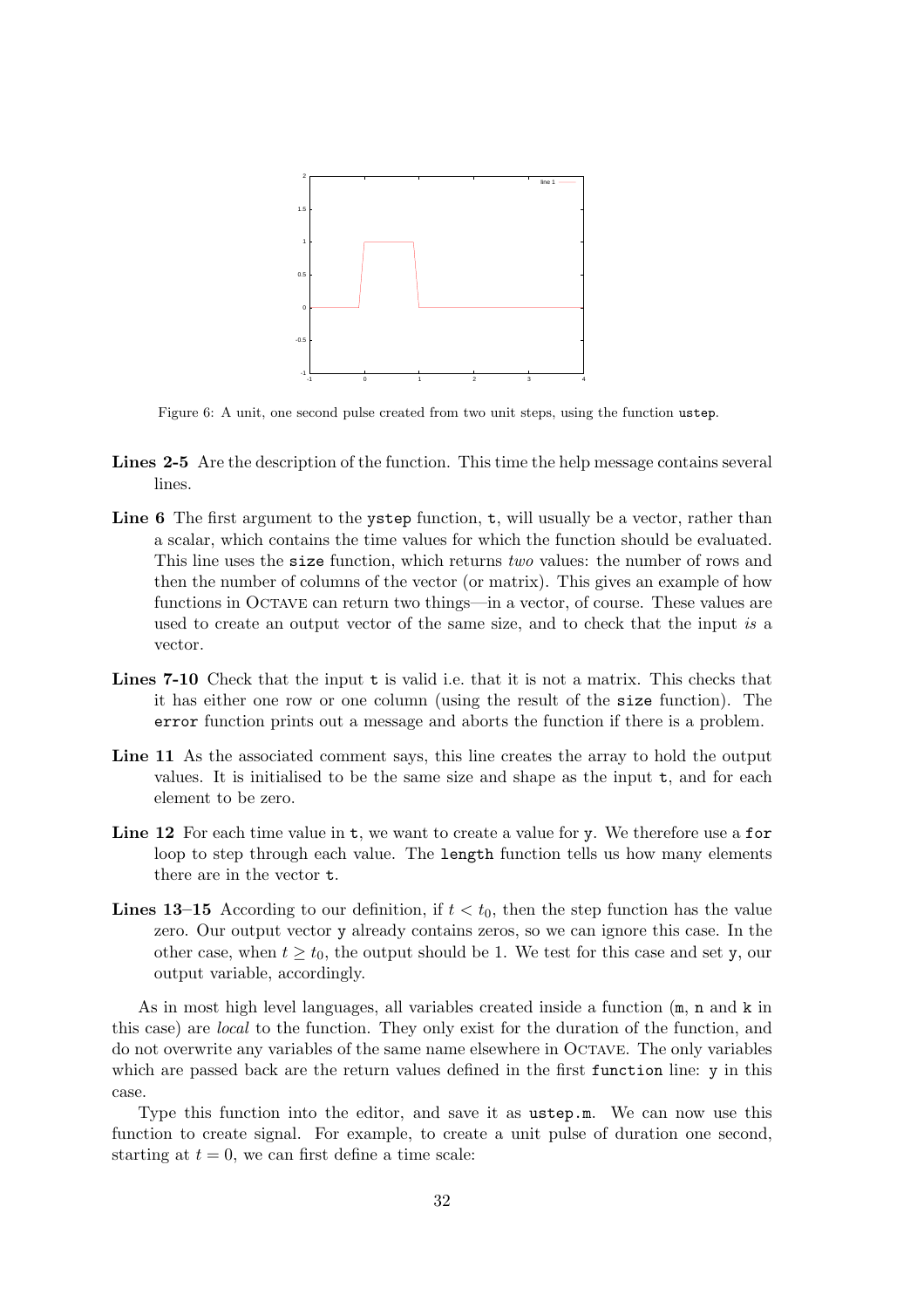$octave: ## > t=-1:0.1:4;$ 

and then use ustep twice to create the pulse:

 $octave:#*>$  v = ustep(t, 0) - ustep(t, 1);

 $octave:#*>$   $plot(t, v)$ 

 $octave: ## > axis([-1 4 -1 2])$ 

This should display the pulse, as shown in Figure 6. If we then type

octave:##> who \*\*\* dynamically linked functions: dispatch

\*\*\* currently compiled functions:

\_plt2\_\_ \_plt\_\_ isscalar isvector rows \_plt2vv\_\_ axis isstr plot ustep

\*\*\* local user variables:

t v

we can confirm that the variables m and n defined in the ustep function only lasted as long as the function did, and are not part of the main workspace. Any other variable listed e.g. y variable will still have the value from an earlier definition, e.g. y by the rectsin script, rather than the values defined for the variable y in the ustep function. Variables defined and used inside functions are completely separate from the main workspace.

## 9 Matrices and vectors

Vectors are special cases of matrices. A matrix is a rectangular array of numbers, the size of which is usually described as  $m \times n$ , meaning that it has m rows and n columns. For example, here is a  $2 \times 3$  matrix:

$$
\mathbf{A} = \begin{bmatrix} 5 & 7 & 9 \\ -1 & 3 & -2 \end{bmatrix}
$$

To enter this matrix into Octave you use the same syntax as for vectors, typing it in row by row:

octave:##> A=[5 7 9  $-1$  3  $-2$ ]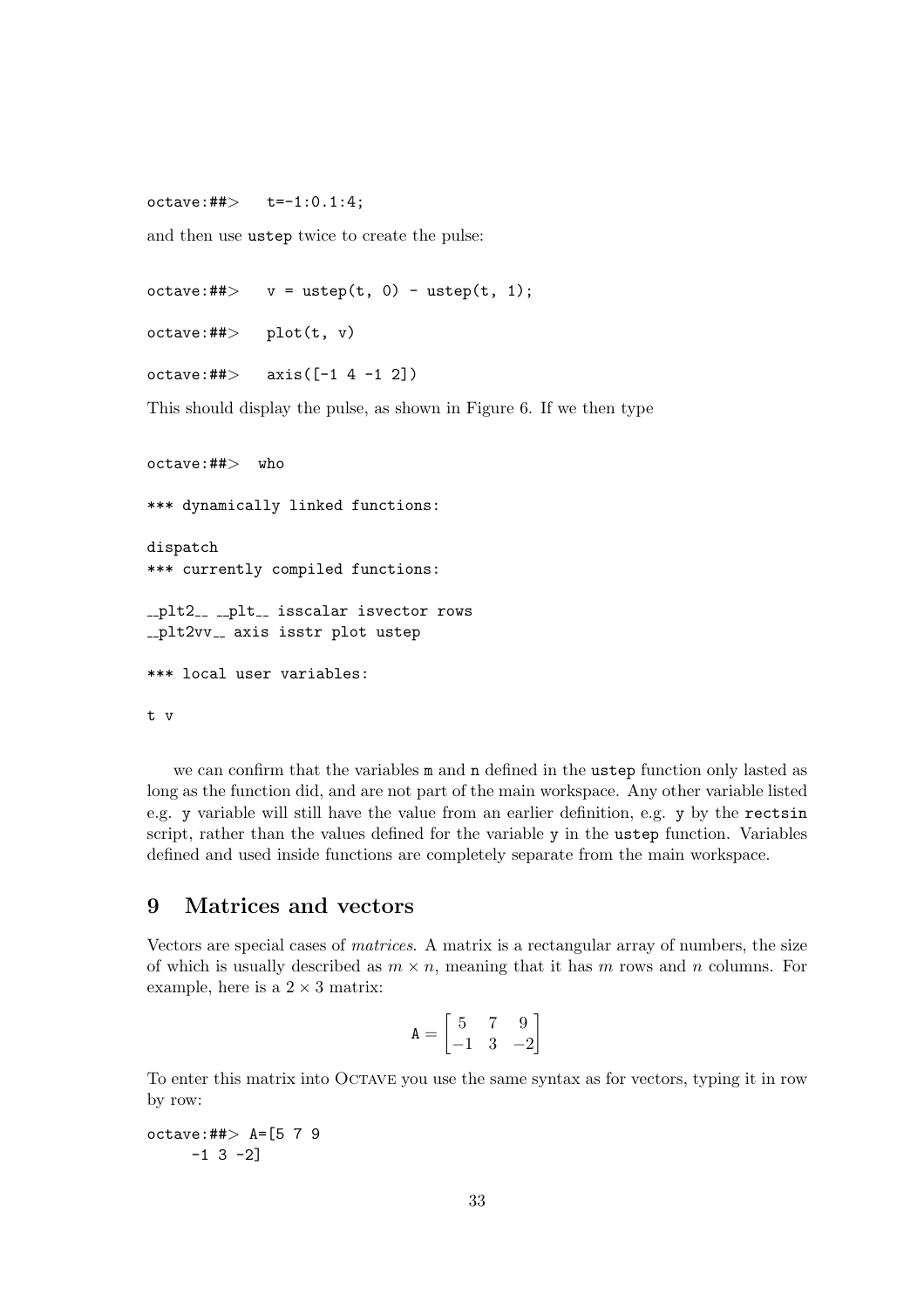| $A =$ |      |              |      |
|-------|------|--------------|------|
|       | 5    | 7            | 9    |
|       | $-1$ | $\mathbf{3}$ | $-2$ |

alternatively, you can use semicolons to mark the end of rows, as in this example:

```
octave:##> B=[2 0; 0 -1; 1 0]
B =2 0
    0 -11 0
```
You can also use the colon notation, as before:

```
octave:##> C = [1:3; 8:-2:4]C =1 2 3
   8 6 4
```
A final alternative is to build up the matrix row-by-row (this is particularly good for building up tables of results in a for loop):

```
octave: ## > D = [1 2 3];octave: ## > D = [D; 4 5 6];octave: ## > D = [D; 7 8 9]D =1 2 3
    4 5 6
    7 8 9
```
## 9.1 Matrix multiplication

With vectors and matrices, the  $*$  symbol represents matrix multiplication, as in these examples (using the matrices defined above)

```
octave:##> A*B
ans =
   19 -7
   -4 -3octave:##> B*C
ans =
    2 4 6
   -8 -6 -4
    1 2 3
octave:##> A*C
error: operator *: nonconformant arguments (op1 is 2x3, op2 is 2x3)
error: evaluating binary operator '*' near line 11, column 2
```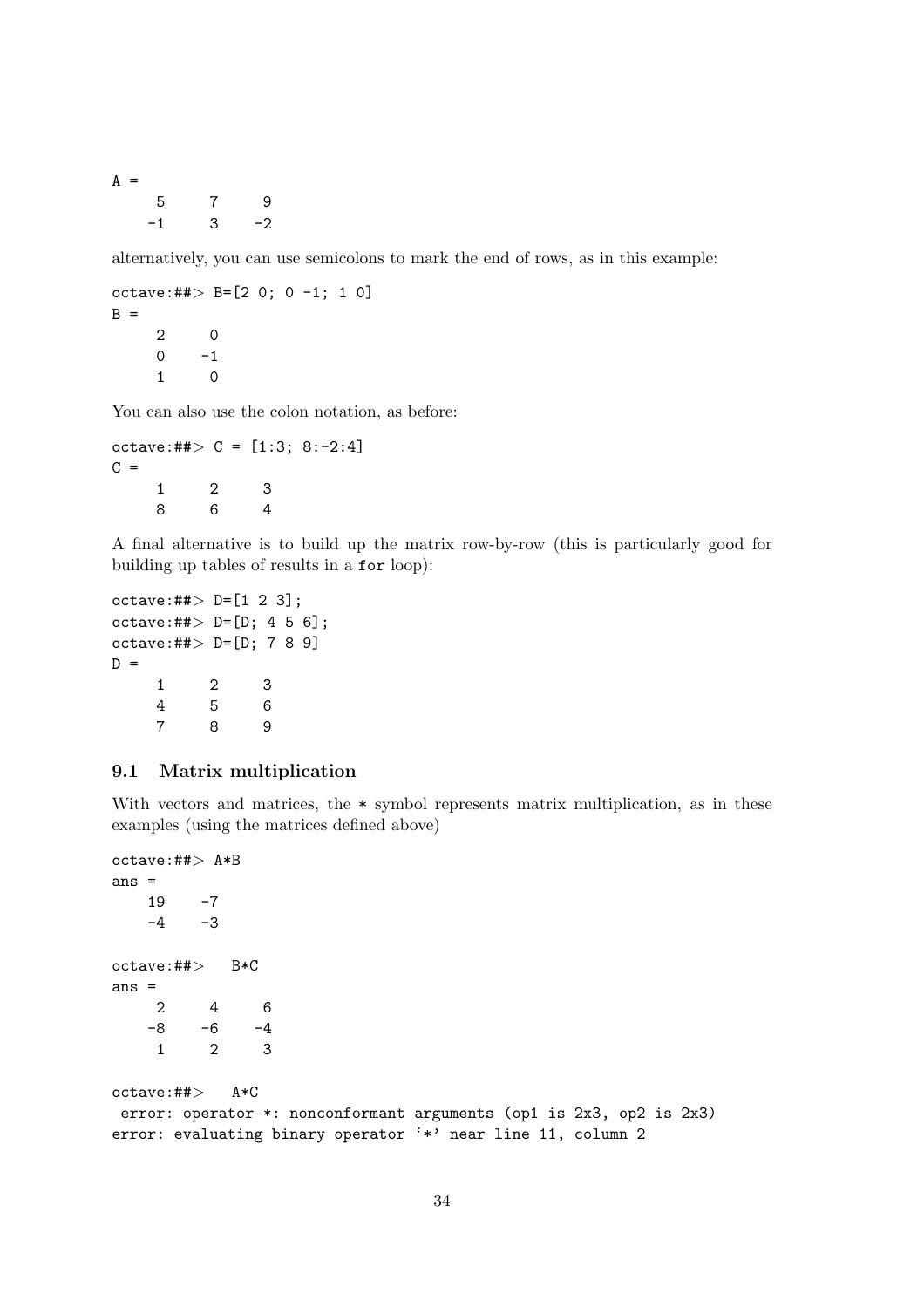You might like to work out these examples by hand to remind yourself what is going on. Note that you cannot do  $A*C$ , because the two matrices are incompatible shapes.<sup>24</sup>

When just dealing with vectors, there is little need to distinguish between row and column vectors. When multiplying vectors, however, it will only work one way round. A row vector is a  $1 \times n$  matrix, but this can't post-multiply a  $m \times n$  matrix:

```
octave: ##> x=[1 0 3]x =1 0 3
```

```
octave:##> A*x
error: operator *: nonconformant arguments (op1 is 2x3, op2 is 1x3)
error: evaluating binary operator '*' near line 12, column 2
```
### 9.2 The transpose operator

Transposing a vector changes it from a row to a column vector and vice versa. The transpose of a matrix interchanges the rows with the columns. Mathematically, the transpose of A is represented as  $A<sup>T</sup>$ . In OCTAVE an apostrophe performs this operation:

```
octave:##> A
A =5 7 9
   -1 3 -2octave: ## > A'ans =
   5 -17 3
   9 -2octave: ## > A*x'ans =
   32
   -7
```
In this last example the  $x'$  command changes our row vector into a column vector, so it can now be pre-multiplied by the matrix A.

### 9.3 Matrix creation functions

Octave provides some functions to help you build special matrices. We have already met ones and zeros, which create matrices of a given size filled with 1 or 0.

<sup>24</sup>In general, in matrix multiplication, the matrix sizes are

 $(l \times m)*(m \times n) \rightarrow (l \times n)$ 

When we try to do  $A*C$ , we are attempting to do  $(2 \times 3)*(2 \times 3)$ , which does not agree with the definition above. The middle pair of numbers are not the same, which explains the wording of the error message.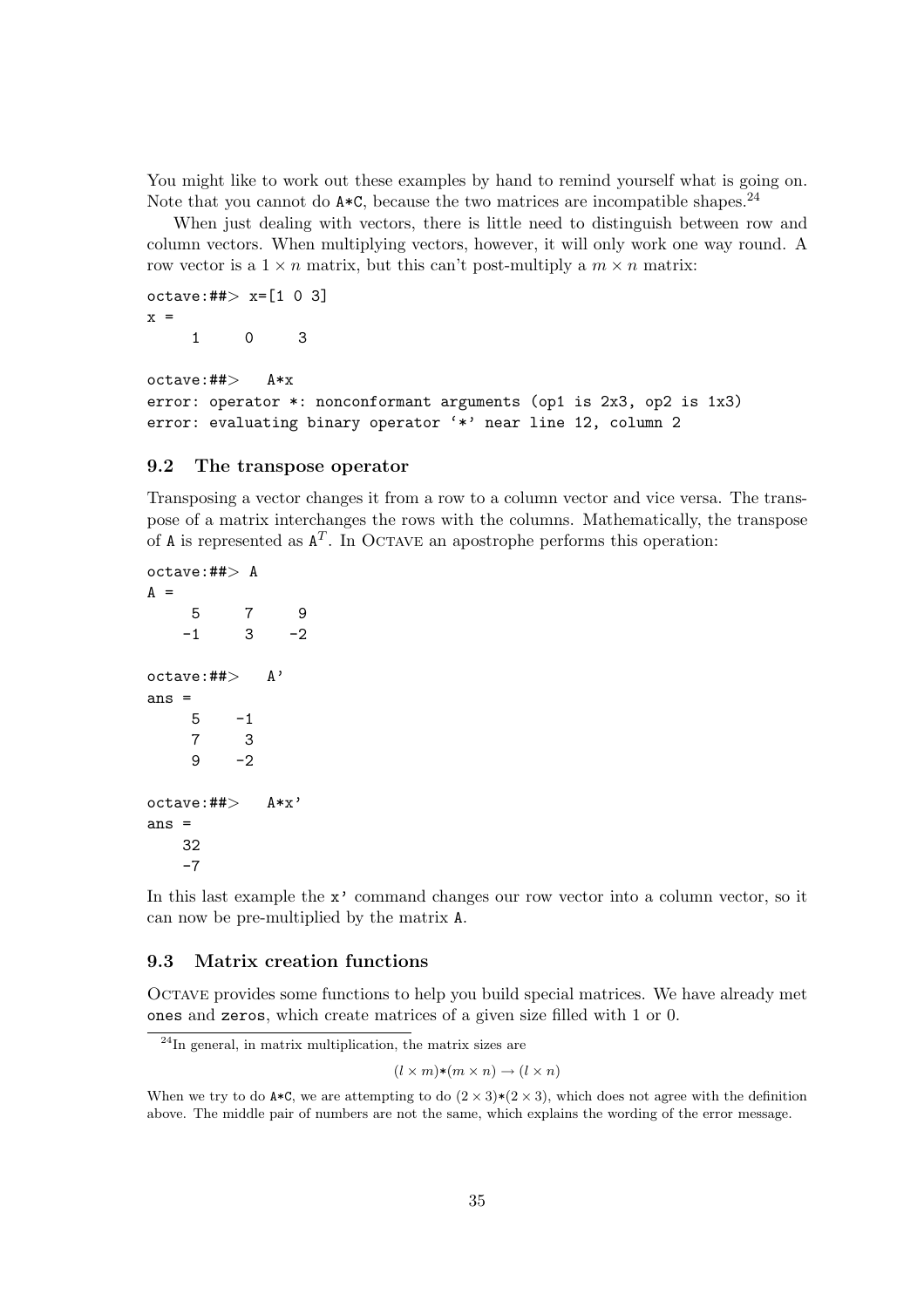A very important matrix is the identity matrix. This is the matrix that, when multiplying any other matrix or vector, does not change anything. This is usually called I in formulæ, so the Octave function is called eye. This only takes one parameter, since an identity matrix must be square:

octave:## $> I = eye(4)$  $I =$ 1 0 0 0 0 1 0 0 0 0 1 0 0 0 0 1

we can check that this leaves any vector or matrix unchanged:

```
octave:##> I * [5; 8; 2; 0]ans =5
     8
     2
     0
```
The identity matrix is a special case of a *diagonal matrix*, which is zero apart from the diagonal entries:  $\overline{a}$  $\overline{a}$ 

$$
\mathbf{D} = \begin{bmatrix} -1 & 0 & 0 \\ 0 & 7 & 0 \\ 0 & 0 & 2 \end{bmatrix}
$$

You could construct this explicitly, but the OCTAVE provides the diag function which takes a vector and puts it along the diagonal of a matrix:

```
octave: ## > diag([-1 7 2])ans =
   -1 0 0
   0 7 0
   0 0 2
```
The diag function is quite sophisticated, since if the function is called for a matrix, rather than a vector, it tells you the diagonal elements of that matrix. For the matrix A defined earlier:

```
octave: ##> diag(A)ans =
     5
     3
```
Notice that the matrix does not have to be square for the diagonal elements to be defined, and for non-square matrices it still begins at the top left corner, stopping when it runs out of rows or columns.

Finally, it is sometimes useful to create an empty matrix, perhaps for adding elements to later. You can do this by defining the matrix with an empty pair of braces:

```
octave: \# \neq E = []E =[
```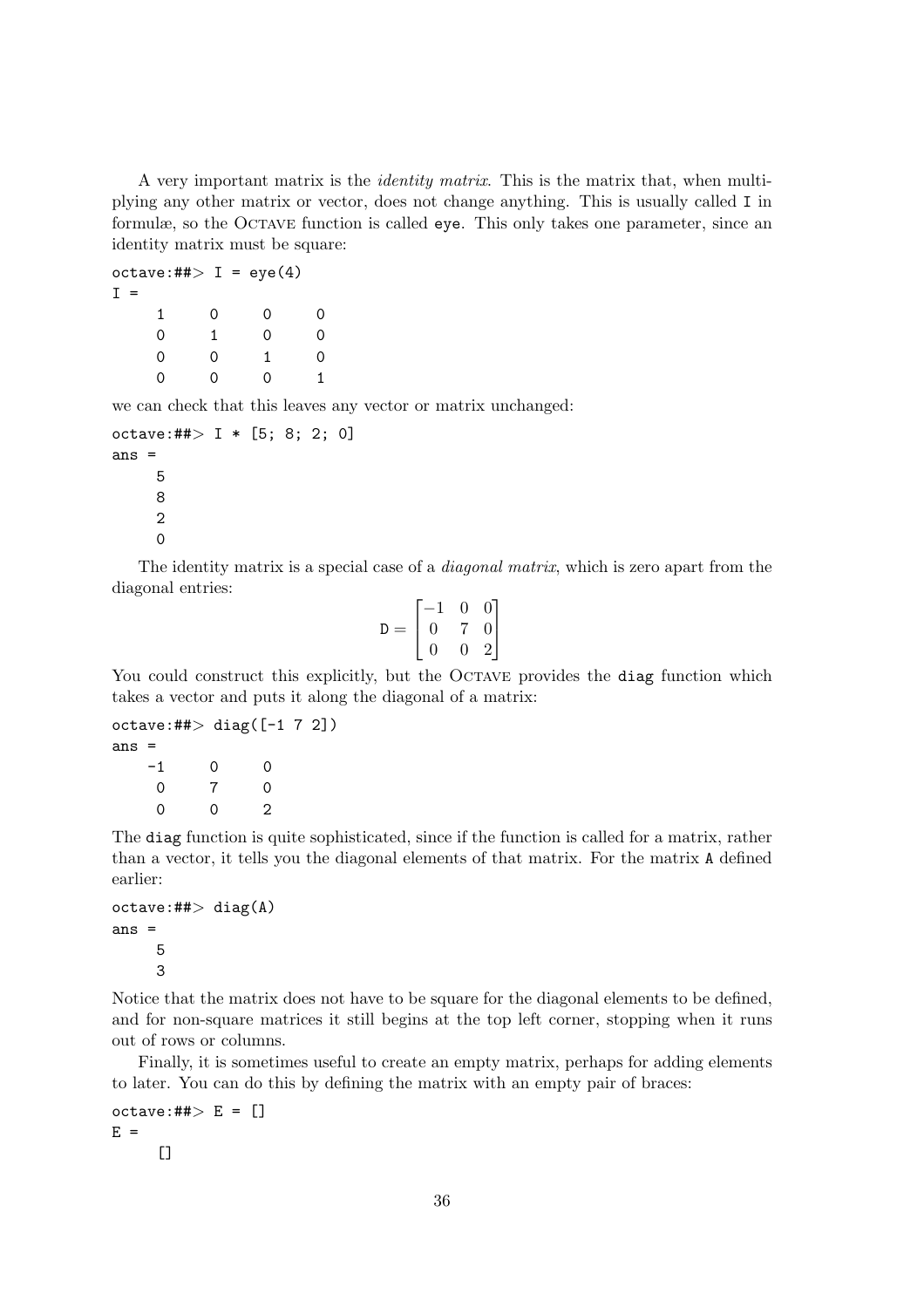## 9.4 Building composite matrices

It is often useful to be able to build matrices from smaller components, and this can easily be done using the basic matrix creation syntax:

```
octave:##> comp = [eye(3) B;A zeros(2,2)]
comp =1 0 0 2 0
  0 1 0 0 -1
  0 0 1 1 0
  5 7 9 0 0
  -1 3 -2 0 0
```
You just have to be careful that each sub-matrix is the right size and shape, so that the final composite matrix is rectangular. Of course, OCTAVE will tell you if any of them have the wrong number of row or columns.

#### 9.5 Matrices as tables

Matrices can also be used to simply tabulate data, and can provide a more natural way of storing data:

```
octave: ## > t=0:0.2:1;octave:##> freq=[sin(t)' sin(2*t)', sin(3*t)']
freq =
       0 0 0
   0.1987 0.3894 0.5646
   0.3894 0.7174 0.9320
   0.5646 0.9320 0.9738
   0.7174 0.9996 0.6755
   0.8415 0.9093 0.1411
```
Here the nth column of the matrix contains the (sampled) data for  $sin(nt)$ . The alternative would be to store each series in its own vector, each with a different name. You would then need to know what the name of each vector was if you wanted to go on and use the data. Storing it in a matrix makes the data easier to access.

#### 9.6 Extracting bits of matrices

Numbers may be extracted from a matrix using the same syntax as for vectors, using the () brackets. For a matrix, you specify the row co-ordinate first and then the column co-ordinate (note that, in Cartesian terms, this is  $y$  and then x). Here are some examples:

```
octave:#*> J = [1 2 3 4
   5 6 7 8
  11 13 18 10];
octave: ##> J(1,1)ans =
```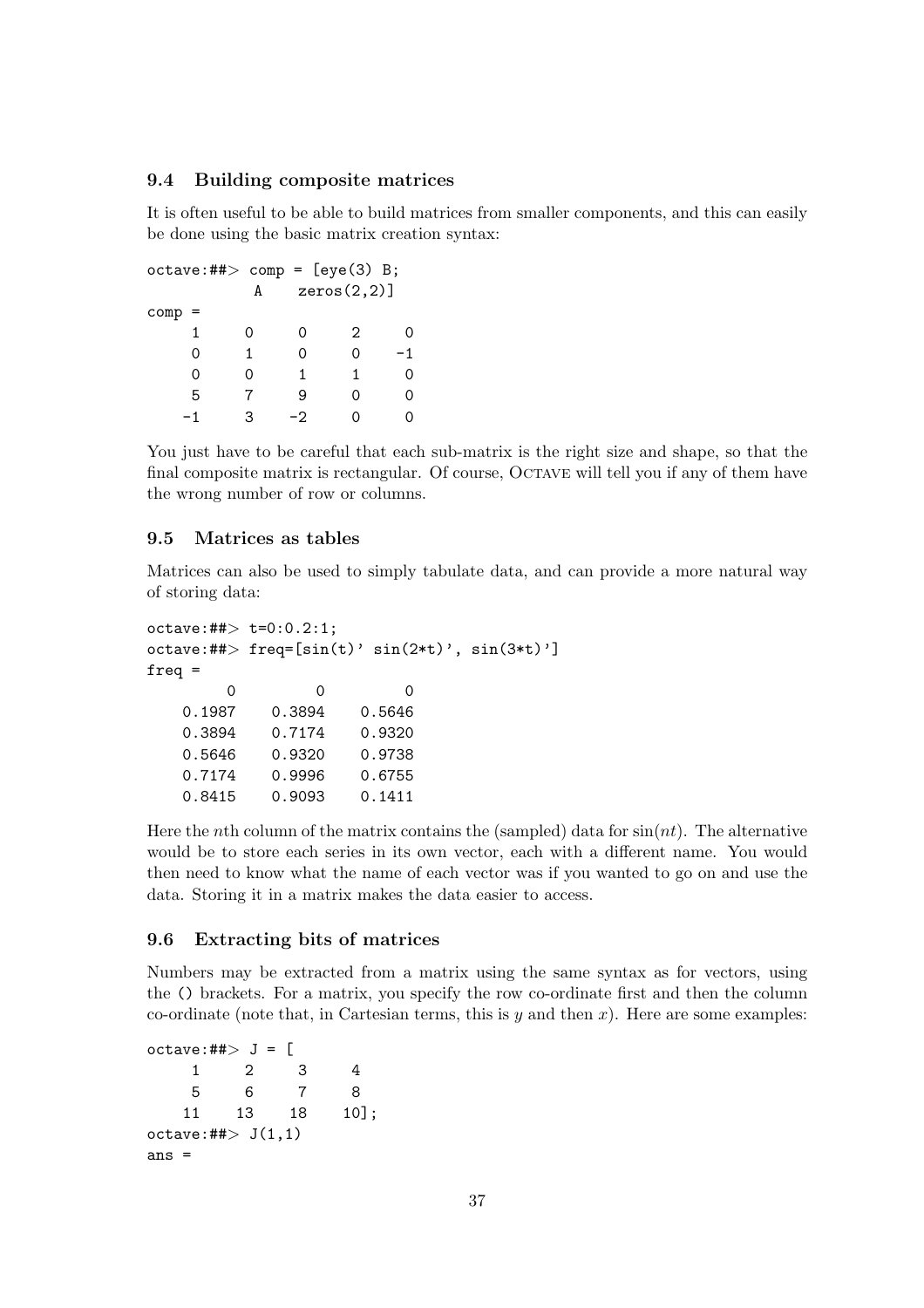```
1
octave:#*> J(2,3)ans =
    7
octave: ##> J(1:2, 4) %Rows 1-2, column 4
ans =
    4
    8
octave:##> J(3,:) %Row 3, all columns
ans =
   11 13 18 10
```
The : operator can be used to specify a range of elements, or if used just by itself then it refers to the entire row or column.

These forms of expressions can also be used on the left-hand side of an expression to write elements into a matrix:

octave:## $> J(3, 2:3) = [-1 0]$  $J =$ 1 2 3 4 5 6 7 8 11 -1 0 10

## 10 Basic matrix functions

Octave allows all of the usual arithmetic to be performed on matrices. Matrix multiplication has already been discussed, and the other common operation is to add or subtract two matrices of the same size and shape. This can easily be performed using the + and - operators. As with vectors, Octave also defines the .\* and ./ operators, which allow the corresponding elements of two matching matrices to be multiplied or divided. All the elements of a matrix may be raised to the same power using the .^ operator.

Unsurprisingly, Octave also provides a large number of functions for dealing with matrices, and some of these will be covered later in this tutorial. Try typing

#### help -i

and then search the various options. NB the table loaded is searchable by putting the cursor over a topic and pressing <RETURN>, press Q to exit the help. See also Table 6. For the moment we'll consider some of the fundamental matrix functions. <sup>25</sup>

The size function will tell you the dimensions of a matrix. This is a function which returns a vector, specifying the number of rows, and then columns:

```
octave:##> size(J)
ans =
    3 4
```
The inverse of a matrix is the matrix which, when multiplied by the original matrix, gives the identity  $(AA^{-1} = A^{-1}A = I)$ . It 'undoes' the effect of the original matrix. It is only defined for square matrices, and in Octave can be found using the inv function:

<sup>&</sup>lt;sup>25</sup>MATLAB has a slightly different index system, to access just type help at the  $\gg$  prompt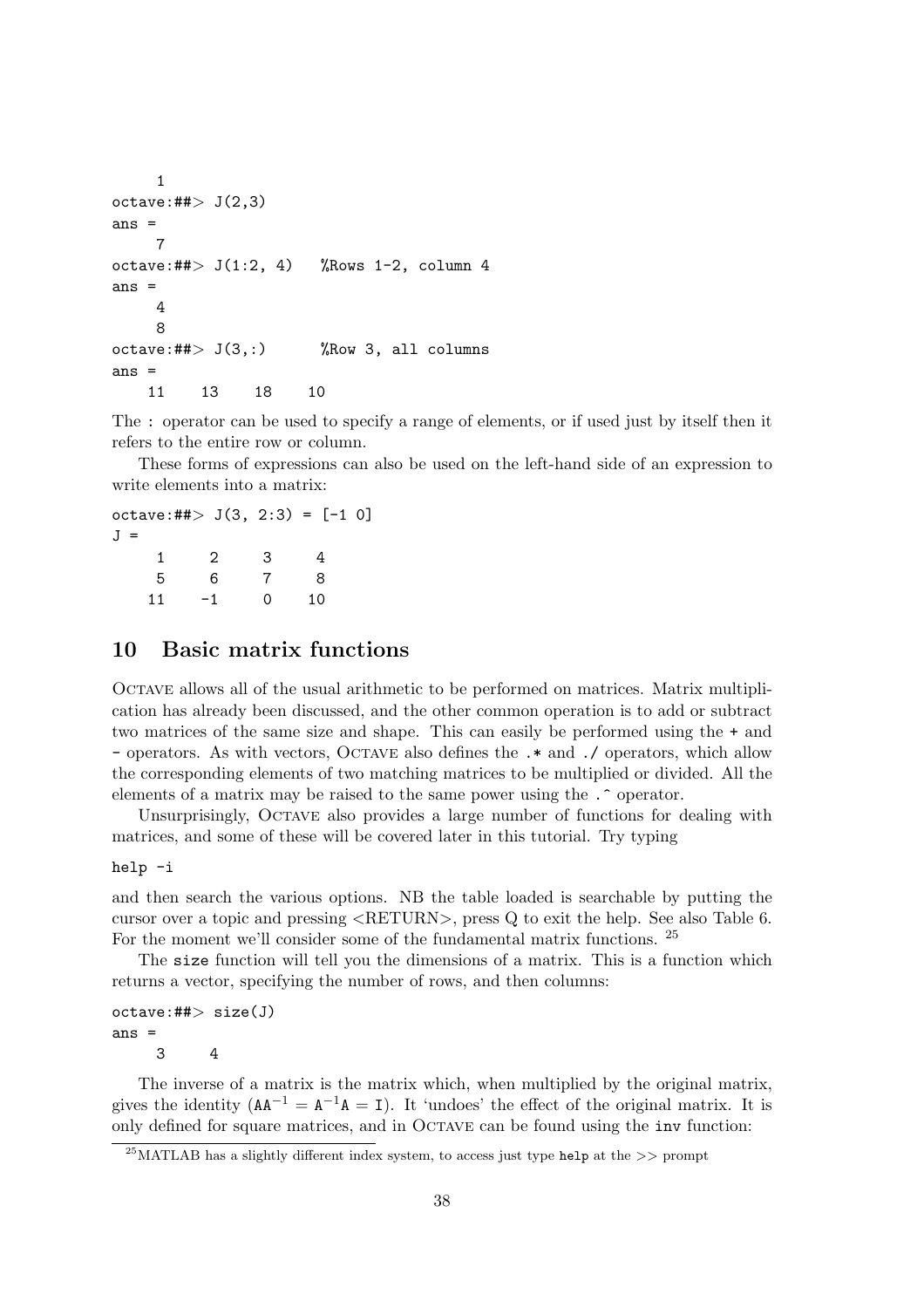| eye   | Create an identity matrix                                             |
|-------|-----------------------------------------------------------------------|
| zeros | Create a matrix of zeros                                              |
| ones  | Create a matrix of ones                                               |
| rand  | Create a matrix filled with random numbers                            |
| diag  | Create a diagonal matrix, or extract the diagonal of the given matrix |
| inv   | Inverse of a matrix                                                   |
| det   | Determinant of a matrix                                               |
| trace | Trace of a matrix                                                     |
| eig   | Calculate the eigenvectors and eigenvalues of a matrix                |
| rank  | Calculate an estimate of the rank of a matrix                         |
| null  | Calculate a basis for the null space of a matrix                      |
| rref  | Perform Gaussian elimination on an augmented matrix                   |
| lu    | Calculate the LU decomposition of a matrix                            |
| qr    | Calculate the QR decomposition of a matrix                            |
| svd   | Calculate the SVD of a matrix                                         |
| pinv  | Calculate the pseudoinverse of a matrix                               |

Table 6: Basic matrix functions and decompositions

```
octave:##> A = [3 0 4
   0 1 -1
   2 \t 1 \t -3];octave:## inv(A)
ans =
   0.1429 -0.2857 0.2857
   0.1429 1.2143 -0.2143
   0.1429 0.2143 -0.2143
octave:##> A*inv(A) %Check the answer
ans =
   1.0000 0.0000 -0.0000
       0 1.0000 0
       0 0.0000 1.0000
```
Again, note the few numerical errors which have crept in, which stops Octave from recognising some of the elements as exactly one or zero.

The determinant of a matrix is a very useful quantity to calculate. In particular, a zero determinant implies that a matrix does not have an inverse. The det function calculates the determinant:

```
octave:##> det(A)
ans =-14
```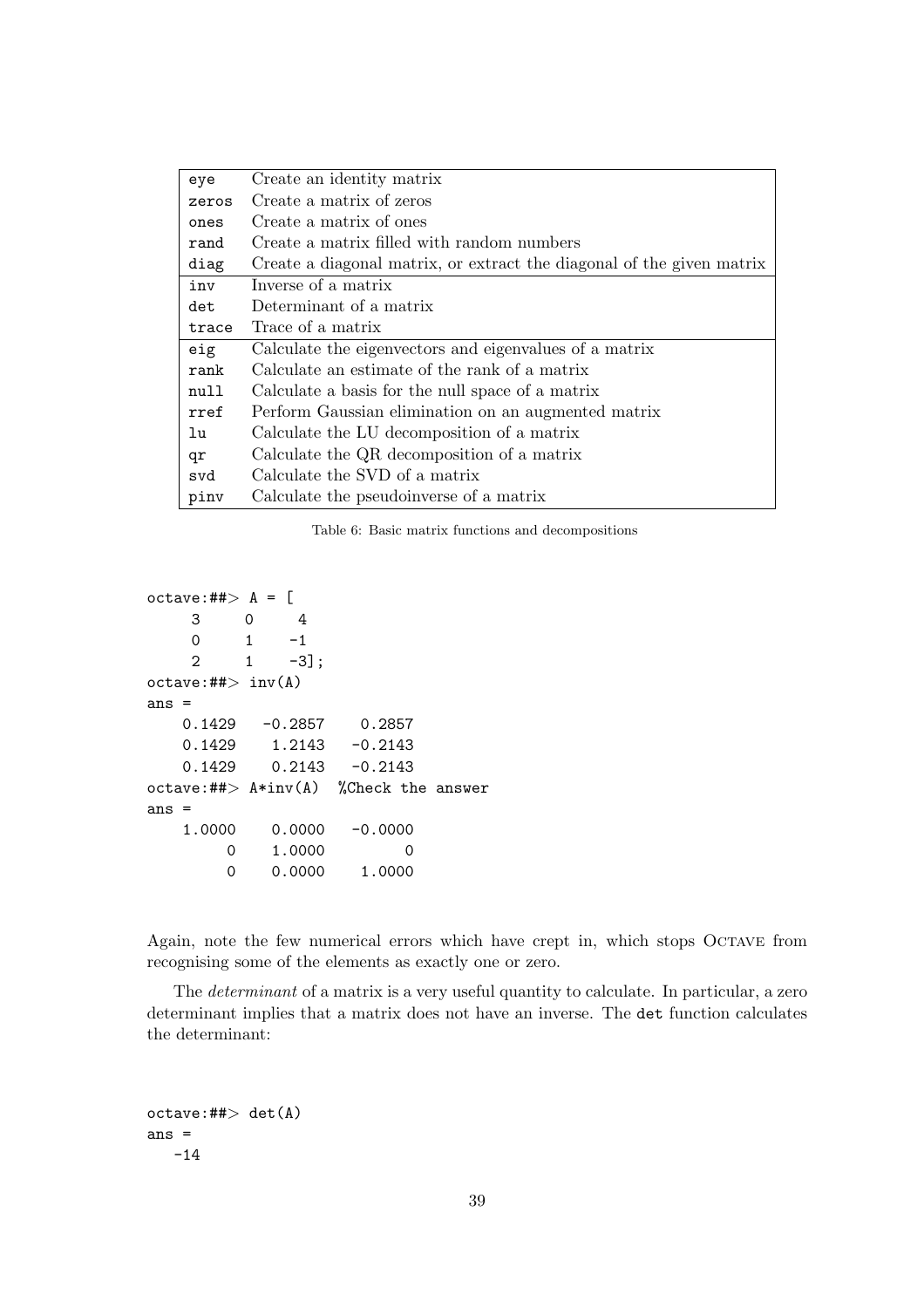## 11 Solving  $Ax = b$

One of the most important use of matrices is for representing and solving simultaneous equations. A system of linear equations is

$$
a_{11}x_1 + a_{12}x_2 + \dots + a_{1n}x_n = b_1
$$
  
\n
$$
a_{21}x_1 + a_{22}x_2 + \dots + a_{2n}x_n = b_2
$$
  
\n
$$
\vdots = \vdots
$$
  
\n
$$
a_{m1}x_1 + a_{m2}x_2 + \dots + a_{mn}x_n = b_m
$$

where the  $a_{ij}$  and  $b_i$  are known, and we are looking for a set of values  $x_i$  that simultaneously satisfy all the equations. This can be written in matrix-vector form as

| $a_{11}$<br>$a_{21}$ | $a_{12}$<br>$a_{22}$  | $a_{1n}$<br>$a_{2n}$ | $x_1$<br>$\begin{bmatrix} x_2 \end{bmatrix}$                         | D9 |
|----------------------|-----------------------|----------------------|----------------------------------------------------------------------|----|
| $\frac{1}{2}$ .      | $\cdot$ :<br>$a_{m2}$ | mn                   | $\begin{array}{c} \begin{array}{c} \end{array} \end{array}$<br>$x_n$ | ٠  |

or

 $Ax = b$ 

In this representation,  $A$  is the matrix of coefficients, b are the constants, and  $x$  is the vector of parameters that we want to find.

Since Octave is designed to process matrices and vectors, it is particularly appropriate to use it to solve these forms of problems.

#### 11.1 Solution when A is invertible

The simplest set of linear equations to solve occur when you have both n equations and n unknowns. In this case the matrix A will be square and can often be inverted. Consider this simple example:

$$
x + y = 3
$$

$$
2x - 3y = 5
$$

Solving this in OCTAVE is a case of turning the equations into matrix-vector form and then using the inverse of A to find the solution:

```
octave: ## > A = [1 1> 2 -31:
octave: ## > b = [3 5]';
octave:##> inv(A)*bans =
    2.8000
    0.2000
octave:##>> A*ans %Just to check
ans =
    3.0000
    5.0000
```
So the solution is  $x = 2.8$ ,  $y = 0.2$ .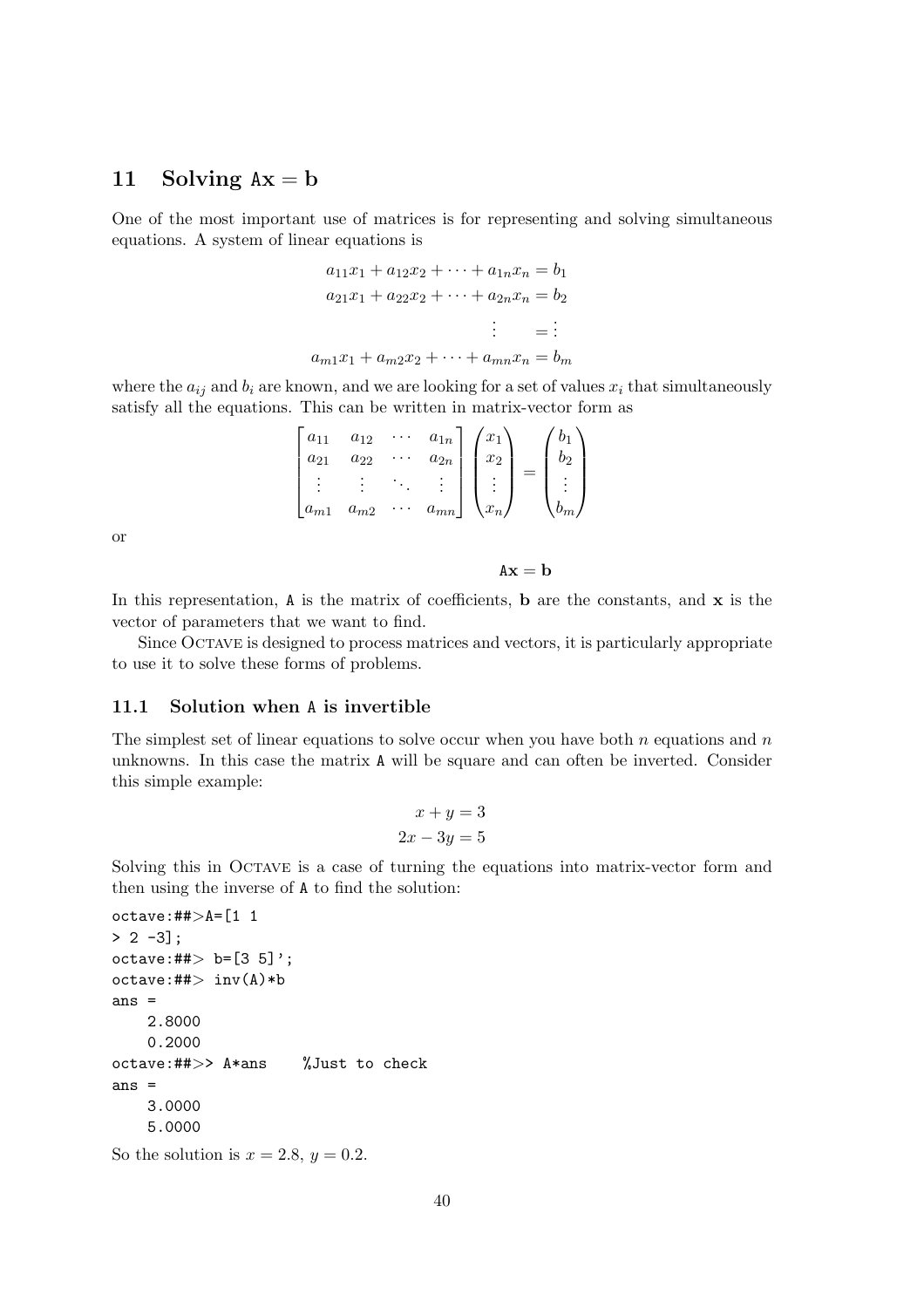### 11.2 Gaussian elimination and LU factorisation

Calculating the inverse of a matrix is an inefficient method of solving these problems, even if Octave can still invert large matrices a lot more quickly than you could do by hand. From the IB Linear Algebra course, you should be familiar with Gaussian elimination, and LU factorisation (which is just Gaussian elimination in matrix form).<sup>26</sup> These provide a more efficient way of solving  $Ax = b$ , and OCTAVE makes it very easy to use Gaussian elimination by defining this as the meaning of *matrix division* for invertible matrices.

#### 11.3 Matrix division and the slash operator

In a normal algebraic equation,  $ax = b$ , if you want to find the value of x you would just calculate  $x = \frac{b}{a}$  $\frac{b}{a}$ . In a matrix-vector equation  $Ax = b$ , however, division is not defined and the solution is given by  $x = A^{-1}b$ . As a shortcut for this, OCTAVE defines a special operator  $\setminus$  (note that this is a backslash, not the divide symbol), and can be thought of as 'matrix division'. Using this, the solution to our earlier equation may be calculated as:

#### $octave: \# \Rightarrow A \ b$  ans = 2.8000 0.2000

Note that this is not a standard notation and in written mathematical expressions you should still always write  $A^{-1}b$ .

You should recall that matrix multiplication is not commutative i.e.  $AB \neq BA$ . This means that, while the solution to  $AX = B$  is given by  $X = A^{-1}B$ , the solution to  $XA = B$  is  $X = BA^{-1}$ , and these two expressions are different. As a result, OCTAVE also defines the / (forward slash) operator which performs this other variety of matrix division. The former case, however, is more likely, and it is usually the backslash that you will need to use. The two slash operators are summarised in Table 7.

|          |       | operator to solve OCTAVE mathematical name |                                |
|----------|-------|--------------------------------------------|--------------------------------|
|          |       | command equivalent                         |                                |
| $AX = B$ | A \ B | $A^{-1}B$                                  | left division (backslash)      |
| $XA = B$ | B/A   | $BA^{-1}$                                  | right division (forward slash) |

Table 7: Summary of Octave's slash operators. These use Gaussian elimination if the matrix is invertible, and finds the least squares solution otherwise.

#### 11.4 Singular matrices and rank

The slash operator tries to do its best whatever matrix and vector it is given, even if a solution is not possible, or is undetermined. Consider this example:

$$
u + v + w = 2
$$

$$
2u + 3w = 5
$$

$$
3u + v + 4w = 6
$$

<sup>&</sup>lt;sup>26</sup>The rref function will perform Gaussian elimination if you give it an augmented matrix [A b], or the lu function in Octave will perform the LU factorisation of a matrix (see the help system for more information).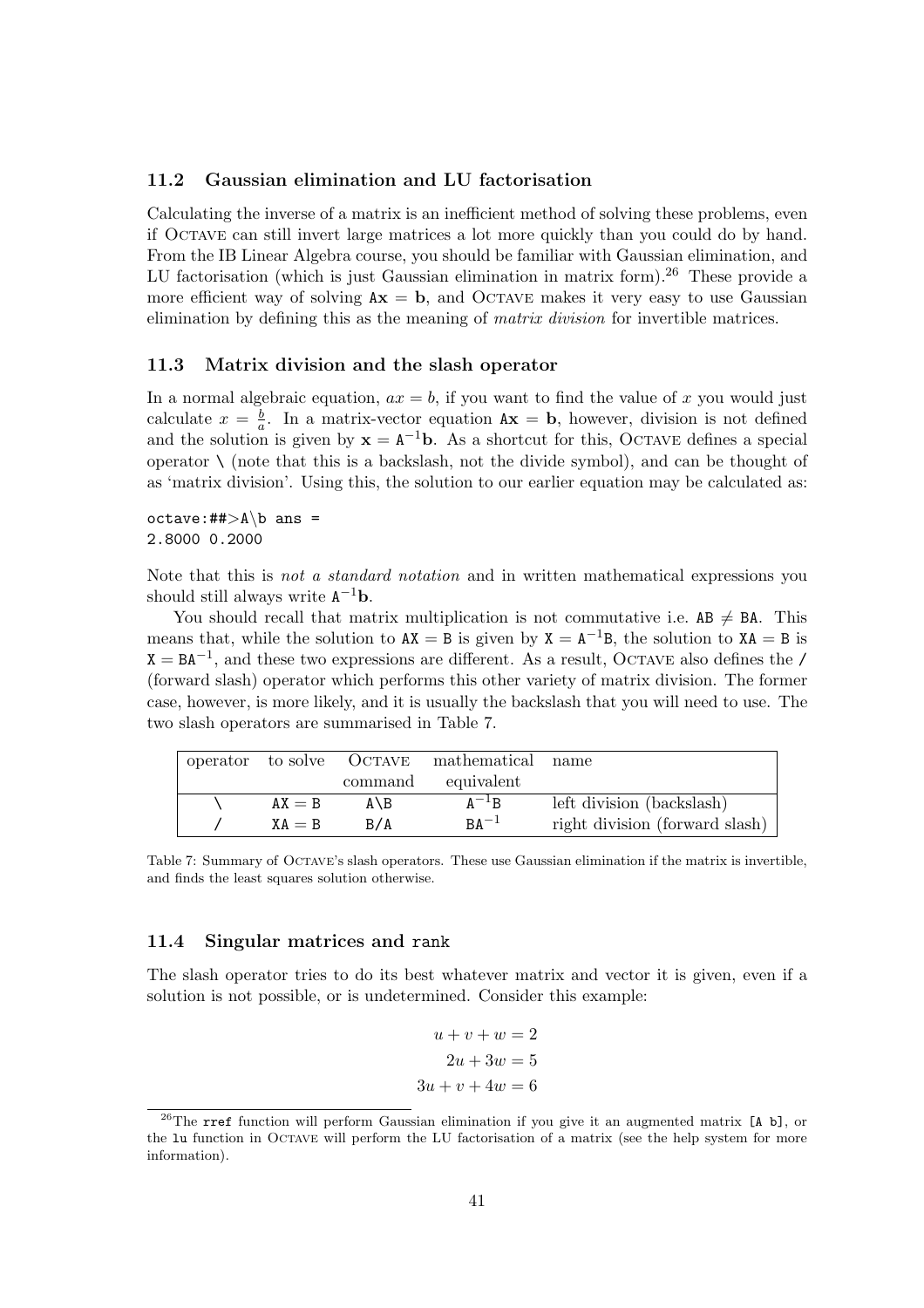This is again an equation of the form  $Ax = b$ . If you try to solve this in OCTAVE using the slash operator, you get

```
octave: ## > A = [1 1 1]> 2 0 3
> 3 1 4];
octave:##> b = [ 2 5 6]';
octave:##>x=a\,b;warning: matrix singular to machine precision, rcond = 1.15648e-17
warning: attempting to find minimum norm solution
x =0.69048
-0.11905
1.09524
octave:##>a*x ans =
1.6667
4.6667
6.3333
```
So the solution given is not a solution to the equation! Y In this case the matrix A is singular as OCTAVE had warned. This means that it has a zero determinant, and so is non-invertible. (Even if there had not been a warning you should perhaps have been suspicious, anyway, from the size of the numbers in x. This is also seen when checking the determinant which gives a near-zero number, e.g.

octave:##>det(A)  $ans = 5.5511e-16$ 

When the matrix is singular it means that there is not a unique solution to the equations. But we have three equations and three unknowns, so why is there not a unique solution? The problem is that there are *not* three unique equations. The rank function in OCTAVE estimates the rank of a matrix—the number linearly of independent rows or columns in the matrix:

```
octave:## rank(A)ans =
    2
```
So there are only two independent equations in this case. Looking at the original equations more carefully, we can see that the first two add to give  $3u + v + 4w = 7$ , which is clearly inconsistent with the third equation. In other words, there is no solution to this equation. What has happened in this case is that, thanks to rounding errors in the Gaussian elimination, Octave has found an incorrect solution.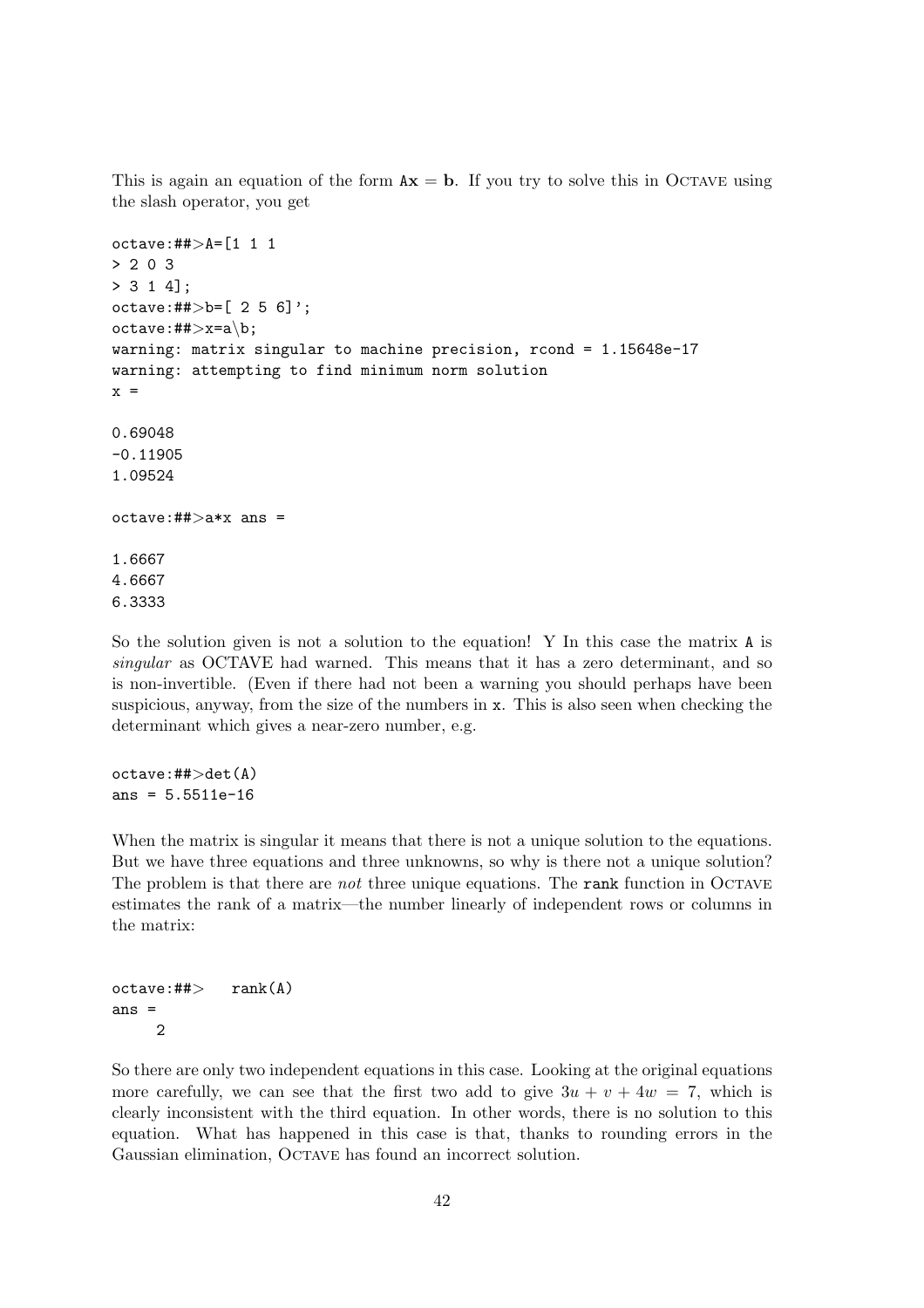The moral of this section is that the slash operator in OCTAVE is very powerful and useful, but you should not use it indiscriminately. You should check your matrices to ensure that they are not singular, or near-singular.<sup>27</sup>

#### 11.5 Ill-conditioning

Matrices which are near-singular are an example of ill-conditioned matrices. A problem is ill-conditioned if small changes in the data produce large changes in the results. Consider this system: ·  $\mathbf{r}$  $\overline{a}$ 

| $\begin{bmatrix} 1 & 1 \\ 1 & 1.01 \end{bmatrix} \begin{pmatrix} 1 \\ 1 \end{pmatrix} = \begin{pmatrix} 2 \\ 2.01 \end{pmatrix}$ |  |  |
|----------------------------------------------------------------------------------------------------------------------------------|--|--|
|                                                                                                                                  |  |  |

for which OCTAVE displays the correct answer:

```
octave:##>M=[1 1; 1 1.01]; b=[2; 2.01];
octave:##>x=M\b
x =
```

```
1.00000
1.00000
```
Let us now change one of the elements of M by a small amount, and see what happens:

```
octave:##>M(1,2)=1.005;
octave:##>x=M\b
x =
```
 $-0.0100000$ 2.0000000

Changing this one element by  $0.5\%$  has decreased  $X(1)$  by approximately 101%, and increased  $X(2)$  by 100%! The sensitivity of a matrix is estimated using the *condition* number, the precise definition of which is beyond the scope of this tutorial. However, the larger the condition number, the more sensitive the solution is to numerical errors. In OCTAVE, the condition number can be found by the cond function:

```
octave:##> cond(M)
```
#### ans = 402.01

A rule of thumb is that if you write the condition number in exponential notation  $a \times 10^k$ , then you last  $k$  significant figures of the result should be ignored. OCTAVE works to about fifteen significant figures, so the number of significant figures that you should believe is  $(15-k)$ . In this example, the condition number is  $4 \times 10^2$ , so all of the the last 2 decimal places of the solution should be dropped i.e. the result is perfectly valid.<sup>28</sup> For the singular

<sup>&</sup>lt;sup>27</sup>Some singular matrices can have an infinity of solutions, rather than no solution. In this case, the slash operator gives just one of the possible values. This again is something that you need to be aware of, and watch out for.

<sup>&</sup>lt;sup>28</sup>This assumes that the values entered into the original matrix M and vector **b** were accurate to fifteen significant figures. If those values were known to a lesser accuracy, then you lose k significant figures from that accuracy.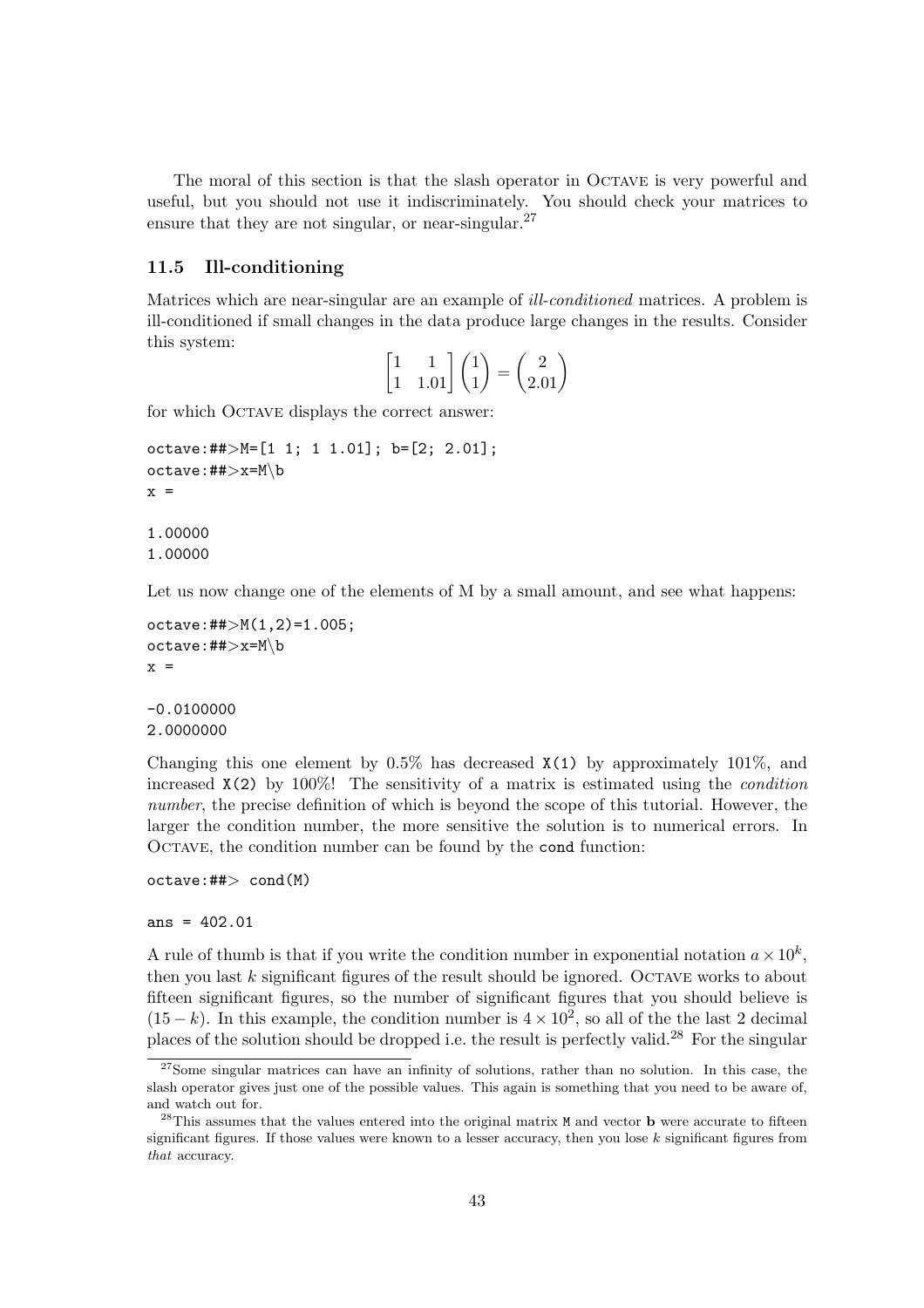matrix A from earlier, which gave the spurious result, cond gives a condition number of  $2.176 \times 10^{16}$ . In other words, all of the result should be ignored!<sup>29</sup>

#### 11.6 Over-determined systems: Least squares

A common experimental scenario is when you wish to fit a model to a large number of data points. Each data point can be expressed in terms of the model's equation, giving a set of simultaneous equations which are over-determined i.e. the number of independent equations,  $m$ , is larger than the number of variables,  $n$ . In these cases it is not possible to find an exact solution, but the desired solution is the 'best fit'. This is usually defined as the model parameters which minimise the squared error to each data point.

For a set of equations which can be written as  $Ax = b$ , the least-squares solution is given by the pseudoinverse (see your IB Linear Algebra notes):

$$
\mathbf{x} = \left(\mathbf{A}^T \mathbf{A}\right)^{-1} \mathbf{A}^T \mathbf{b}
$$

In OCTAVE you can again use the  $\setminus$  operator. For invertible matrices it is defined to solve the equation using Gaussian elimination, but for over-determined systems it finds the least squares solution. The pseudoinverse can also be calculated in Octave using the pinv function, as demonstrated in the following example.

#### 11.7 Example: Triangulation

A hand-held radio transmitter is detected from three different base stations, each of which provide a reading of the direction to the transmitter. The vector from each base station is plotted on a map, and they should all meet at the location of the transmitter. The three lines on the map can be described by the equations

$$
2x - y = 2
$$

$$
x + y = 5
$$

$$
6x - y = -5
$$

and these are plotted in Figure 7. However, because of various errors, there is not one common point at which they meet.

The least squares solution to the intersection point can be calculated in Octave in a number of different ways once we have defined our matrix equation:

```
octave:##>A=[2 -1; 1 1; 6 -1];octave:##>b = [2 5 -5]';
octave:##>x = inv(A'*A)*A'*bx =-0.094595
2.445946
octave:##>x=pinv(A)*b
x =
```
<sup>&</sup>lt;sup>29</sup>The condition number for this singular matrix again shows one of the problems of numerical computations. All singular matrices should have a condition number of infinity.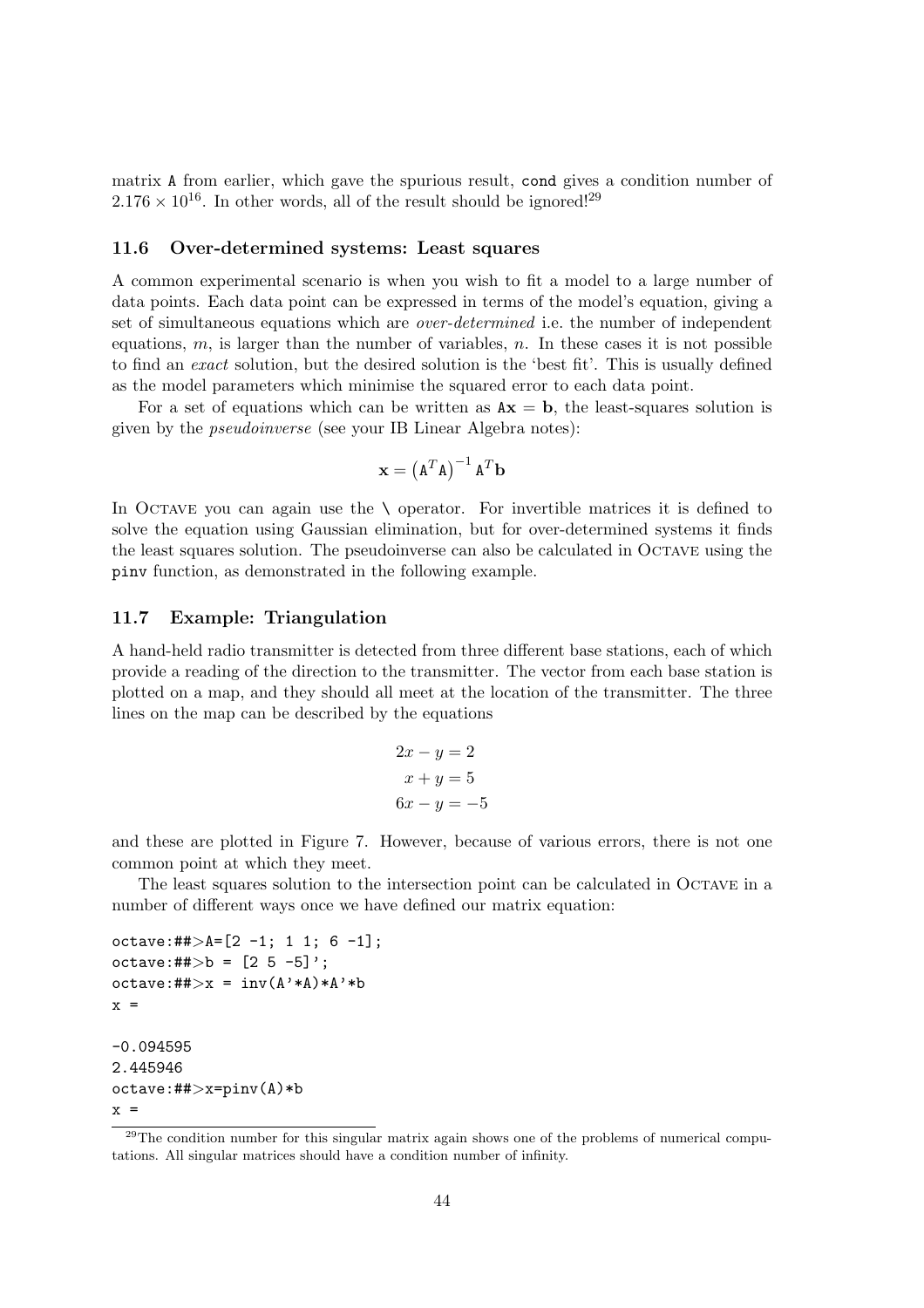

Figure 7: Three lines and the least squares estimate of the common intersection point

```
-0.094595
2.445946
octave: \# \uplus x = A \bx =-0.094595
2.445946
```
All of these, of course, give the same solution. This least squares solution is marked on Figure 7 with a '\*'.

## 12 More graphs

Octave provides more sophisticated graphing capabilities than simply plotting 2D Cartesian graphs, again by using GNUPlot. It can also produce histograms, 3D surfaces, contour plots and polar plots, to name a few. Details of all of these can be found in the help system, additional information can be found in the GNUPlot manual.

## 12.1 Putting several graphs in one window

If you have several graphs sharing a similar theme, you can plot them on separate graphs within the same graphics window. The subplot command splits the graphics window into an array of smaller windows. The general format is

```
subplot(rows, columns, select)
```
The select argument specifies the current graph in the array. These are numbered from the top left, working along the rows first. The example below creates two graphs, one on top of the other, as shown in Figure 8.

```
octave:##> x = linspace(-10, 10);octave:##> subplot(2,1,1) % Specify two rows, one column, and select
```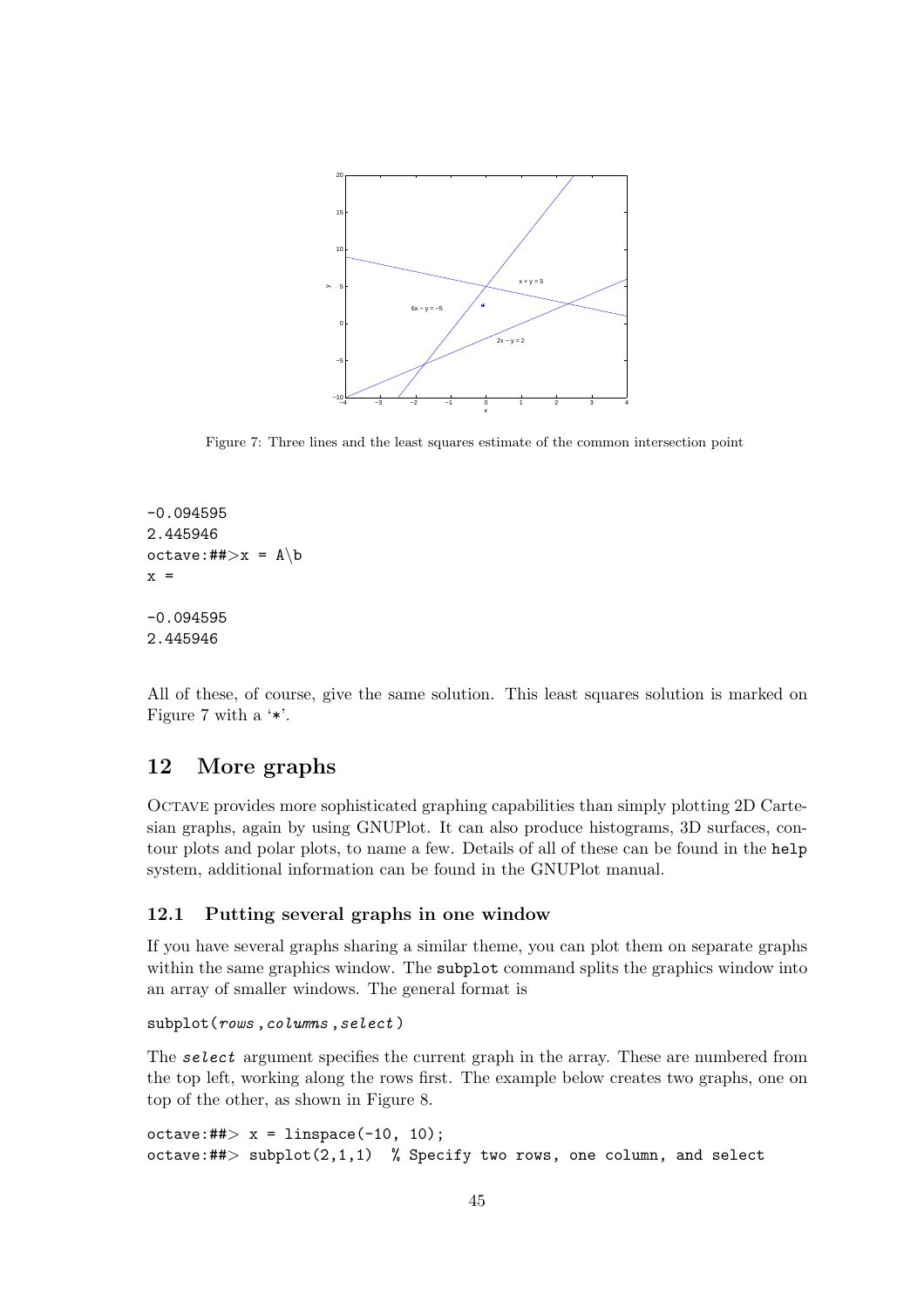

Figure 8: Example of the subplot command, showing a sine and sinc curve one above the other.

```
octave:##> % the top one as the current graph
octave:#*> plot(x, sin(x));octave:#*>subplot(2,1,2);octave:#*> plot(x, sin(x)./x);
```
The standard axes labelling and title commands can also be used in each subplot.

#### 12.2 3D plots

Octave provides a wide range of methods for visualising 3D data. The simplest form of 3D graph is plot3, which is the 3D equivalent of the plot command. Used for plotting points or drawing lines, this simply takes a list of  $x, y$  and  $z$  values. The following example plots a helix, using a parametric representation.<sup>30</sup>

```
octave: ## > t = 0:pi/50:10*pi;octave:##> x = sin(t); y = cos(t); z = t;
octave:## plot3(x, y, z);
```
The graph is shown in Figure 9. The xlabel and ylabel commands work as before, and now the zlabel command can also be used. When plotting lines or points in 3D you can use all of the styles listed in Table 3.

### 12.3 Changing the viewpoint

If you want to rotate the 3D plot to view it from another angle, the easiest method is to use interact using the mouse. (N.B. Clicking and dragging with the mouse on the plot will now rotate and zoom the graph etc. It helps if the graph has been labelled first) Details of the most used commands are given in Table 8<sup>31</sup>

The OCTAVE command view can also be used to select/set a particular viewpoint, (use help view to obtain more information).

<sup>30</sup>A line is only a one dimensional shape—you can define a point along its length, but it has no width or height. Lines can therefore be described in terms of only one parameter: the distance along the line. The x, y (and in 3D z) co-ordinates of points on the line can all be written as functions of this distance along the line: 'if I am this far along the line, I must be at this point.'

<sup>31</sup>Matlab has an enhanced graphical interaction using a GUI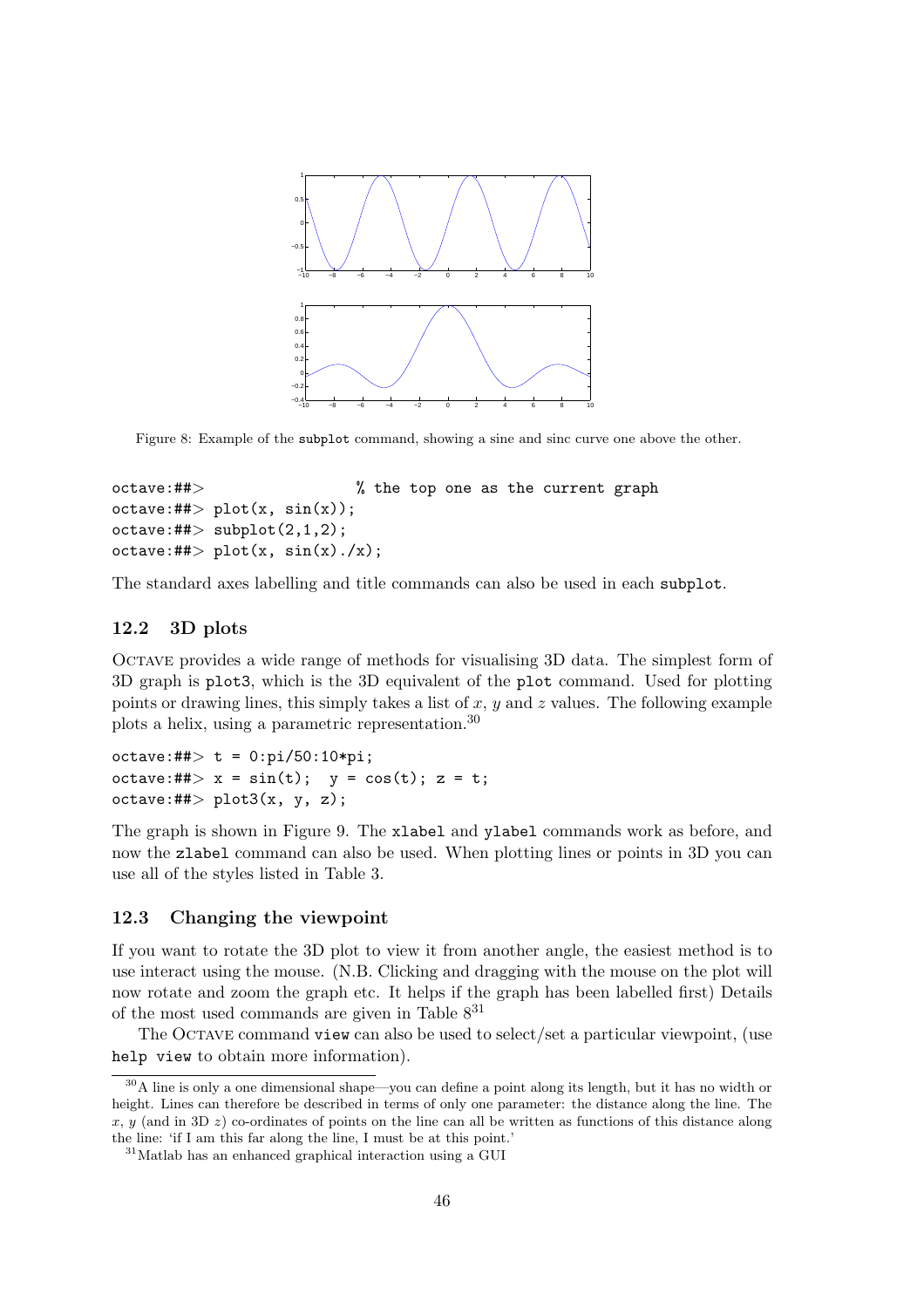

Figure 9: Example of the plot3 command, showing a helix.

| Mouse                                                       | Actions                                                      |  |
|-------------------------------------------------------------|--------------------------------------------------------------|--|
|                                                             |                                                              |  |
| $LMB + motion$                                              | Rotate View                                                  |  |
| $\langle$ Ctrl> + LMB + motion                              | Rotate axes (View update when button released)               |  |
| $MMB + motion$                                              | Scale View.                                                  |  |
| $\langle$ Ctrl> + MMB + motion                              | Scale axes (View update when button released)                |  |
| $\langle \text{Shift} \rangle + \text{MMB} + \text{motion}$ | vertical motion – change ticslevel                           |  |
|                                                             |                                                              |  |
| <b>Key Bindings</b>                                         | Actions                                                      |  |
|                                                             | Rotate right $(\leq\text{shift}\geq\text{increases amount})$ |  |
|                                                             | Rotate up $(\le$ shift $>$ increases amount)                 |  |
|                                                             | Rotate left $(<$ shift > increases amount)                   |  |
|                                                             | Rotate down $(\leq \text{shift} > \text{increases amount})$  |  |

Table 8: Mouse and Keybinds for interaction with 3D graphs, (LMB - Left Mouse Button, MMB - Middle Mouse Button), see also table 4.

### 12.4 Plotting surfaces

Another common 3D graphing requirement is to plot a surface, defined as a function of two variables  $f(x, y)$ , and these can be plotted in a number of different ways in OCTAVE. First, though, in order to plot these functions we need a grid of points at which the function is to be evaluated. Such a grid can be created using the meshgrid function:

```
octave:##> x = 2:0.2:4; % Define the x- and y- coordinates
octave:##> y = 1:0.2:3; % of the grid lines
octave:##>[X, Y] = meshgrid(x, y); %Make the grid
```
The matrices X and Y then contain the x and y coordinates of the sample points. The function can then be evaluated at each of these points. For example, to plot

$$
f(x, y) = (x - 3)^2 - (y - 2)^2
$$

over the grid calculated earlier, you would type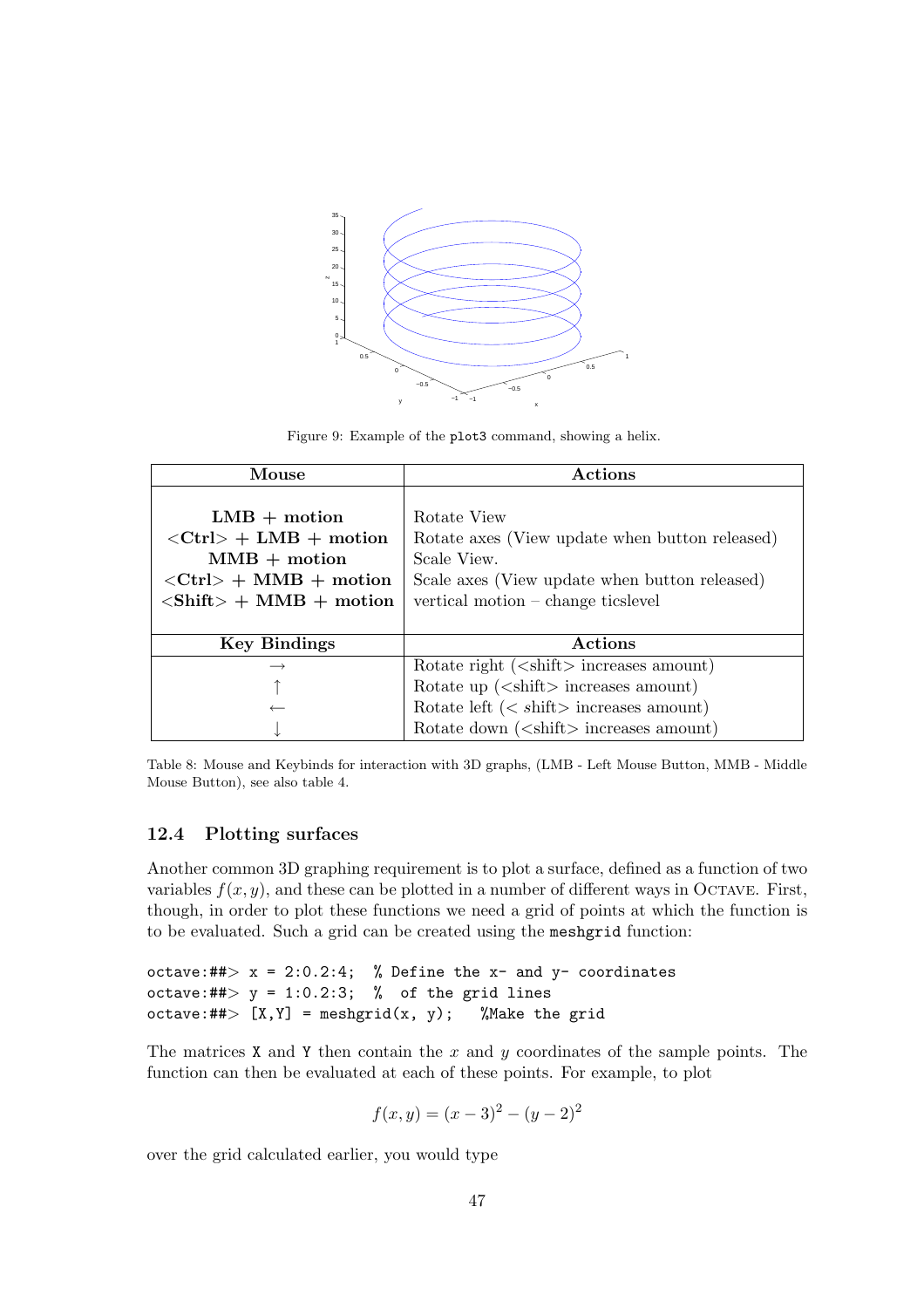

Figure 10: Examples of the same saddle-shaped surface visualised using different Octave commands. (The 4 graphs are plotted in the same figure using the command subplot( $2, 2, i$ ).)

```
octave:##> Z=(X-3).^2 - (Y-2).^2;
octave:#*> surf(X,Y,Z)
```
surf is only one of the possible ways of visualising a surface. Figure 10 shows, in the top left, this surface plotted using the surf command, and also the results of some of the other possible 3D plotting commands.

#### 12.5 Images and Movies

An image is simply a matrix of numbers, where each number represents the colour or intensity of that pixel in the image. It should be no surprise, therefore, that Octave can also perform image processing. Suppose a matrix of the brightness values of an image has been stored in a file called cued.mat, the following commands load and display it:

## octave:##>load cued octave:  $\#$  > colormap(gray(64)) % Tell Octave to expect a greyscale image octave:##>image(a)

The image command displays this matrix as an image; the colormap command tells Octave to interpret each number as a shade of grey, and what the range of the numbers is.<sup>32</sup> N.B. Octave uses Imagemagick, by default, as the display program giving the user full access to file format conversion and printing.

Octave can also create and display movies, but unlike MATLAB this is awkward. It is hoped to enhance the functionality in this area shortly.

 $32$ Try colormap(jet) for an example of an alternative interpretation of the numbers (this is the default colormap). The colormap is also used to determine the colours for the height in the 3D plotting commands.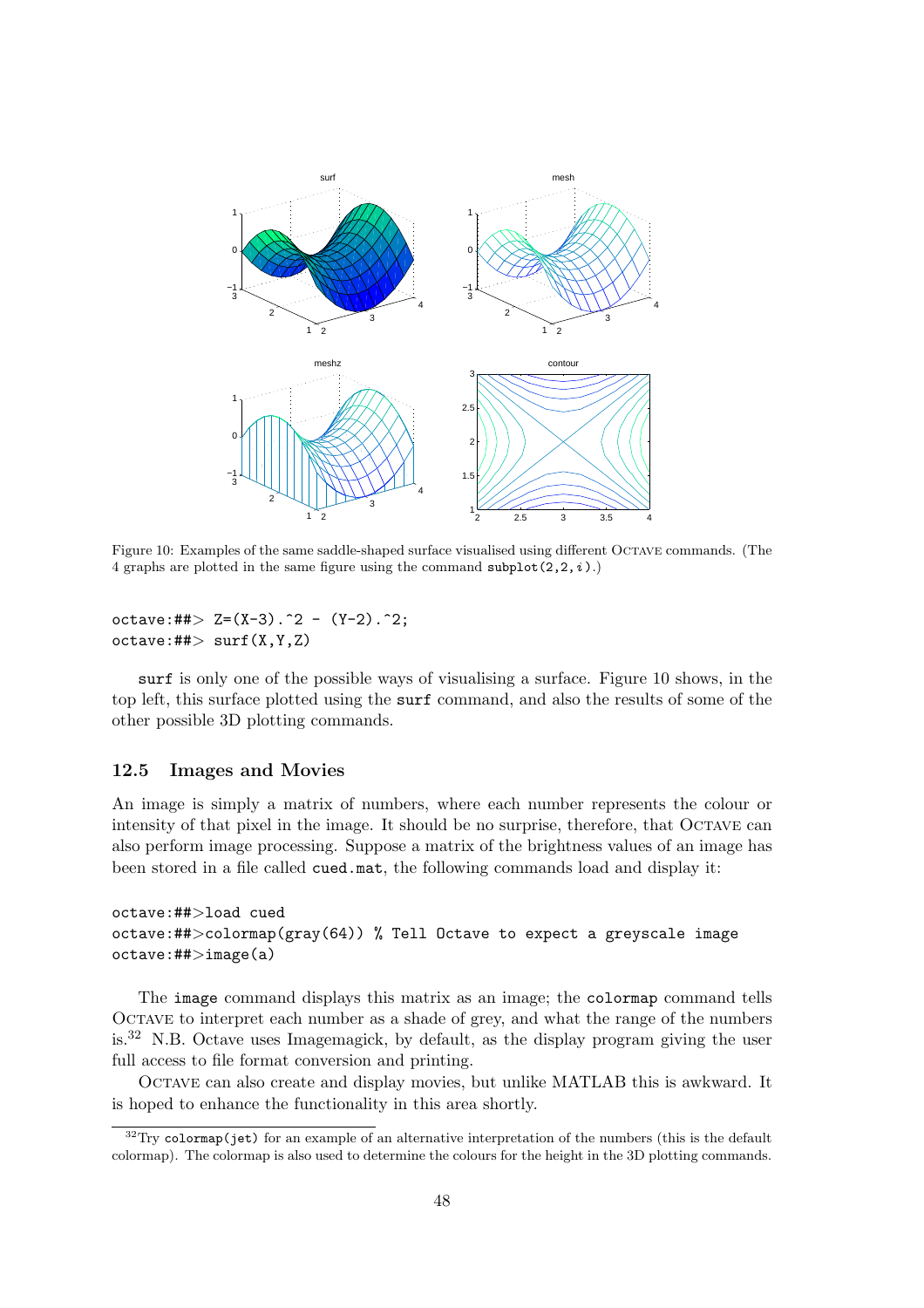## 13 Eigenvectors and the Singular Value Decomposition

After the solution of  $Ax = b$ , the other important matrix equation is  $Ax = \lambda x$ , the solutions to which are the eigenvectors and eigenvalues of the matrix A. Equations of this form crop up often in engineering applications, and Octave again provides the tools to solve them.

### 13.1 The eig function

The eig function in Octave calculates eigenvectors and eigenvalues. If used by itself, it just provides a vector containing the eigenvalues, as in this example:

```
octave: \#\geqA=[1 3 -2
> 3 5 1
> -2 1 4];
octave: ## > eig(A)ans =
-1.5120
4.9045
6.6076
```
In order to obtain the eigenvectors, you need to provide two variables for the answer:

```
octave: # \nless \nless [V,D] = eig(A)V =-0.818394 -0.315302 -0.480434
0.434733 0.207055 -0.876433
-0.375818 0.926128 0.032380
D =
```
-1.51204 0.00000 0.00000 0.00000 4.90448 0.00000 0.00000 0.00000 6.60756

The columns of the matrix V are the eigenvectors, and the eigenvalues are this time returned in a diagonal matrix. The eigenvectors and eigenvalues are returned in this format because this is then consistent with the diagonal form of the matrix. You should recall that, if U is the matrix of eigenvectors and  $\Lambda$  the diagonal matrix of eigenvalues, then  $A = U \Lambda U^{-1}$ . We can easily check this using the matrices returned by eig:

 $octave:##$   $V*D*inv(V)$ ans =

| 1.0000    | 3.0000 | $-2.0000$ |
|-----------|--------|-----------|
| 3,0000    | 5.0000 | 1,0000    |
| $-2.0000$ | 1.0000 | 4.0000    |

which is the original matrix A.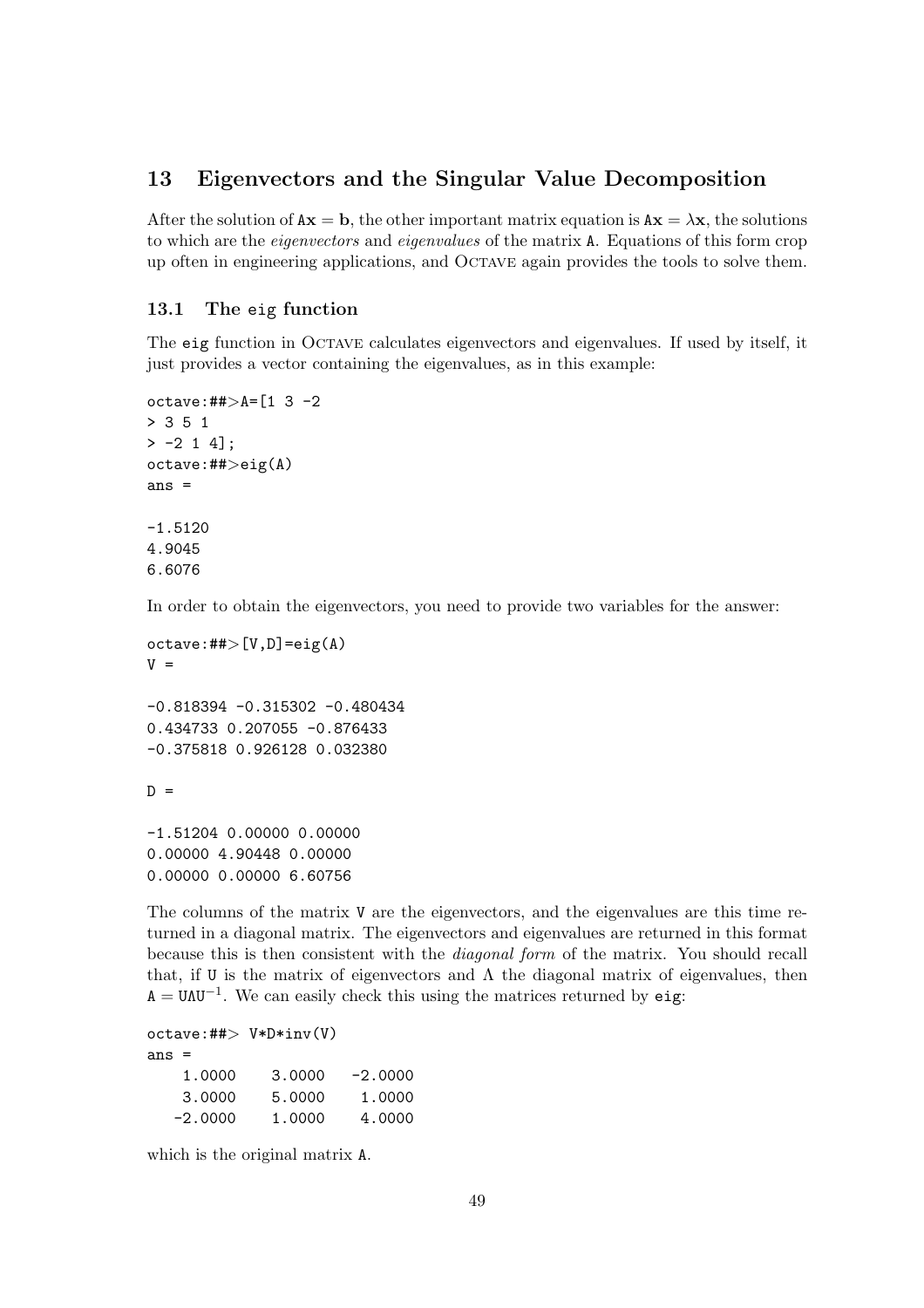### 13.2 The Singular Value Decomposition

Eigenvectors and eigenvalues can only be found for a square matrix, and thus the decomposition into UΛU−<sup>1</sup> is only possible for these matrices. The Singular Value Decomposition (SVD) is a very useful technique, which provides a similar decomposition for any matrix. The specifics are covered in the IB Linear Algebra course, but an outline of the outcome of the decomposition is given here.

The SVD takes an  $m \times n$  matrix A and factors it into  $A = Q_1 \Sigma Q_2^T$ , where

- $\mathbb{Q}_1$  is an  $m \times m$  orthogonal matrix whose columns are the eigenvectors of  $AA^T$
- $\mathbb{Q}_2$  is an  $n \times n$  orthogonal matrix whose columns are the eigenvectors of  $\mathbf{A}^T \mathbf{A}$
- $\Sigma$  is an  $m \times n$  diagonal matrix whose elements are the square roots of the eigenvalues of  $AA<sup>T</sup>$  and  $A<sup>T</sup>A$  (both have the same eigenvalues, but different eigenvectors)

This is better shown graphically:

A · m · · n · · = Q1 · m · m · Σ · m · · n · · Q T 2 · · n · · · n · · 

The most important part of this decomposition to consider is the matrix  $\Sigma$ , the diagonal matrix, whose elements are called the *singular values*,  $\sigma_i$ :

> $\overline{a}$  $\vert$  $\left| \right|$  $\frac{1}{2}$  $\mathbf{I}$  $\frac{1}{2}$  $\mathbf{I}$  $\mathbf{I}$  $\frac{1}{2}$  $\mathbf{I}$  $\frac{1}{2}$  $\mathbf{I}$

$$
\Sigma = \begin{bmatrix} \sigma_1 & & & & & \\ & \sigma_2 & & & & \\ & & \ddots & & & \\ & & & \sigma_r & & \\ & & & & 0 & \\ & & & & & 0 \end{bmatrix}
$$

Being part of a diagonal matrix, these only multiply particular columns of  $Q_1$  or  $Q_2$ .<sup>33</sup> The size of the singular value tells you exactly how much influence the corresponding rows and columns of  $\mathbf{Q}_1$  and  $\mathbf{Q}_2^T$  have over the original matrix. Clearly, if a singular value is tiny, very little of the corresponding rows and columns get added into the matrix A when it is reconstituted. It is quite common for a matrix to have some zero eigenvalues, as shown above. These zero elements on the diagonal indicate correspond to rows or columns that give no extra information. This indicates, of course, that not all of the matrix is useful that it is rank deficient. Or, in terms of simultaneous equations, that not all the equations are independent.

The SVD is a very useful tool for analysing a matrix, and the solutions to many problems can simply be read off from the decomposed matrices. For example, the nullspace of the matrix (the solution to  $Ax = 0$ ) is simply the columns of  $Q_2$  which correspond

<sup>&</sup>lt;sup>33</sup>The singular values  $\Sigma$  of course multiply the *rows* of  $\mathbf{Q}_2^T$ , and hence the columns of the un-transposed version,  $\mathbb{Q}_2$ .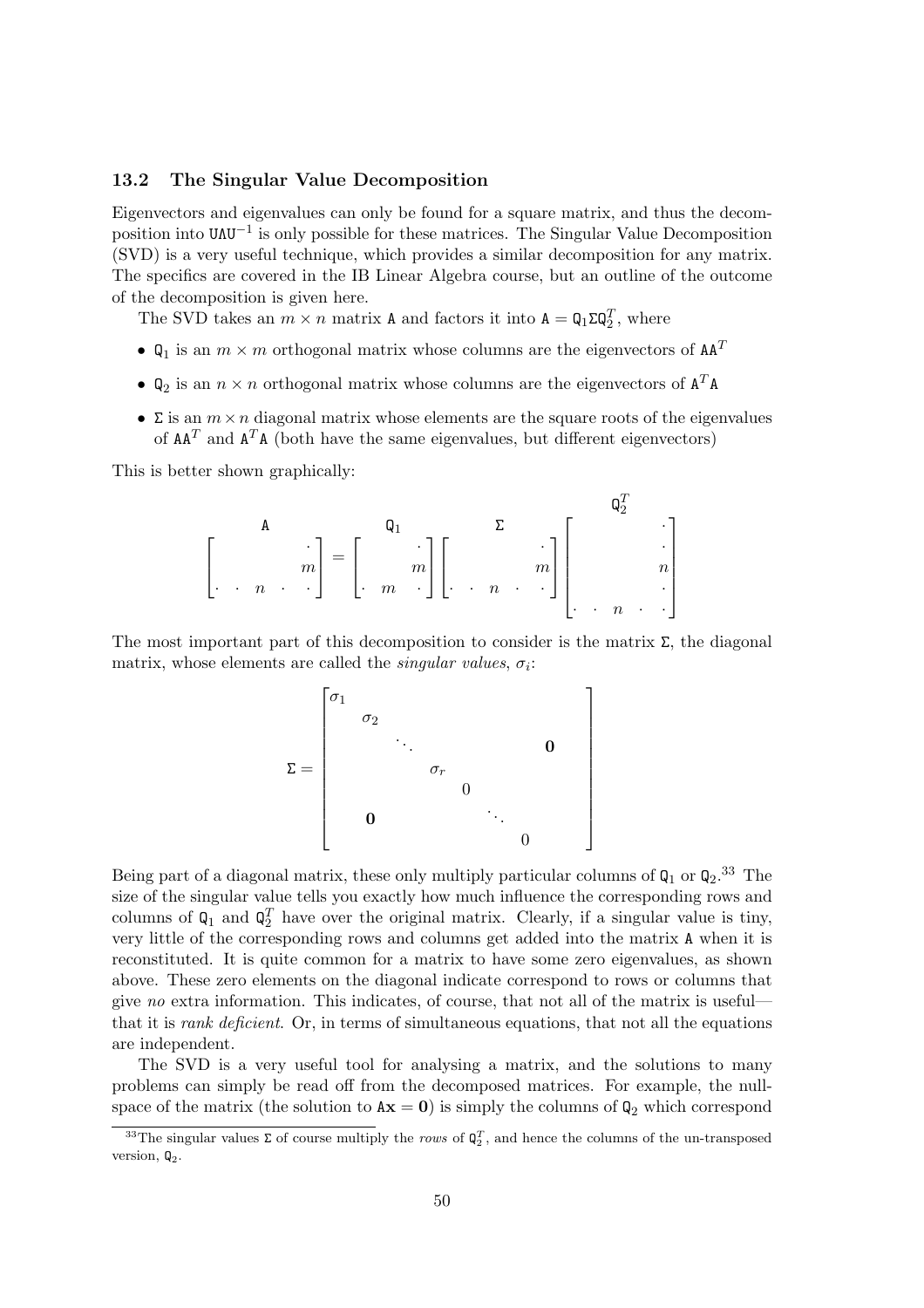to the zero singular values. The SVD is also highly numerically stable—matrices which are slightly ill-conditioned stand more chance of working with SVD than with anything else.

#### 13.3 Approximating matrices: Changing rank

Another important use of the SVD is the insight it gives into how much of a matrix is important, and how to simplify a matrix with minimal disruption. The singular values are usually arranged in order of size, with the first,  $\sigma_1$ , being the largest and most significant. The corresponding columns of  $Q_1$  and  $Q_2$  are therefore also arranged in importance. What this means is that, while we can find the exact value of A by multiplying  $Q_1 \Sigma Q_2^T$ , if we removed (for example) the last columns of  $Q_1$  and  $Q_2$ , and the final singular value, we would be removing the least important data. If we then multiplied these simpler matrices, we would only get an approximation to  $A$ , but one which still contained all but the most insignificant information. Exercise 6 will consider this in more detail.

## 13.4 The svd function

The SVD is performed in Octave using the svd function. As with the eig function, by itself it only returns the singular values, but if given three matrices for the answer then it will fill them in with the full decomposition:

```
octave: ##> A=[1 3 -2 3
> 3 5 1 5
> -2 1 4 2];
octave:##>svd(A)ans =
 8.9310
 5.0412
 1.6801
octave:## [U, S, V] = svd(A, 0)U =-4.6734e-01 3.8640e-01 7.9516e-01
  -8.6205e-01 3.3920e-04 -5.0682e-01
  -1.9611e-01 -9.2233e-01 3.3294e-01S =8.93102 0.00000 0.00000
 0.00000 5.04125 0.00000
 0.00000 0.00000 1.68010
V =-0.297983 0.442764 -0.828029
```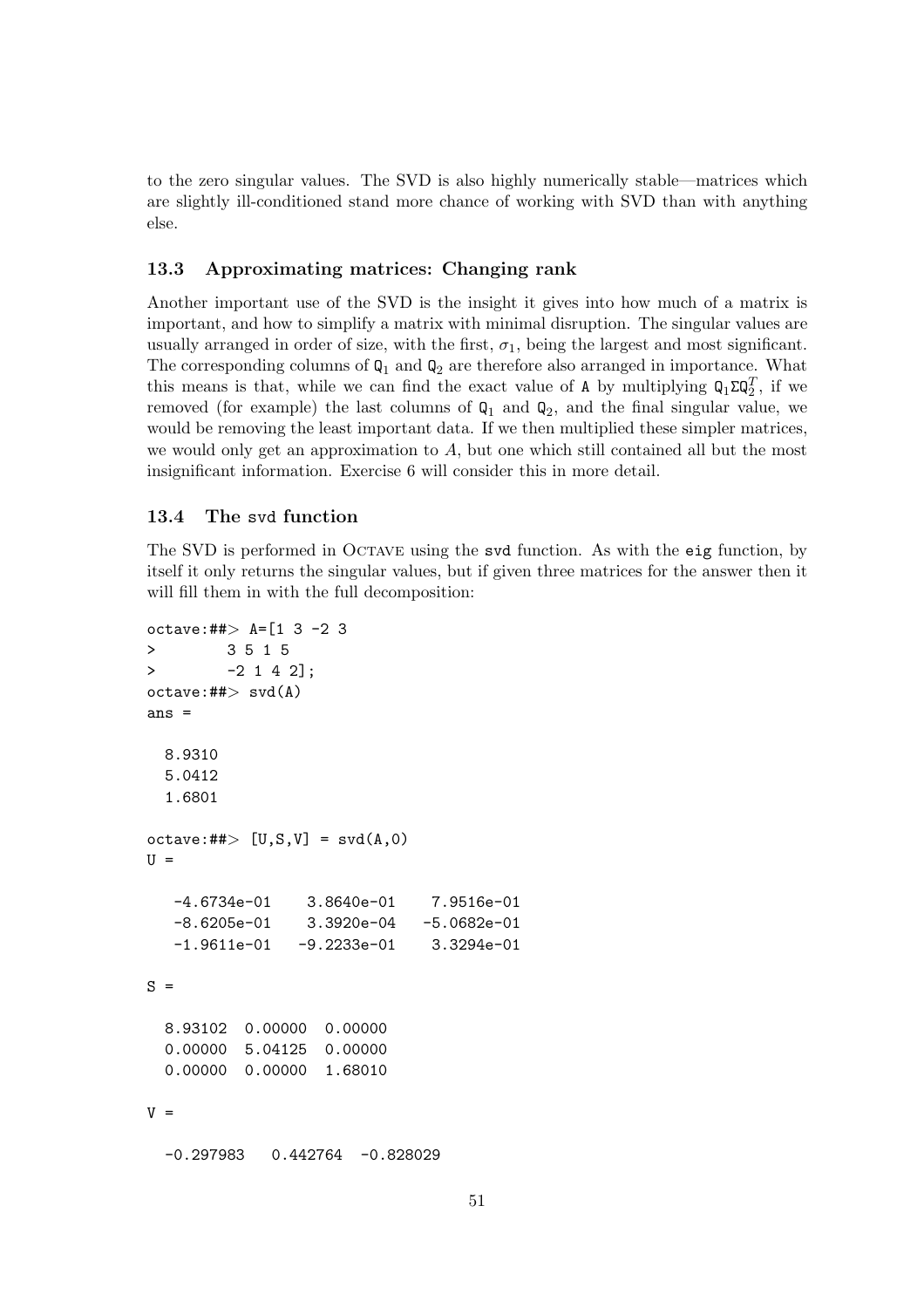```
-0.661559 0.047326 0.109729
 -0.079700 -0.885056 -0.455551-0.683516 -0.135631 0.307898
octave:##> U*S*V' % Check Answers
ans =
  1.00000 3.00000 -2.00000 3.00000
  3.00000 5.00000 1.00000 5.00000
 -2.00000 1.00000 4.00000 2.00000
```
Note that OCTAVE automatically orders the singular values in decreasing order.

#### 13.5 Economy SVD

If a  $m \times n$  matrix A is overdetermined (i.e.  $m > n$ ), then the matrix of singular values, Σ, will have at least one row of zeros:

```
octave: \# \Rightarrow [U, S, V] = svd(A)U =-0.22985 0.88346 0.40825
  -0.52474 0.24078 -0.81650-0.81964 -0.40190 0.40825
S =9.52552 0.00000
  0.00000 0.51430
  0.00000 0.00000
V =-0.61963 -0.78489
```
-0.78489 0.61963

If we then consider the multiplication  $A = U*S*V'$ , we can see that the last column of U serves no useful purpose—it multiplies the zeros in S, and so might as well not be there. Therefore this last column may be safely ignored, and the same is true of the last row of S. What we are then left with is matrices of the following form:

$$
\begin{bmatrix} & & & & \mathbf{0}_1 & & & \\ & & \ddots & & \\ & & & m & \\ & & & \ddots & \\ & & & & & \end{bmatrix} = \begin{bmatrix} & & & & \mathbf{0}_1 & & \\ & & \ddots & & \\ & & & m & \\ & & & & \ddots \\ & & & & & \end{bmatrix} \begin{bmatrix} & & & \mathbf{0}_2^T & & \\ & & \ddots & & \\ & & & & \mathbf{0}_m & \\ & & & & & \end{bmatrix}
$$

Octave can be asked to perform this 'economy' SVD by adding ',0' to the function argument (NB this is a zero, not the letter  $\langle O' \rangle$ :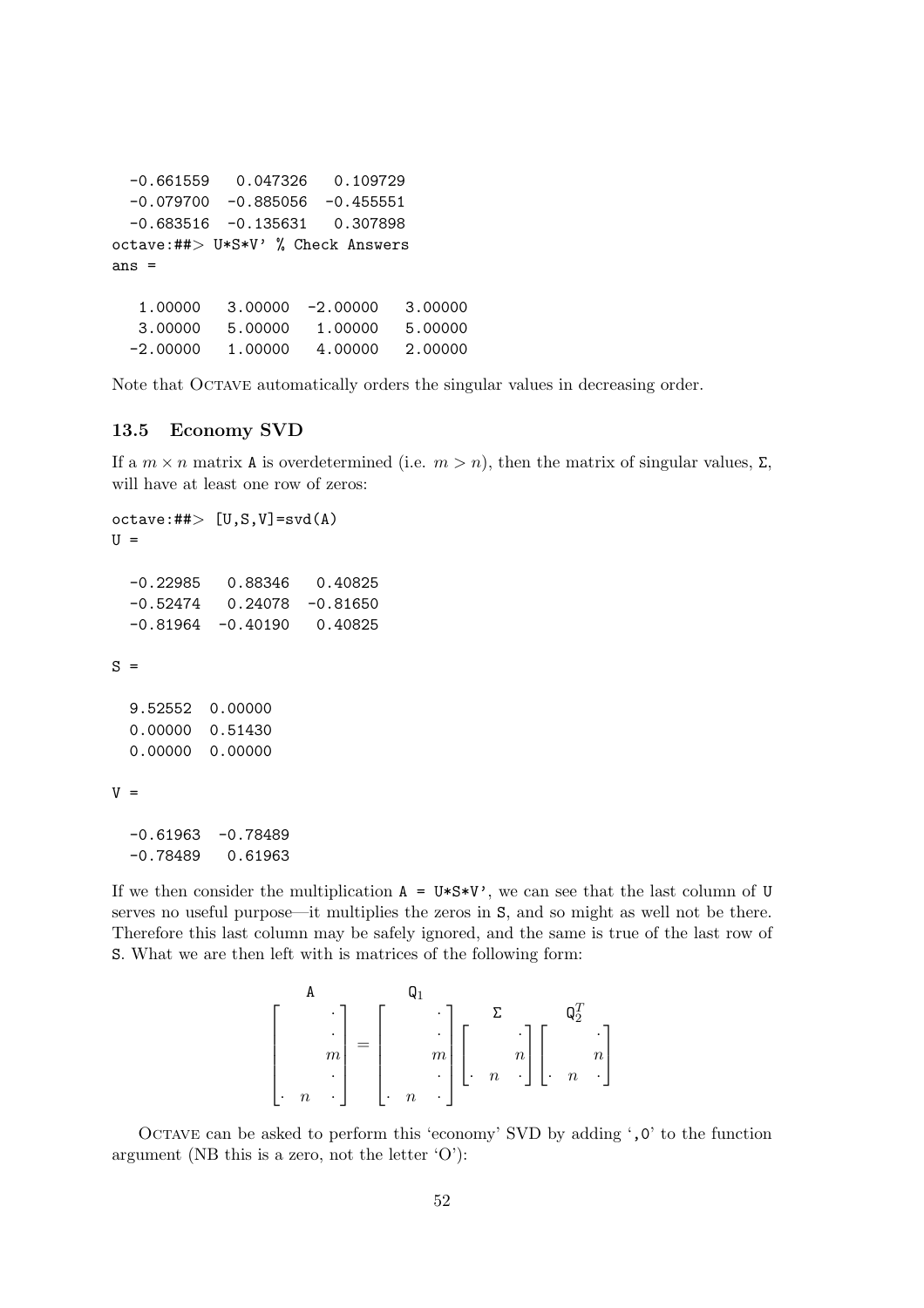```
octave:#\rightarrow [U,S,V]=svd(A,0)U =-0.22985 0.88346
  -0.52474 0.24078
  -0.81964 - 0.40190S =9.52552 0.00000
  0.00000 0.51430
V =-0.61963 -0.78489-0.78489 0.61963
```
This is highly recommended for matrices of this shape, since it takes far less memory and time to process.

## 14 Complex numbers

Apart from matrix and vector computations, Octave also supports many other mathematical and engineering concepts, and among these are complex numbers. Complex numbers can be typed into OCTAVE exactly as written, for example

 $octave:##> z1=4-3i$  $z1 = 4 - 3i$ 

Alternatively, both i and j are initialised by OCTAVE to be  $\sqrt{-1}$  and so (if you've not redefined them) you can also type

 $octave: ## > z2 = 1 + 3 * j$  $z2 = 1 + 3i$ 

You can perform all the usual arithmetic operations on the complex numbers, exactly as for real numbers:

```
octave:##> z2-z1
ans = -3 + 6ioctave:##>z1+z2ans = 5octave: \#> z2/z1
ans = -0.20000 + 0.60000octave: \#\geq 21^2ans = 7 - 24i
```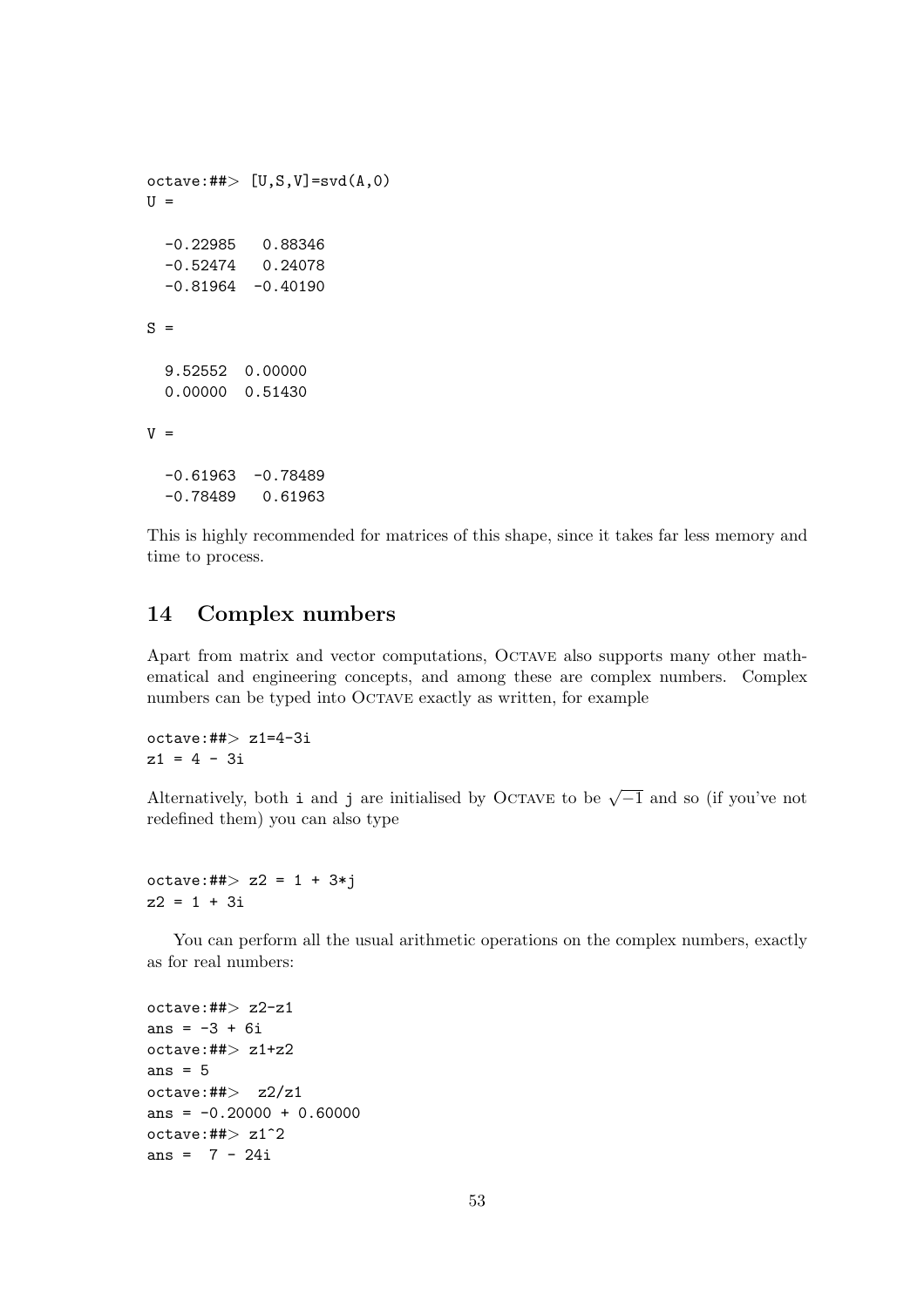Octave also provides some functions to perform the other standard complex number operations, such as the complex conjugate, or the modulus and phase of the number, and these are shown in Table 9. Other functions which have mathematical definitions for complex numbers, such as  $sin(x)$  or  $e^x$ , also work with complex numbers:

```
octave:##> sin(z2)ans = 8.4716 + 5.4127ioctave:##> exp(j*pi) %Should be 1
ans = -1.0000e+00 + 1.2246e-16ioctave:##> exp(j*2)ans = -0.41615 + 0.90930ioctave:##> cos(2) + i * sin(2) %Should be the same as e<sup>2</sup>i
ans = -0.41615 + 0.90930i
```
Matrices and vectors can, of course, also contain complex numbers.

| function | meaning                  | definition $(z = a + bi)$             |
|----------|--------------------------|---------------------------------------|
| imag     | Imaginary part           | a                                     |
| real     | Real part                |                                       |
| abs      | Absolute value (modulus) | $r= z $                               |
| conj     | Complex conjugate        | $\overline{z} = a - bi$               |
| angle    | Phase angle (argument)   | $\theta = \tan^{-1}(\frac{b}{\cdot})$ |

Table 9: Complex number functions

#### 14.1 Plotting complex numbers

The plot command in OCTAVE also understands complex numbers, so you can use this to produce an Argand diagram (where the x-axis represents the real component and the  $y$ -axis the imaginary):

octave:##>  $plot(z1,'*,'z2,'*)$ octave:## $>$  axis( $[-5 5 -5 5]$ )

These commands produce the plot shown in Figure 14.1.

### 14.2 Finding roots of polynomials

Octave provides a function, roots, which can be used to find the roots of polynomial equations. The equation is entered into Octave, surprise, surprise, using a vector for the array of coefficients. For example, the polynomial equation

$$
x^5 + 2x^4 - 5x^3 + x + 3 = 0
$$

would be represented as

octave:## $> c = [1 2 -5 0 1 3];$ 

The roots function is then called using this vector: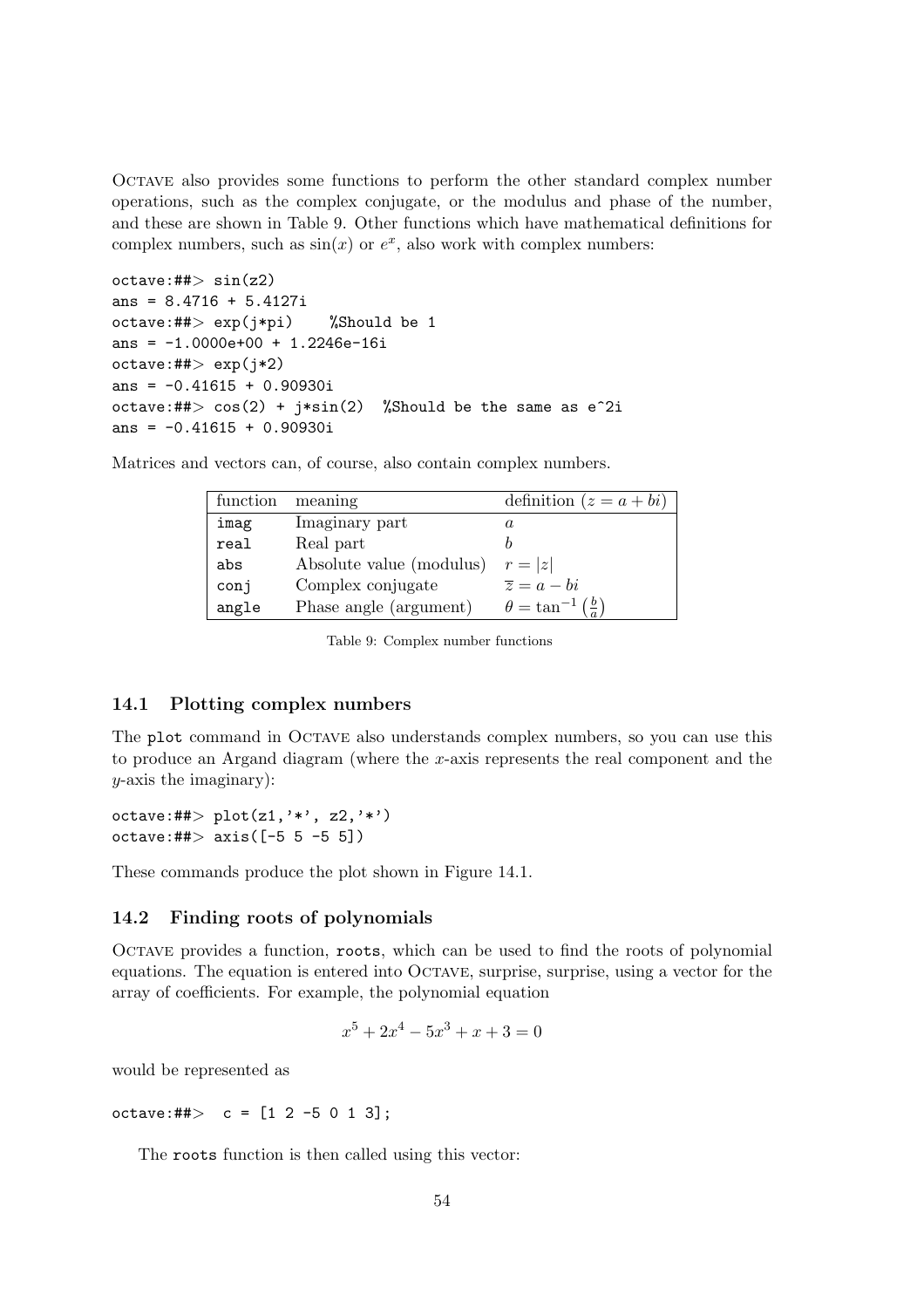

Figure 11: Graphical representation of the complex numbers  $z_1 = 4 - 3i$  and  $z_2 = 1 + 3i$  using the plot command.

```
octave:##> roots(c)
ans =
 -3.44726 + 0.00000i
  1.17303 + 0.39021i
  1.17303 - 0.39021i
 -0.44940 + 0.60621i
  -0.44940 - 0.60621i
```
## 15 Appendix - Setup conditions

By default Octave distribution obtained from www.octave.org has some options set to minimise problems. In the implementation included on the MDP cd the following options have been set in the .octaverc file.

```
global gnuplot has pm3d=1
gset mouse
automatic replot=1
```
## 16 Further reading

This tutorial has introduced the basic elements of using Octave. The main document for the use of Octave is the OCTAVE manual which is included in the MDP distribution and can be obtained from http://www.octave.org. A print version is also available with profits going to further development of the code.

In addition there is the on-line help and lists of available functions at

http://octave.sourceforge.net/index and included on the MDP resources.

In addition searching for octave + tutorial on the web reveals a number of on-line tutorials.